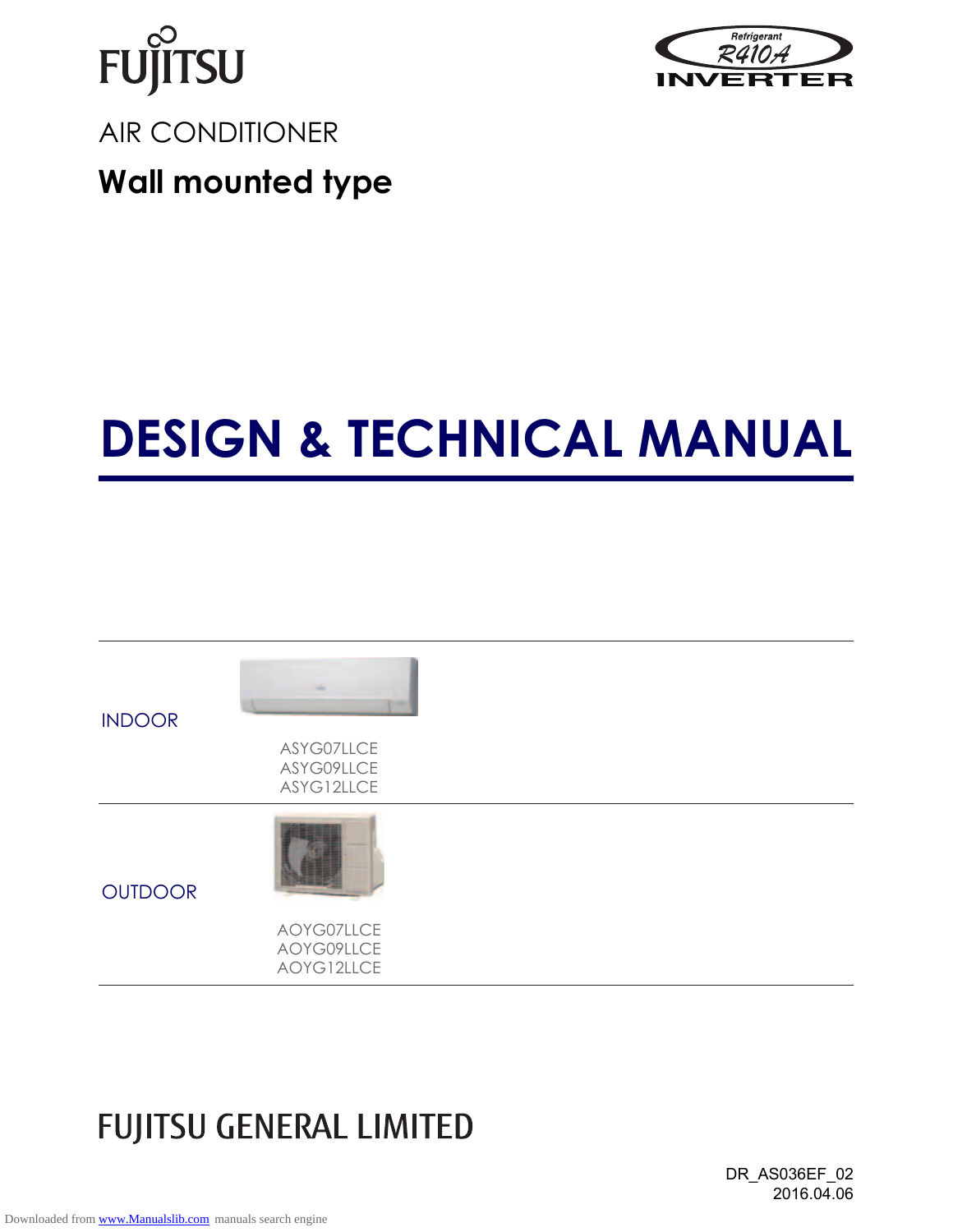#### **Notices:**

- Product specifications and design are subject to change without notice for future improvement.
- For further details, please check with our authorized dealer.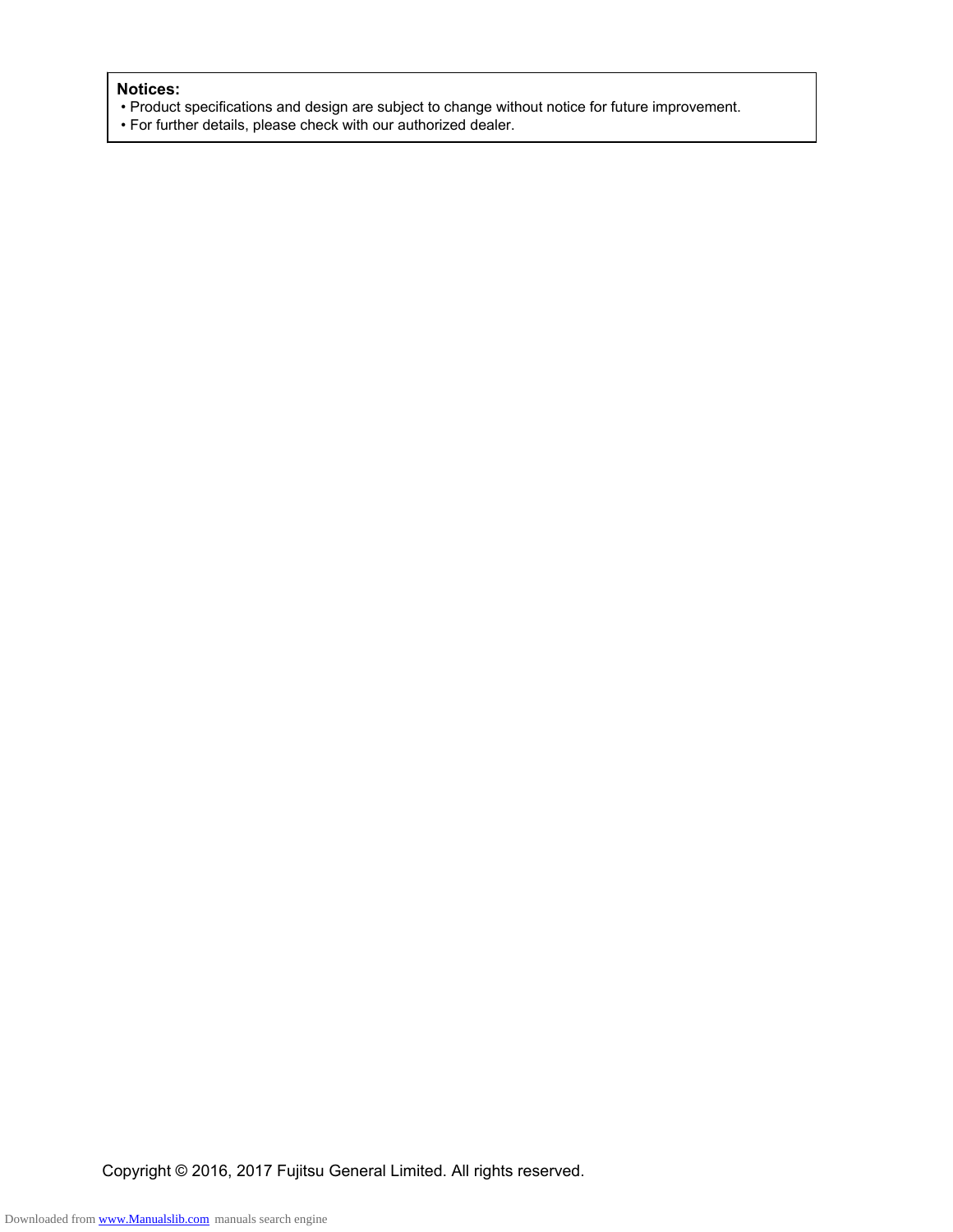## **CONTENTS**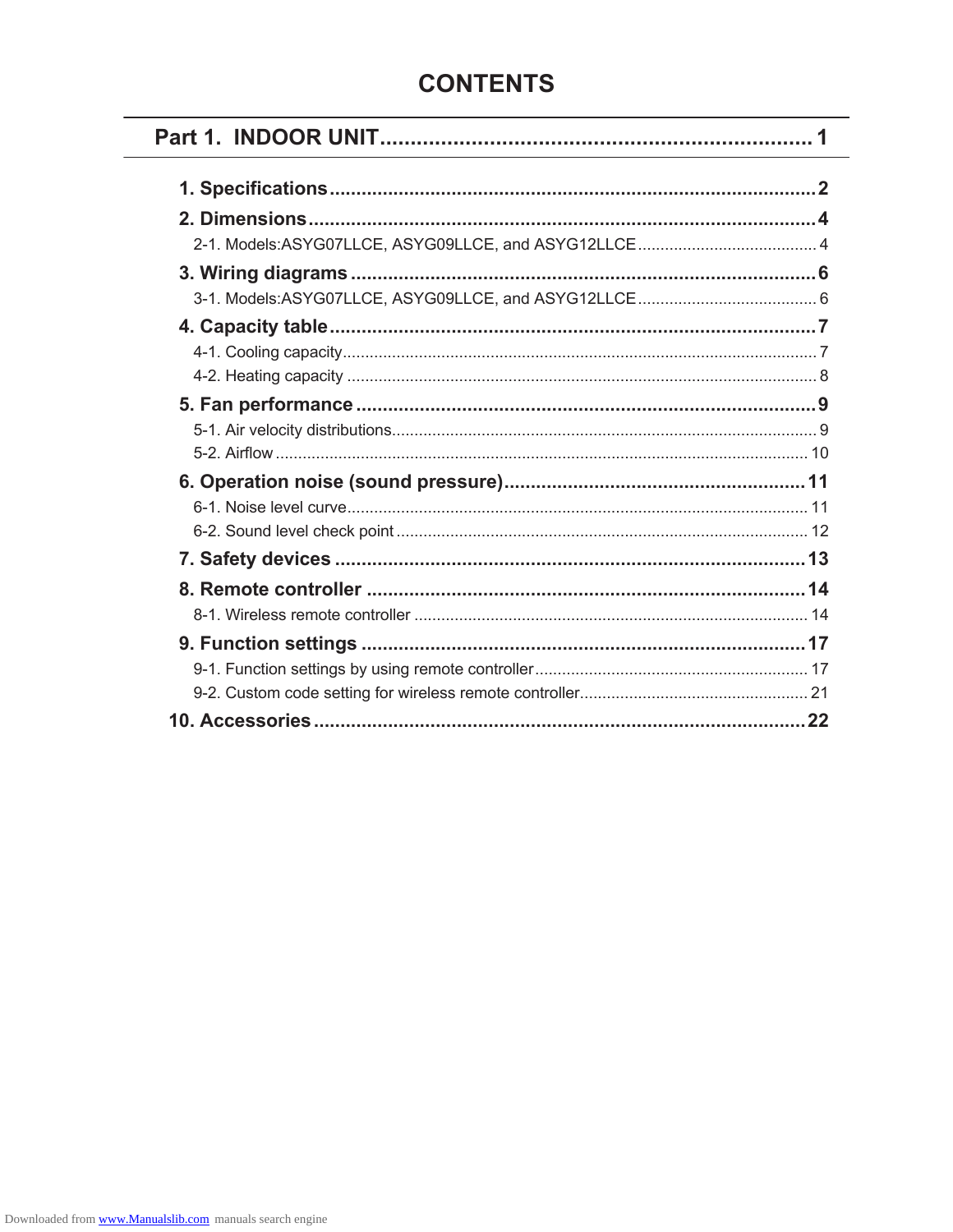## **CONTENTS (continued)**

۰

| 6. Capacity compensation rate for pipe length and height difference 31 |  |
|------------------------------------------------------------------------|--|
|                                                                        |  |
|                                                                        |  |
|                                                                        |  |
|                                                                        |  |
|                                                                        |  |
|                                                                        |  |
|                                                                        |  |
|                                                                        |  |
|                                                                        |  |
|                                                                        |  |
|                                                                        |  |
|                                                                        |  |
|                                                                        |  |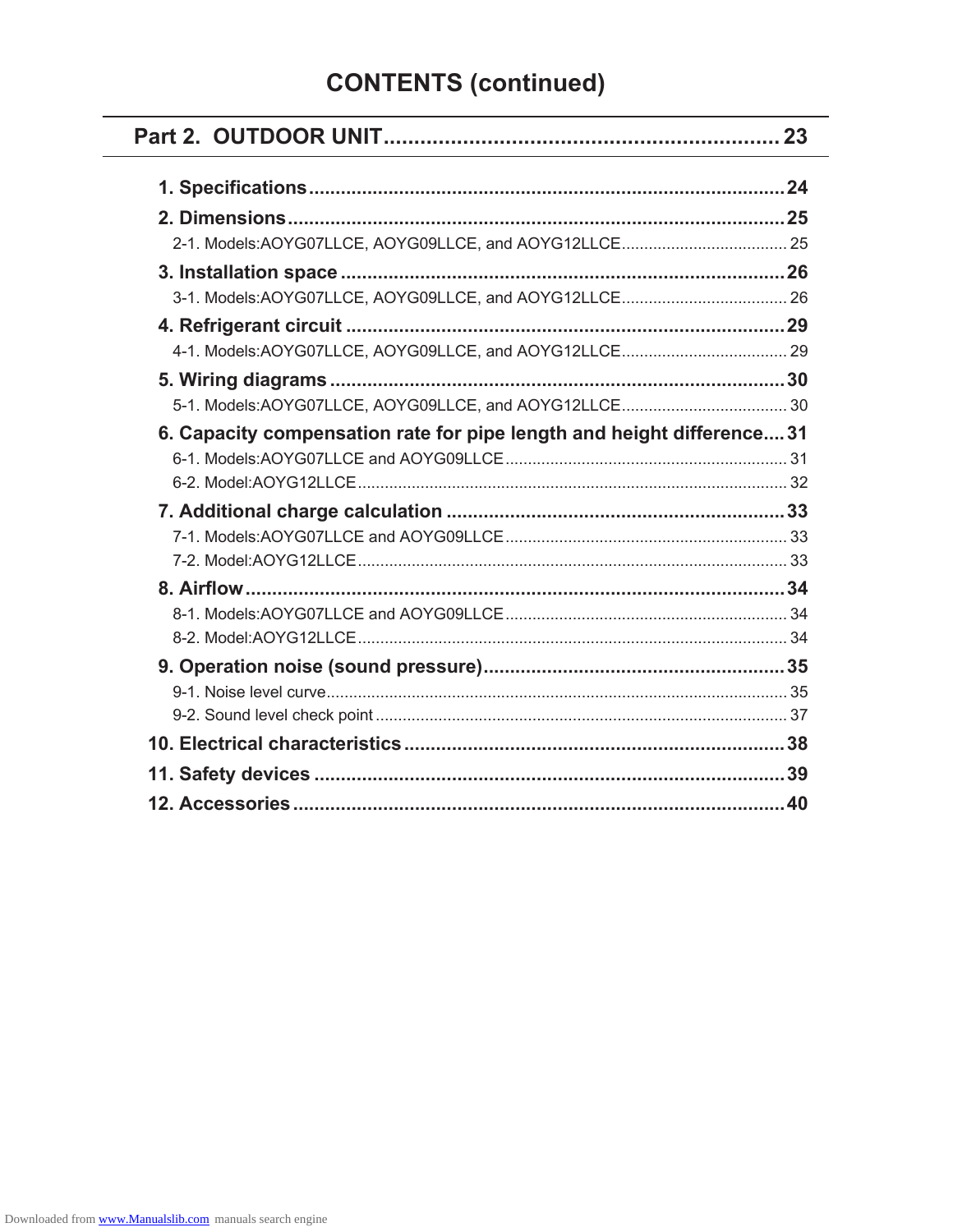# **Part 1. INDOOR UNIT**

**WALL MOUNTED TYPE: ASYG07LLCE ASYG09LLCE ASYG12LLCE**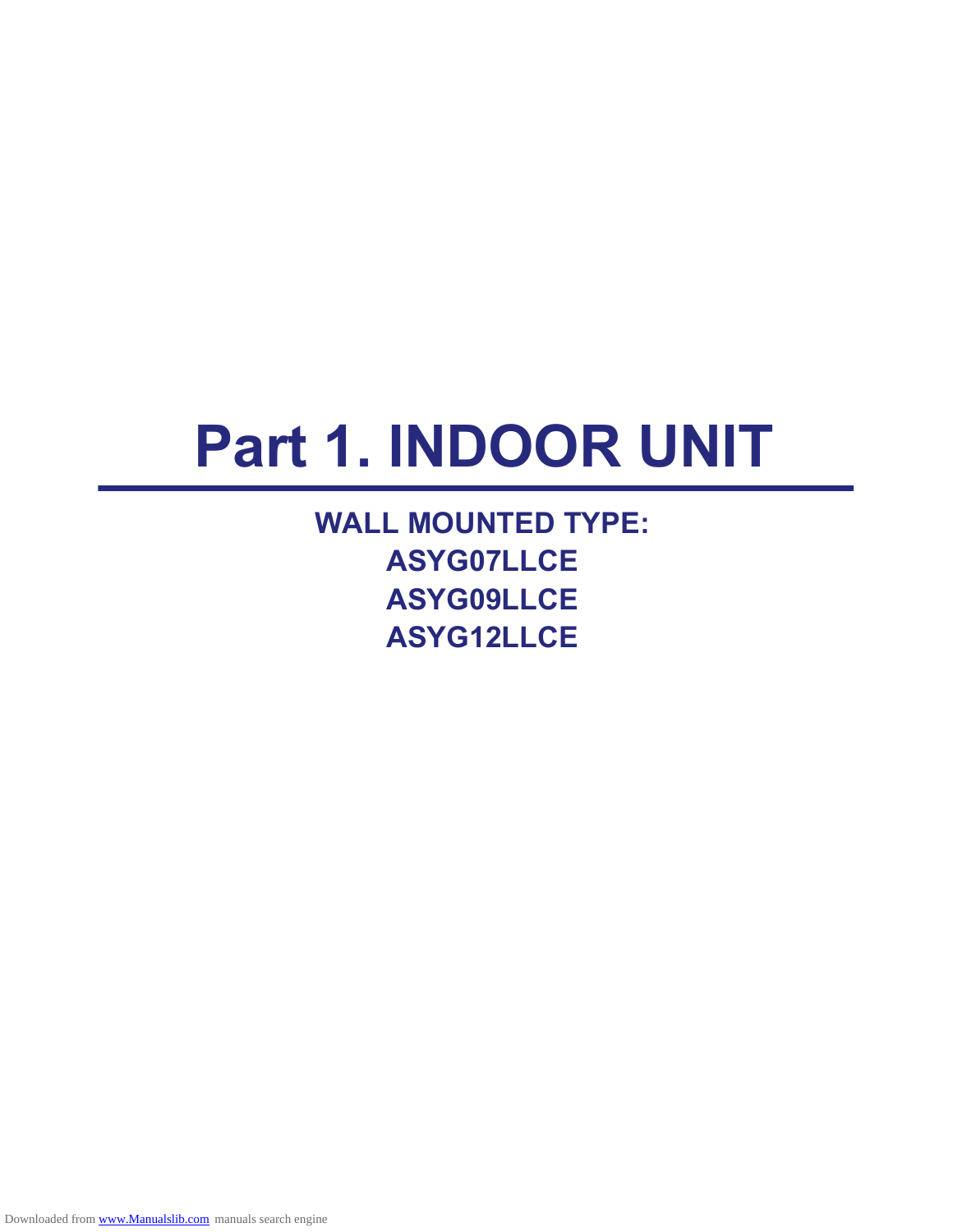## **1. Specifications**

|                              |                    |                                      |                    |                     |                      | <b>Wall mounted</b>                                                  |                  |  |  |  |  |
|------------------------------|--------------------|--------------------------------------|--------------------|---------------------|----------------------|----------------------------------------------------------------------|------------------|--|--|--|--|
| Type                         |                    |                                      |                    |                     |                      | Inverter heat pump                                                   |                  |  |  |  |  |
| <b>Model name</b>            |                    |                                      |                    |                     | ASYG07LLCE           | ASYG09LLCE                                                           | ASYG12LLCE       |  |  |  |  |
| Power supply                 |                    |                                      |                    |                     |                      | $230 V - 50 Hz$                                                      |                  |  |  |  |  |
| Available voltage range      |                    |                                      |                    |                     |                      | 198-264 V                                                            |                  |  |  |  |  |
|                              |                    |                                      | Rated              | kW                  | 2.00                 | 2.50                                                                 | 3.40             |  |  |  |  |
|                              |                    | Cooling                              |                    | Btu/h               | 6,800                | 8,500                                                                | 11,600           |  |  |  |  |
|                              |                    |                                      | Min.-Max.          | kW                  | $0.9 - 2.8$          | $0.9 - 3.0$                                                          | $0.9 - 3.8$      |  |  |  |  |
| Capacity                     |                    |                                      |                    | Btu/h               | $3,100 - 9,500$      | $3,100 - 10,200$                                                     | $3,100 - 13,000$ |  |  |  |  |
|                              |                    |                                      | Rated              | kW                  | 2.70                 | 3.00                                                                 | 4.00             |  |  |  |  |
|                              |                    | Heating                              |                    | Btu/h               | 9,200                | 10,200                                                               | 13,600           |  |  |  |  |
|                              |                    |                                      | Min.-Max.          | kW                  | $0.9 - 3.6$          | $0.9 - 3.8$                                                          | $0.9 - 5.0$      |  |  |  |  |
|                              |                    |                                      |                    | Btu/h               | $3,100 - 12,200$     | $3,100 - 13,000$                                                     | $3,100 - 17,000$ |  |  |  |  |
|                              |                    | Cooling                              | Rated              |                     | 0.470                | 0.730                                                                | 1.080            |  |  |  |  |
|                              |                    |                                      | Min.-Max.          | kW                  | $0.25 - 1.29$        | $0.25 - 1.29$                                                        | $0.25 - 1.40$    |  |  |  |  |
|                              |                    | Heating                              | Rated<br>Min.-Max. |                     | 0.620                | 0.740                                                                | 1.130            |  |  |  |  |
| Input power                  |                    |                                      | <b>HIGH</b>        |                     | $0.25 - 1.63$        | $0.25 - 1.63$<br>29                                                  | $0.25 - 1.98$    |  |  |  |  |
|                              |                    |                                      | <b>MED</b>         |                     |                      | 19                                                                   |                  |  |  |  |  |
|                              |                    | Fan                                  | LOW                | W                   |                      | $\overline{8}$                                                       |                  |  |  |  |  |
|                              |                    |                                      | QUIET              |                     |                      | $\overline{5}$                                                       |                  |  |  |  |  |
|                              |                    | Cooling                              |                    |                     | 2.6                  | 3.5                                                                  | 5.2              |  |  |  |  |
| Current                      |                    | Heating                              | Rated              | Α                   | 3.0                  | 3.5                                                                  | 5.4              |  |  |  |  |
| <b>EER</b>                   |                    | Cooling                              |                    |                     | 4.26                 | 3.42                                                                 | 3.15             |  |  |  |  |
| <b>COP</b>                   |                    | <b>Heating</b>                       |                    | kW/kW               | 4.35                 | 4.05                                                                 | 3.54             |  |  |  |  |
| Sensible capacity            |                    | Cooling                              |                    | kW                  | 1.30                 | 1.60                                                                 | 2.20             |  |  |  |  |
|                              |                    | Cooling                              |                    |                     | 79                   | 91                                                                   | 91               |  |  |  |  |
| Power factor                 |                    | Heating                              |                    | $\%$                | 90                   | 92                                                                   | $\overline{92}$  |  |  |  |  |
| Moisture removal             |                    |                                      |                    | $L/h$ (pints/h)     | 1.0(1.8)             | 1.3(2.3)                                                             | 1.8(3.2)         |  |  |  |  |
|                              |                    | Cooling                              |                    |                     | 6.0                  | 6.0                                                                  | 6.5              |  |  |  |  |
| Maximum operating current *1 |                    | Heating                              |                    | Α                   | 7.5                  | 7.5                                                                  | 9.0              |  |  |  |  |
|                              |                    |                                      | <b>HIGH</b>        |                     |                      | 720                                                                  |                  |  |  |  |  |
|                              |                    |                                      | <b>MED</b>         |                     |                      | 600                                                                  |                  |  |  |  |  |
|                              |                    | Cooling                              | LOW                |                     | 420                  |                                                                      |                  |  |  |  |  |
|                              |                    |                                      | QUIET              |                     | 325                  |                                                                      |                  |  |  |  |  |
|                              | Airflow rate       |                                      | <b>HIGH</b>        | $m^3/h$             | 740                  |                                                                      |                  |  |  |  |  |
| Fan                          |                    | <b>MED</b>                           |                    |                     | 600                  |                                                                      |                  |  |  |  |  |
|                              |                    | Heating<br>LOW                       |                    |                     |                      | 450                                                                  |                  |  |  |  |  |
|                              |                    |                                      | QUIET              |                     |                      | 325                                                                  |                  |  |  |  |  |
|                              | Type $\times$ Q'ty |                                      |                    |                     |                      | Cross flow fan × 1                                                   |                  |  |  |  |  |
|                              | Motor output       |                                      |                    | W                   |                      | 30                                                                   |                  |  |  |  |  |
|                              |                    |                                      | <b>HIGH</b>        |                     |                      | 43                                                                   |                  |  |  |  |  |
|                              |                    |                                      | <b>MED</b>         |                     |                      | 38                                                                   |                  |  |  |  |  |
|                              |                    | Cooling                              | LOW                |                     |                      | $\overline{33}$                                                      |                  |  |  |  |  |
|                              |                    |                                      | QUIET              |                     |                      | $\overline{22}$                                                      |                  |  |  |  |  |
| Sound pressure level *2      |                    |                                      | <b>HIGH</b>        | dB(A)               |                      | 43                                                                   |                  |  |  |  |  |
|                              |                    |                                      | <b>MED</b>         |                     |                      | 38                                                                   |                  |  |  |  |  |
|                              |                    | Heating                              | LOW                |                     |                      | 33                                                                   |                  |  |  |  |  |
|                              |                    |                                      | QUIET              |                     |                      | $\overline{22}$                                                      |                  |  |  |  |  |
|                              |                    | Dimensions ( $H \times W \times D$ ) |                    | mm                  |                      | $256 \times 630 \times 20$                                           |                  |  |  |  |  |
|                              |                    | Fin pitch                            |                    |                     |                      | 1.1                                                                  |                  |  |  |  |  |
| Heat exchanger type          |                    | Rows × Stages                        |                    |                     |                      | $2 \times 16$                                                        |                  |  |  |  |  |
|                              |                    | Pipe type                            |                    |                     |                      | Copper tube                                                          |                  |  |  |  |  |
|                              |                    | Fin type                             |                    |                     |                      | Aluminum                                                             |                  |  |  |  |  |
|                              |                    | Material                             |                    |                     |                      | Polystyrene                                                          |                  |  |  |  |  |
| Enclosure                    |                    | Color                                |                    |                     |                      | White + Pearl white (painted)<br>Approximate color of Munsell N 9.25 |                  |  |  |  |  |
| Dimensions                   |                    | Net                                  |                    |                     |                      | $262 \times 820 \times 206$                                          |                  |  |  |  |  |
| $(H \times W \times D)$      |                    | Gross                                |                    | mm                  |                      | $263 \times 870 \times 328$                                          |                  |  |  |  |  |
| Weight                       |                    | <b>Net</b>                           |                    | kg                  |                      | 7.0                                                                  |                  |  |  |  |  |
|                              |                    | Gross                                |                    |                     |                      | 9.5                                                                  |                  |  |  |  |  |
|                              |                    | Size                                 | Liquid             | mm (in)             |                      | $\varnothing$ 6.35 ( $\varnothing$ 1/4)                              |                  |  |  |  |  |
| Connection pipe              |                    |                                      | Gas                |                     |                      | $Q$ 9.52 ( $Q$ 3/8)                                                  |                  |  |  |  |  |
|                              |                    | Method                               |                    |                     |                      | Flare<br>PP+LLDPE                                                    |                  |  |  |  |  |
| Drain hose                   |                    | Material                             |                    |                     |                      |                                                                      |                  |  |  |  |  |
|                              |                    | Size                                 |                    | mm                  |                      | Ø 13.8 (I.D.), Ø 15.8 to Ø 16.7 (O.D.)                               |                  |  |  |  |  |
| Operation range              |                    | Cooling                              |                    | $^{\circ}$ C<br>%RH | 18 to 32             |                                                                      |                  |  |  |  |  |
|                              |                    | Heating                              |                    | °C                  | 80 or less           |                                                                      |                  |  |  |  |  |
| Remote controller type       |                    |                                      |                    |                     | 16 to 30<br>Wireless |                                                                      |                  |  |  |  |  |
|                              |                    |                                      |                    |                     |                      |                                                                      |                  |  |  |  |  |

**NOTES:**

• Specifications are based on the following conditions:<br>← Cooling: Indoor temperature of 27 °CDB/19 °CWB, and outdoor temperature of 35 °CDB/24 °CWB.<br>← Heating: Indoor temperature of 20 °CDB/15 °CWB, and outdoor temperatu

– Pipe length: 5 m, Height difference: 0 m. (Between outdoor unit and indoor unit.)

• Protective function might work when using it outside the operation range. • \*1: Maximum current is maximum value when operated within the operation range.

• \*2: Sound pressure level:

– Measured values in manufacturer's anechoic chamber. – Because of the surrounding sound environment, the sound levels measured in actual installation conditions might be higher than the specified values here.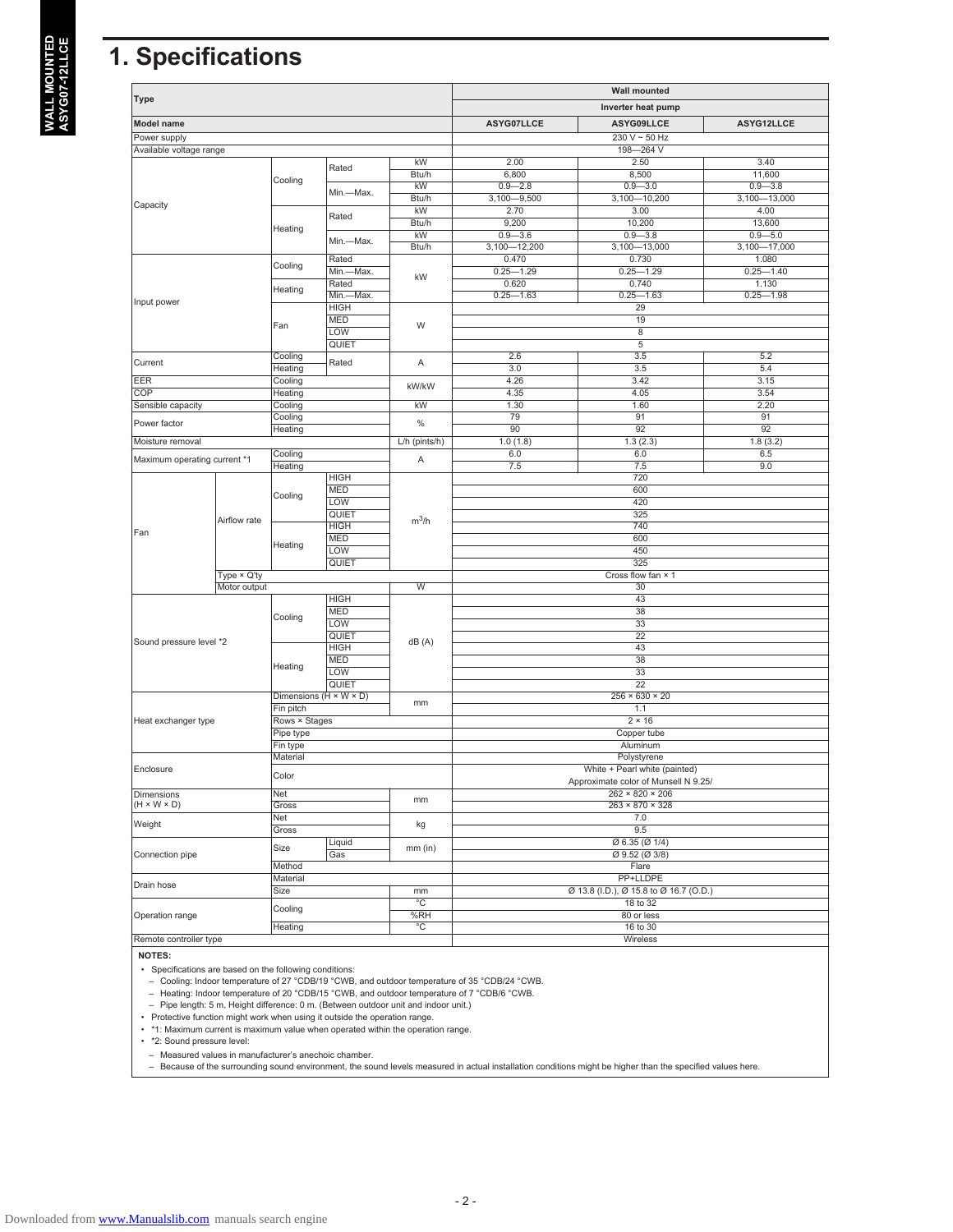| Model name                |                        |         | ASYG07LLCE     | ASYG09LLCE               | ASYG12LLCE               |
|---------------------------|------------------------|---------|----------------|--------------------------|--------------------------|
| Energy efficiency class   | Cooling                |         | $A^{++}$       | $A^{++}$                 | $A^{++}$                 |
|                           | Heating (Average)      |         | $A^+$          | $A^+$                    | Α                        |
| Pdesign                   | Cooling                | kW      | 2.0(35 °C)     | 2.5(35 °C)               | 3.4 $(35 °C)$            |
|                           | Heating (Average)      |         | $2.2$ (-10 °C) | $2.3$ (-10 $^{\circ}$ C) | $3.2$ (-10 $^{\circ}$ C) |
| <b>SEER</b>               | Cooling                | kWh/kWh | 6.70           | 6.90                     | 6.60                     |
| <b>SCOP</b>               | Heating (Average)      |         | 4.00           | 4.00                     | 3.80                     |
| Annual energy consumption | QCE                    | kWh/a   | 104            | 127                      | 180                      |
|                           | IQHE (Average)         |         | 770            | 805                      | 1.179                    |
| Sound power level         | Cooling<br><b>HIGH</b> | dB(A)   | 59             | 59                       | 59                       |
|                           | Heating                |         | 60             | 60                       | 60                       |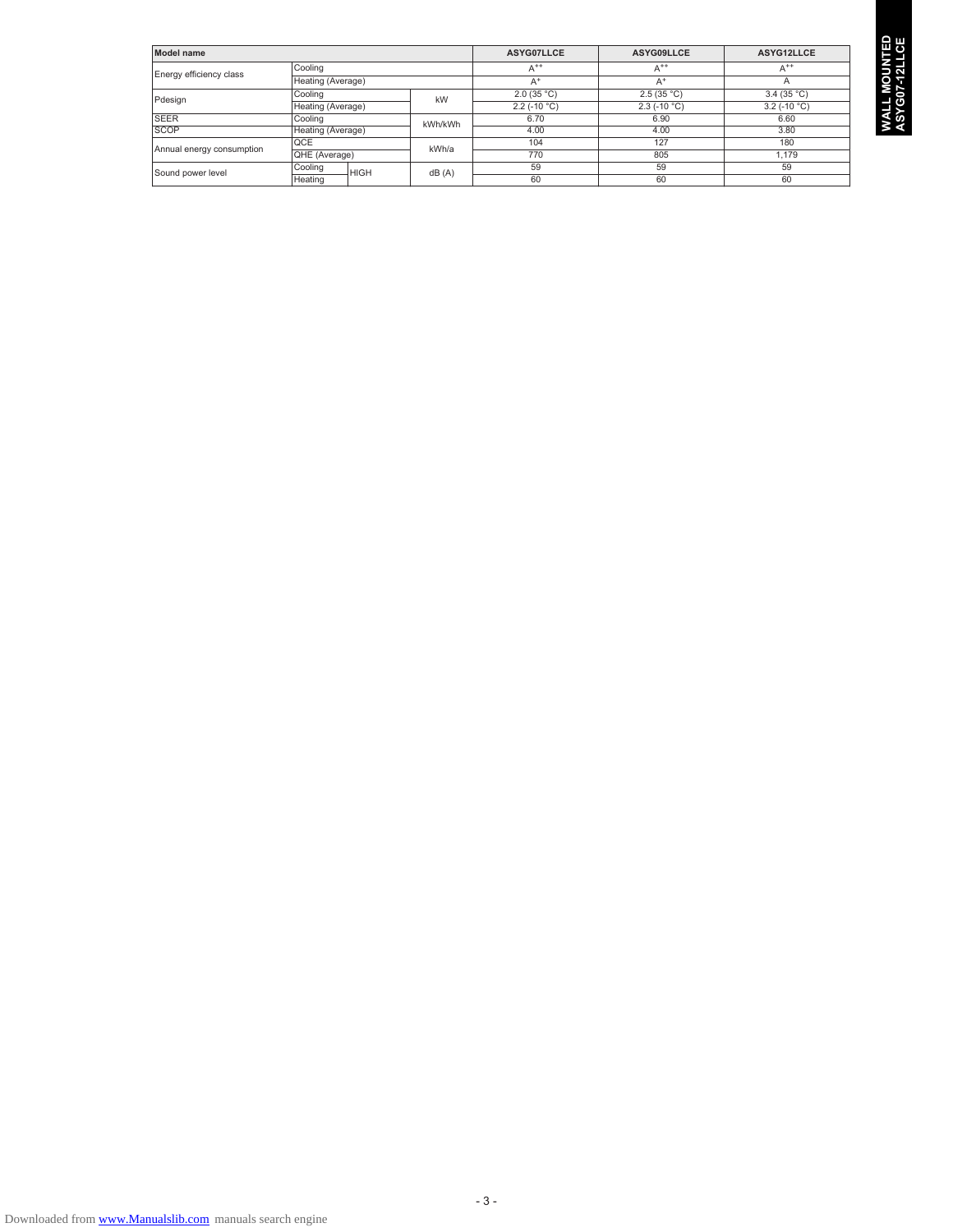## **2. Dimensions**

## **2-1. Models:ASYG07LLCE, ASYG09LLCE, and ASYG12LLCE**

Unit: mm





**IALL MOUNTED**<br>SYG07-12LLCE **WALL MOUNTED ASYG07-12LLCE**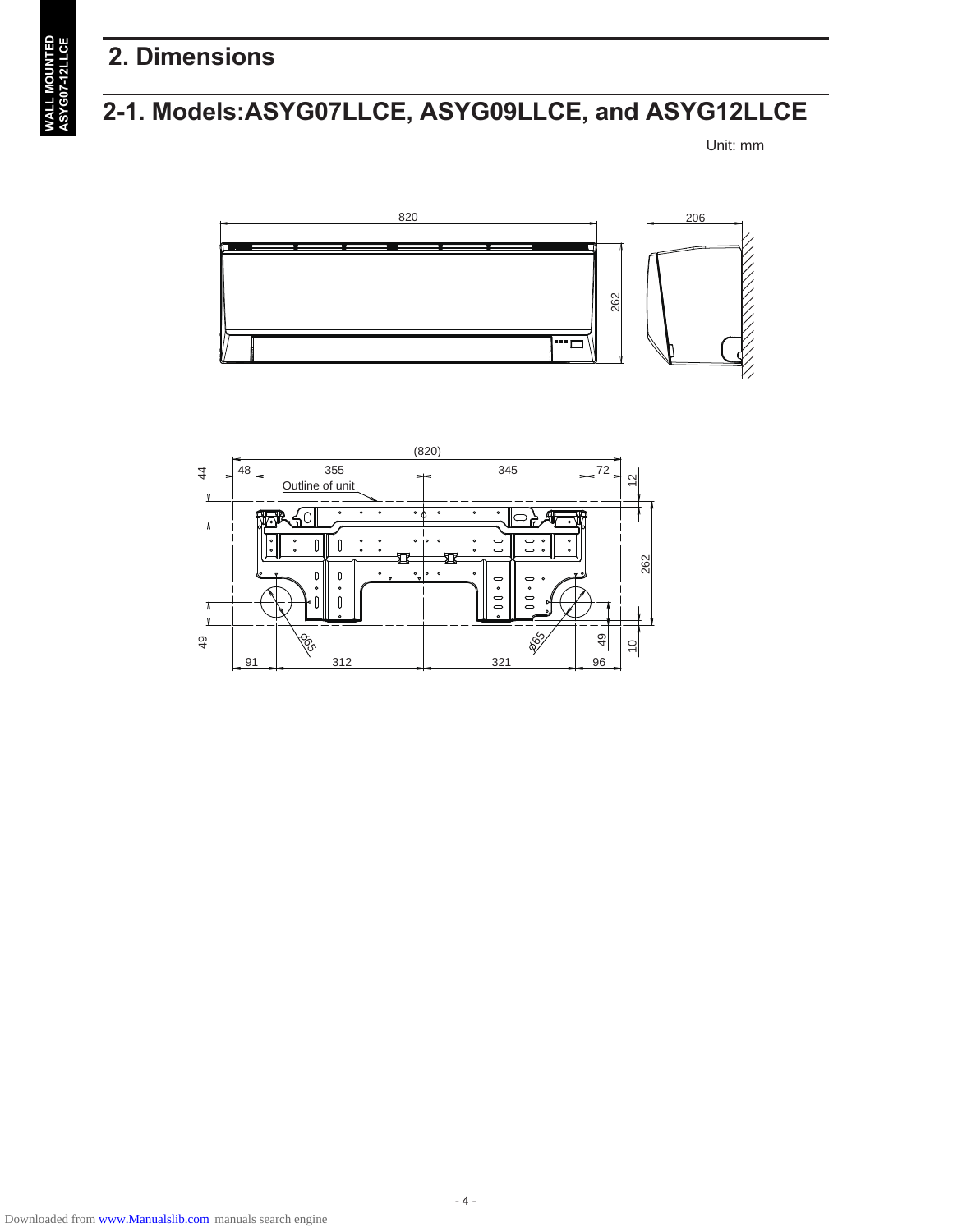

## ■ Installation space requirement

Provide sufficient installation space for product safety.

Unit: mm



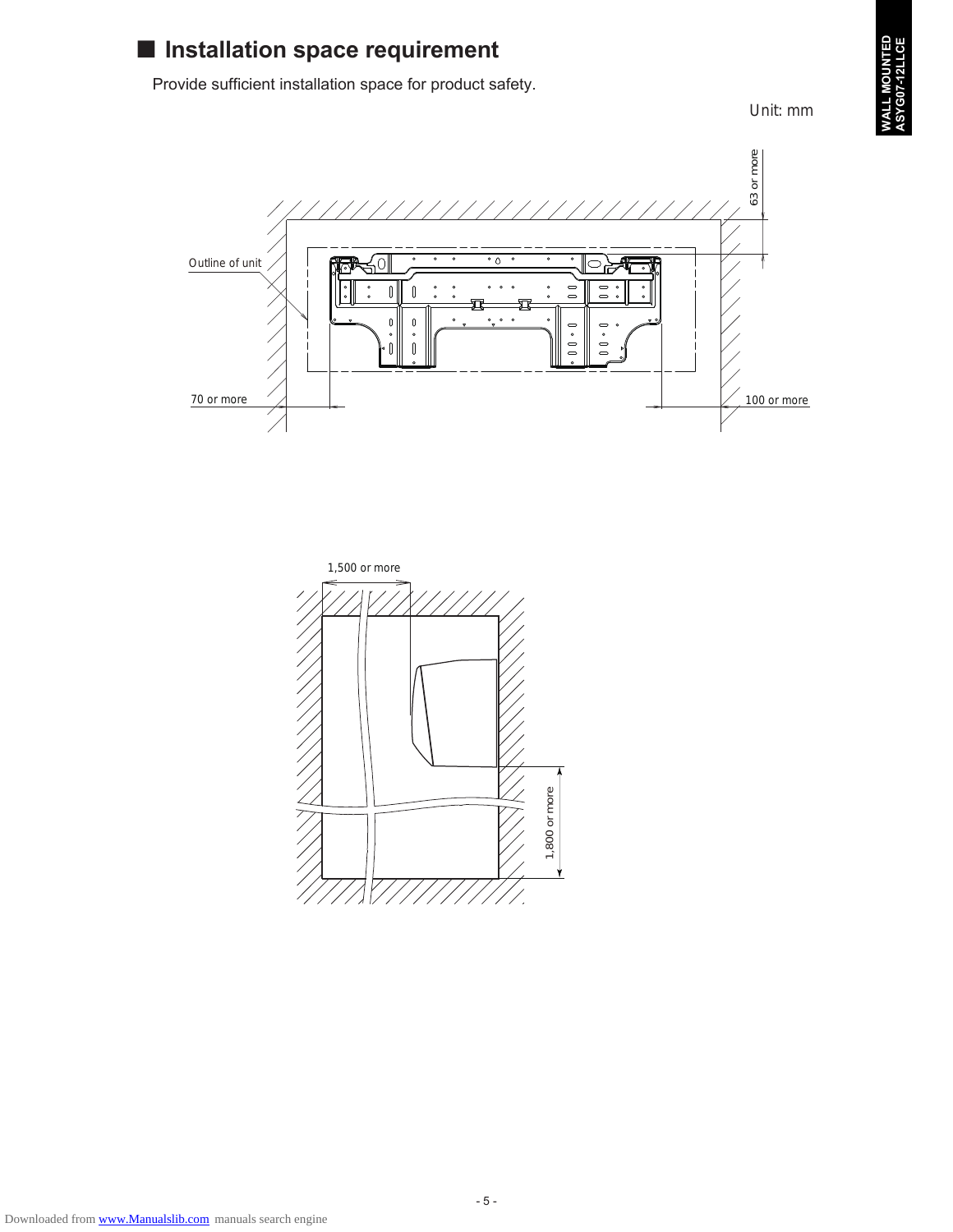## **3. Wiring diagrams**

## **3-1. Models:ASYG07LLCE, ASYG09LLCE, and ASYG12LLCE**



**WALL MOUNTED<br>ASYG07-12LLCE WALL MOUNTED ASYG07-12LLCE**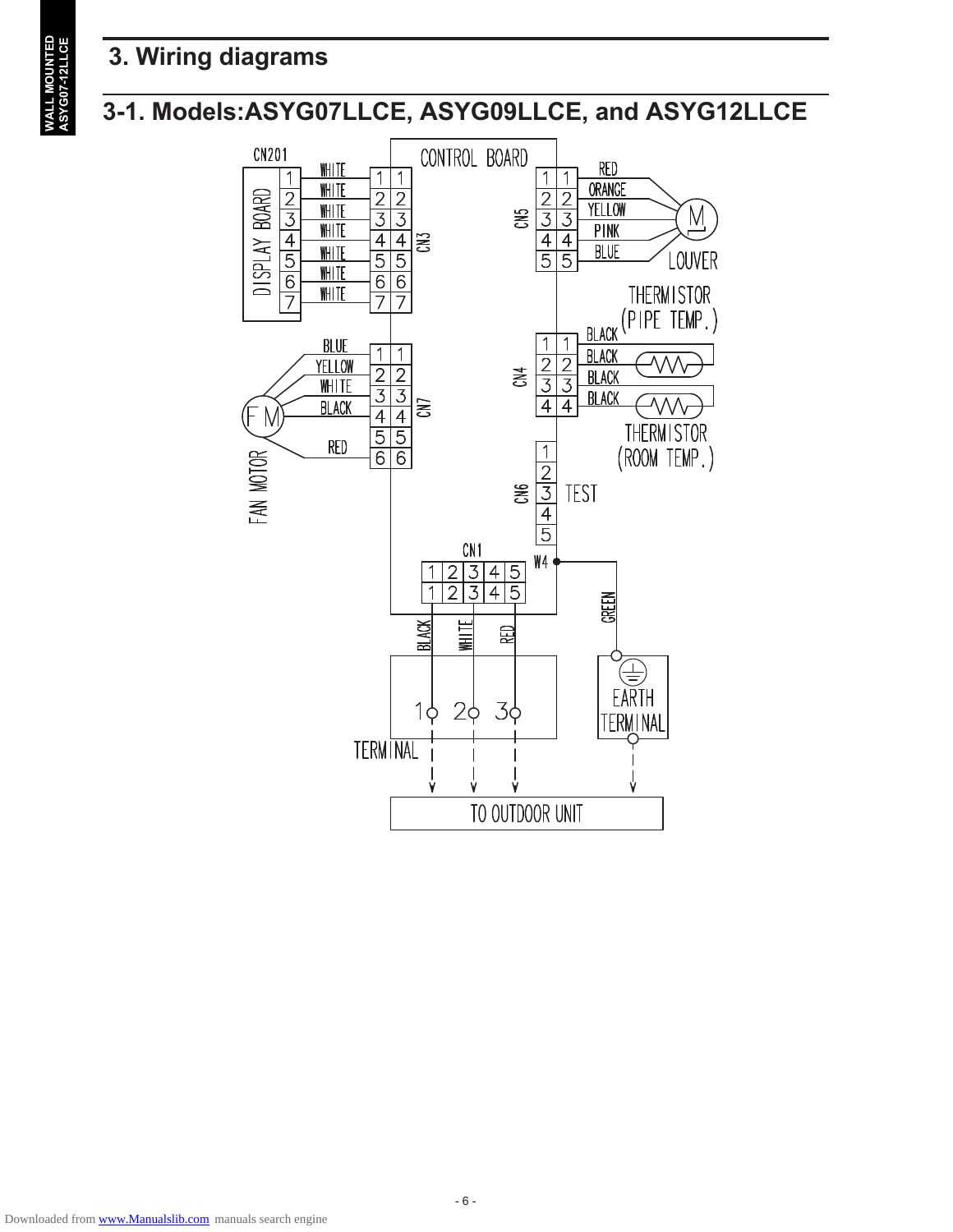## **4. Capacity table**

Capacity tables show each of following values calculated based on the outdoor temperature and the indoor temperature, under given Airflow Rate (AFR):

**For cooling capacity:** Total Capacity (TC), Sensible Heat Capacity (SHC), and Input Power (IP) **For heating capacity:** Total Capacity (TC) and Input Power (IP)

## **4-1. Cooling capacity**

## ■ Model:ASYG07LLCE

| <b>AFR</b> |      |      |            | m <sup>3</sup> /h |      |            |      |      |            |      |      |                    |      |      |            | 720  |      |                   |      |      |            |      |
|------------|------|------|------------|-------------------|------|------------|------|------|------------|------|------|--------------------|------|------|------------|------|------|-------------------|------|------|------------|------|
|            |      |      |            |                   |      |            |      |      |            |      |      |                    |      |      |            |      |      |                   |      |      |            |      |
|            |      |      |            |                   |      |            |      |      |            |      |      | Indoor temperature |      |      |            |      |      |                   |      |      |            |      |
|            | °CDB |      | 18         |                   |      | 21         |      |      | 23         |      |      | 25                 |      |      | 27         |      |      | 29                |      |      | 32         |      |
|            | °CWB |      | 12         |                   |      | 15         |      |      | 16         |      |      | 18                 |      |      | 19         |      |      | 21                |      |      | 23         |      |
|            | °CDB | ТC   | <b>SHC</b> | IP                | ТC   | <b>SHC</b> | IP   | TC   | <b>SHC</b> | IP   | ТC   | <b>SHC</b>         | IP   | ТC   | <b>SHC</b> | IP   | ТC   | <b>SHC</b>        | IP   | ТC   | <b>SHC</b> | IP   |
| ature      |      |      | kW         |                   |      | kW         |      |      | kW         |      |      | kW                 |      |      | kW         |      |      | kW                |      |      | kW         |      |
| 5          | 20   | .87  | .32        | 0.33              | 2.09 | .33        | 0.34 | 2.16 | .45        | 0.34 | 2.30 | .45                | 0.34 | 2.37 | .57        | 0.34 | 2.51 | .56               | 0.35 | 2.65 | .66        | 0.35 |
| Ō.<br>tem  | 25   | 1.78 | .26        | 0.37              | .98  | .26        | 0.38 | 2.05 | .37        | 0.38 | 2.18 | .38                | 0.38 | 2.25 | 1.49       | 0.38 | 2.39 | 1.48              | 0.39 | 2.52 | .58        | 0.39 |
|            | 30   | .68  | 1.19       | 0.41              | .87  | .19        | 0.42 | .94  | 1.30       | 0.42 | 2.06 | .30                | 0.42 | 2.13 | 1.41       | 0.43 | 2.25 | 1.40              | 0.43 | 2.38 | i.49       | 0.44 |
| utdoor     | 35   | .58  | 1.12       | 0.45              | 1.76 | .12        | 0.46 | .82  | .22        | 0.46 | .94  | .23                | 0.47 | 2.00 | 1.32       | 0.47 | 2.12 | .32               | 0.47 | 2.24 | 1.40       | 0.48 |
|            | 40   | 1.41 | 0.00       | 0.45              | .57  | .00        | 0.46 | .62  | 1.09       | 0.46 | 1.73 | .09                | 0.47 | 1.78 | 1.18       | 0.47 | .89  | $\overline{1.17}$ | 0.47 | 2.00 | .25        | 0.48 |
|            | 43   | . 31 | 0.92       | 0.45              | i.45 | 0.93       | 0.46 | .50  | 1.01       | 0.46 | .60  | .01                | 0.47 | .65  | 0.09       | 0.47 | .75  | 0.09              | 0.47 | 85،، | 1.16       | 0.48 |

## ■ Model:ASYG09LLCE

| <b>AFR</b>             |      | $m^3/h$        |                |                                                  |      |     |                |      |        |      |            |                    |      |            |      | 720  |            |      |      |            |      |      |
|------------------------|------|----------------|----------------|--------------------------------------------------|------|-----|----------------|------|--------|------|------------|--------------------|------|------------|------|------|------------|------|------|------------|------|------|
|                        |      |                |                |                                                  |      |     |                |      |        |      |            |                    |      |            |      |      |            |      |      |            |      |      |
|                        |      |                |                |                                                  |      |     |                |      |        |      |            | Indoor temperature |      |            |      |      |            |      |      |            |      |      |
|                        | °CDB | 23<br>18<br>21 |                |                                                  |      |     |                |      |        |      | 25         |                    |      | 27         |      |      | 29         |      |      | 32         |      |      |
|                        | °CWB |                | 12<br>15<br>16 |                                                  |      |     |                |      |        |      | 18         |                    |      | 19         |      |      | 21         |      | 23   |            |      |      |
|                        | °CDB | TC             | <b>SHC</b>     | <b>SHC</b><br><b>SHC</b><br>ТC<br>IP<br>ТC<br>IP |      |     |                |      | IP     | ТC   | <b>SHC</b> | IP                 | TC   | <b>SHC</b> | IP   | TC   | <b>SHC</b> | IP   | TC   | <b>SHC</b> | IP   |      |
| ure<br>ىپ              |      | kW<br>kW<br>kW |                |                                                  |      |     | kW<br>kW<br>kW |      |        |      |            |                    | kW   |            |      |      |            |      |      |            |      |      |
| ā<br>Φ                 | 20   | 2.34           | 1.62           | 0.51                                             | 2.61 | .63 | 0.52           | 2.70 | .77    | 0.52 | 2.87       | 1.78               | 0.53 | 2.96       | 1.92 | 0.53 | 3.14       | .91  | 0.54 | 3.32       | 2.04 | 0.54 |
| Ê                      | 25   | 2.22           | 1.54           | 0.58                                             | 2.48 | .55 | 0.58           | 2.56 | .68    | 0.59 | 2.73       | .69                | 0.59 | 2.81       | .82  | 0.60 | 2.98       | .82  | 0.60 | 3.15       | 1.93 | 0.61 |
| ₫                      | 30   | 2.10           | 1.45           | 0.64                                             | 2.34 | .46 | 0.65           | 2.42 | . . 59 | 0.65 | 2.58       | 1.60               | 0.66 | 2.66       | 1.72 | 0.66 | 2.82       | 1.72 | 0.67 | 2.98       | 1.83 | 0.68 |
| $\circ$<br>$rac{8}{3}$ | 35   | 1.98           | 1.37           | 0.70                                             | 2.20 | .38 | 0.72           | 2.28 | .50    | 0.72 | 2.43       | .50                | 0.73 | 2.50       | 1.62 | 0.73 | 2.65       | i.61 | 0.74 | 2.80       | 1.72 | 0.74 |
|                        | 40   | 1.76           | 1.22           | 0.70                                             | .96  | .23 | $0.7^{\circ}$  | 2.03 | .33    | 0.72 | 2.16       | .34                | 0.73 | 2.23       | 1.44 | 0.73 | 2.36       | .44  | 0.74 | 2.50       | 1.53 | 0.74 |
|                        | 43   | 1.63           | 1.13           | 0.70                                             | .82  | .14 | $0.7^{\circ}$  | .88  | .24    | 0.72 | 2.00       | .24                | 0.72 | 2.07       | .34  | 0.73 | 2.19       | .33  | 0.73 | 2.31       | 1.42 | 0.74 |

## ■ Model:ASYG12LLCE

| <b>AFR</b> |         |                                                                      | $m^3/h$        |      |      |      |      |            |      |      |            |                    |      |            |      | 720  |            |      |      |      |      |      |
|------------|---------|----------------------------------------------------------------------|----------------|------|------|------|------|------------|------|------|------------|--------------------|------|------------|------|------|------------|------|------|------|------|------|
|            |         |                                                                      |                |      |      |      |      |            |      |      |            |                    |      |            |      |      |            |      |      |      |      |      |
|            |         |                                                                      |                |      |      |      |      |            |      |      |            | Indoor temperature |      |            |      |      |            |      |      |      |      |      |
|            | $°C$ DB |                                                                      | 23<br>18<br>21 |      |      |      |      |            |      |      | 25         |                    |      | 27         |      |      | 29         |      |      | 32   |      |      |
|            | °CWB    | 16<br>12<br>15                                                       |                |      |      |      |      | 18         |      |      | 19         |                    |      | 21         |      |      | 23         |      |      |      |      |      |
|            | °CDB    | <b>SHC</b><br>TC<br><b>SHC</b><br>IP<br>ТC<br><b>SHC</b><br>ТC<br>IP |                |      |      | ΙP   | ТC   | <b>SHC</b> | IP   | ТC   | <b>SHC</b> | ΙP                 | ТC   | <b>SHC</b> | IP   | ТC   | <b>SHC</b> | IP   |      |      |      |      |
| erature    |         |                                                                      | kW             |      |      | kW   |      |            | kW   |      |            | kW                 |      |            | kW   |      |            | kW   |      |      | kW   |      |
|            | 20      | 3.18                                                                 | 2.18           | 0.76 | 3.55 | 2.19 | 0.77 | 3.67       | 2.39 | 0.77 | 3.91       | 2.39               | 0.78 | 4.03       | 2.59 | 0.79 | 4.27       | 2.57 | 0.79 | 4.51 | 2.74 | 0.80 |
| tempe      | 25      | 3.02                                                                 | 2.07           | 0.85 | 3.37 | 2.08 | 0.87 | 3.48       | 2.27 | 0.87 | 3.71       | 2.27               | 0.88 | 3.83       | 2.45 | 0.88 | 4.06       | 2.44 | 0.89 | 4.28 | 2.60 | 0.90 |
|            | 30      | 2.86                                                                 | 1.96           | 0.95 | 3.18 | 1.97 | 0.96 | 3.29       | 2.14 | 0.97 | 3.51       | 2.15               | 0.98 | 3.62       | 2.32 | 0.98 | 3.83       | 2.31 | 0.99 | 4.05 | 2.46 | 1.00 |
| ō<br>utdo  | 35      | 2.69                                                                 | .84            | .04  | 2.99 | 1.85 | 1.06 | 3.09       | 2.01 | .06  | 3.30       | 2.02               | 1.07 | 3.40       | 2.18 | .08  | 3.60       | 2.17 | .09  | 3.81 | 2.31 | 1.10 |
|            | 40      | 2.39                                                                 | .64            | .04  | 2.67 | .65  | .06  | 2.76       | .79  | .06  | 2.94       | .80                | 1.07 | 3.03       | .94  | .08  | 3.21       | .94  | i.09 | 3.39 | 2.06 | 1.10 |
|            | 43      | 2.22                                                                 | .52            | .04  | 2.47 | .53  | .05  | 2.56       | .66  | 0.06 | 2.73       | .67                | .07  | 2.81       | .80  | .08  | 2.98       | .80  | .09  | 3.15 | 1.91 | 1.10 |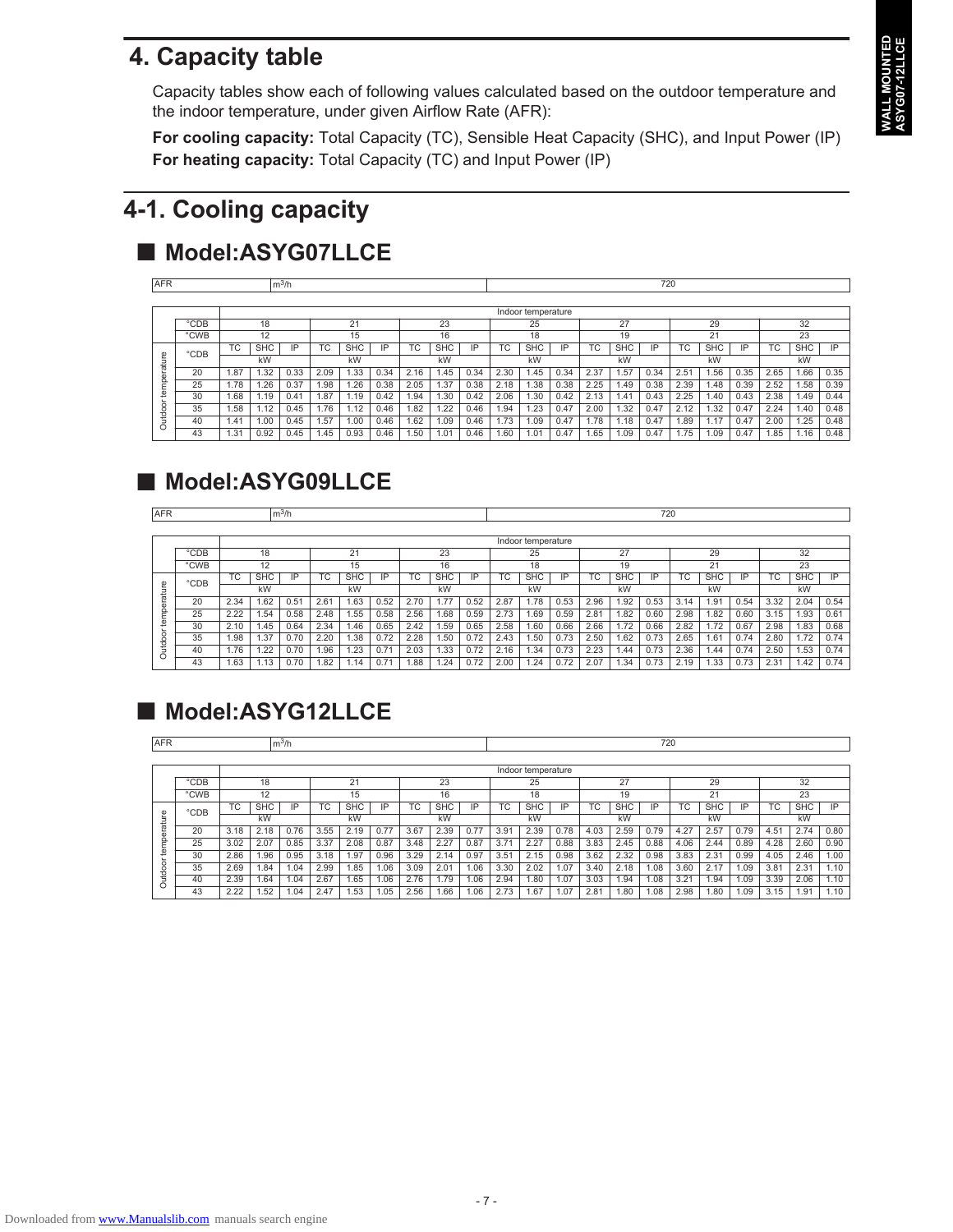## **4-2. Heating capacity**

## ■ Model:ASYG07LLCE

| <b>AFR</b> | $m^3/h$  |       |      |      |      |      |      |                    | 740       |      |      |      |
|------------|----------|-------|------|------|------|------|------|--------------------|-----------|------|------|------|
|            |          |       |      |      |      |      |      |                    |           |      |      |      |
|            |          |       |      |      |      |      |      | Indoor temperature |           |      |      |      |
|            |          |       | 16   |      |      | 18   |      | 20                 |           | 22   |      | 24   |
|            | °CDB     | °CWB  | TC   | IP   | TC   | IP   | TC   | IP                 | <b>TC</b> | IP   | TC   | IP   |
|            |          |       | kW   |      | kW   |      |      | kW                 | kW        |      |      | kW   |
| ature      | $-15$    | $-16$ | 2.42 | .22  | 2.36 | 1.24 | 2.30 | 1.27               | 2.24      | 1.30 | 2.19 | 1.32 |
| 5          | $-10$    | $-11$ | 2.51 | 1.17 | 2.45 | 1.20 | 2.39 | 1.22               | 2.33      | 1.24 | 2.27 | 1.27 |
| a<br>tem   | $-5$     | $-7$  | 2.75 | 1.15 | 2.68 | 1.18 | 2.61 | 1.20               | 2.55      | 1.23 | 2.48 | 1.25 |
|            | $\Omega$ | $-2$  | 3.18 | 1.18 | 3.10 | 1.21 | 3.03 | 1.23               | 2.95      | 1.26 | 2.87 | 1.28 |
| $\circ$    | 5        | 3     | 3.61 | .21  | 3.52 | 1.23 | 3.44 | 1.26               | 3.35      | 1.28 | 3.26 | 1.31 |
| Outdo      |          | 6     | 3.78 | .22  | 3.69 | 1.25 | 3.60 | 1.27               | 3.51      | 1.30 | 3.42 | 1.32 |
|            | 10       | 8     | 3.80 | 1.18 | 3.71 | 1.21 | 3.62 | 1.23               | 3.53      | 1.26 | 3.44 | 1.28 |
|            | 15       | 10    | 3.98 | 1.19 | 3.89 | 1.22 | 3.79 | 1.24               | 3.70      | 1.27 | 3.60 | 1.29 |

## ■ Model:ASYG09LLCE

| <b>AFR</b> | $m^3/h$  |        |           |      |      |      |      |                    | 740       |      |      |      |
|------------|----------|--------|-----------|------|------|------|------|--------------------|-----------|------|------|------|
|            |          |        |           |      |      |      |      |                    |           |      |      |      |
|            |          |        |           |      |      |      |      | Indoor temperature |           |      |      |      |
|            |          |        | 16        |      |      | 18   | 20   |                    |           | 22   |      | 24   |
|            | °CDB     | °CWB   | <b>TC</b> | IP   | ТC   | IP   | TC.  | IP                 | <b>TC</b> | IP   | ТC   | IP   |
|            |          |        | kW        |      | kW   |      | kW   |                    | kW        |      |      | kW   |
| ture       | $-15$    | $-16$  | 2.63      | 1.23 | 2.56 | 1.25 | 2.50 | 1.28               | 2.44      | 1.31 | 2.38 | 1.33 |
| era        | $-10$    | $-11$  | 2.72      | 1.18 | 2.66 | 1.21 | 2.59 | 1.23               | 2.53      | 1.25 | 2.46 | 1.28 |
| temp       | $-5$     | $-7$   | 2.96      | 1.16 | 2.88 | 1.19 | 2.81 | 1.21               | 2.74      | 1.24 | 2.67 | 1.26 |
|            | $\Omega$ | $-2$   | 3.39      | 1.20 | 3.31 | 1.22 | 3.23 | 1.25               | 3.14      | 1.27 | 3.06 | 1.30 |
| ਠ          | 5        | $\sim$ | 3.82      | 1.23 | 3.73 | 1.25 | 3.64 | 1.28               | 3.54      | 1.30 | 3.45 | 1.33 |
| Outdo      |          | 6      | 3.99      | 1.24 | 3.90 | 1.27 | 3.80 | 1.29               | 3.71      | 1.32 | 3.61 | 1.34 |
|            | 10       | 8      | 3.94      | 1.18 | 3.84 | 1.21 | 3.75 | 1.23               | 3.66      | 1.26 | 3.56 | 1.28 |
|            | 15       | 10     | 4.11      | 1.19 | 4.01 | 1.22 | 3.91 | 1.24               | 3.81      | 1.27 | 3.71 | 1.29 |

## ■ Model:ASYG12LLCE

| <b>AFR</b> |          |       | $m^3/h$   |      |      |      |      |                    | 740  |      |      |      |  |  |  |
|------------|----------|-------|-----------|------|------|------|------|--------------------|------|------|------|------|--|--|--|
|            |          |       |           |      |      |      |      |                    |      |      |      |      |  |  |  |
|            |          |       |           |      |      |      |      | Indoor temperature |      |      |      |      |  |  |  |
|            |          |       |           | 16   | 18   |      |      | 20                 | 22   |      | 24   |      |  |  |  |
|            | °CDB     | °CWB  | <b>TC</b> | IP   | ТC   | IP   | ТC   | IP                 | TC   | ΙP   | TC   | ΙP   |  |  |  |
|            |          |       | kW        |      | kW   |      |      | kW                 | kW   |      |      | kW   |  |  |  |
| ture       | $-15$    | $-16$ | 3.17      | .39  | 3.10 | 1.42 | 3.02 | 1.45               | 2.94 | 1.48 | 2.87 | 1.51 |  |  |  |
| g<br>Ф     | $-10$    | $-11$ | 3.35      | 1.44 | 3.27 | 1.47 | 3.20 | 1.50               | 3.12 | 1.53 | 3.04 | 1.56 |  |  |  |
| temp       | $-5$     | $-7$  | 3.72      | 1.48 | 3.63 | 1.51 | 3.54 | 1.54               | 3.45 | 1.57 | 3.37 | 1.60 |  |  |  |
|            | $\Omega$ | $-2$  | 4.36      | .51  | 4.25 | 1.54 | 4.15 | 1.57               | 4.05 | 1.60 | 3.94 | 1.63 |  |  |  |
| $\circ$    | 5        | 3     | 5.00      | 1.53 | 4.88 | 1.57 | 4.76 | 1.60               | 4.64 | 1.63 | 4.52 | 1.66 |  |  |  |
| Jutdo      |          | 6     | 5.25      | . 55 | 5.13 | 1.58 | 5.00 | 1.61               | 4.88 | 1.64 | 4.75 | 1.67 |  |  |  |
|            | 10       | 8     | 4.90      | 1.38 | 4.78 | 1.41 | 4.66 | 1.44               | 4.55 | 1.47 | 4.43 | 1.50 |  |  |  |
|            | 15       | 10    | 5.15      | 1.39 | 5.02 | 1.42 | 4.90 | 1.45               | 4.78 | 1.48 | 4.66 | 1.51 |  |  |  |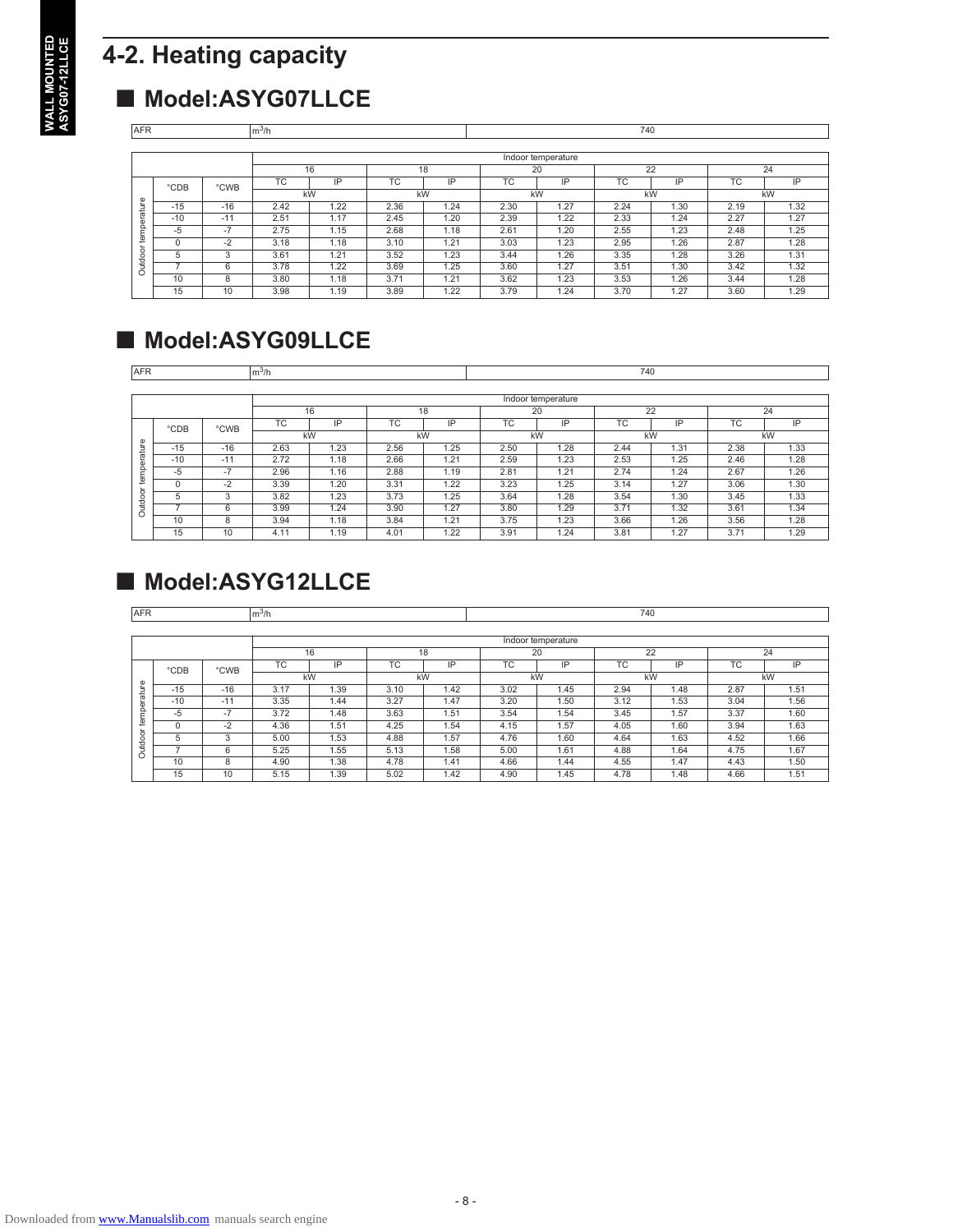## **5-1. Air velocity distributions**

## ■ Models:ASYG07LLCE, ASYG09LLCE, and ASYG12LLCE

**ALL MOUNTED**<br>SYG07-12LLCE **WALL MOUNTED ASYG07-12LLCE**



Top view Vertical airflow direction louver: Up Horizontal airflow direction louver: Left & Right

Side view Vertical airflow direction louver: Down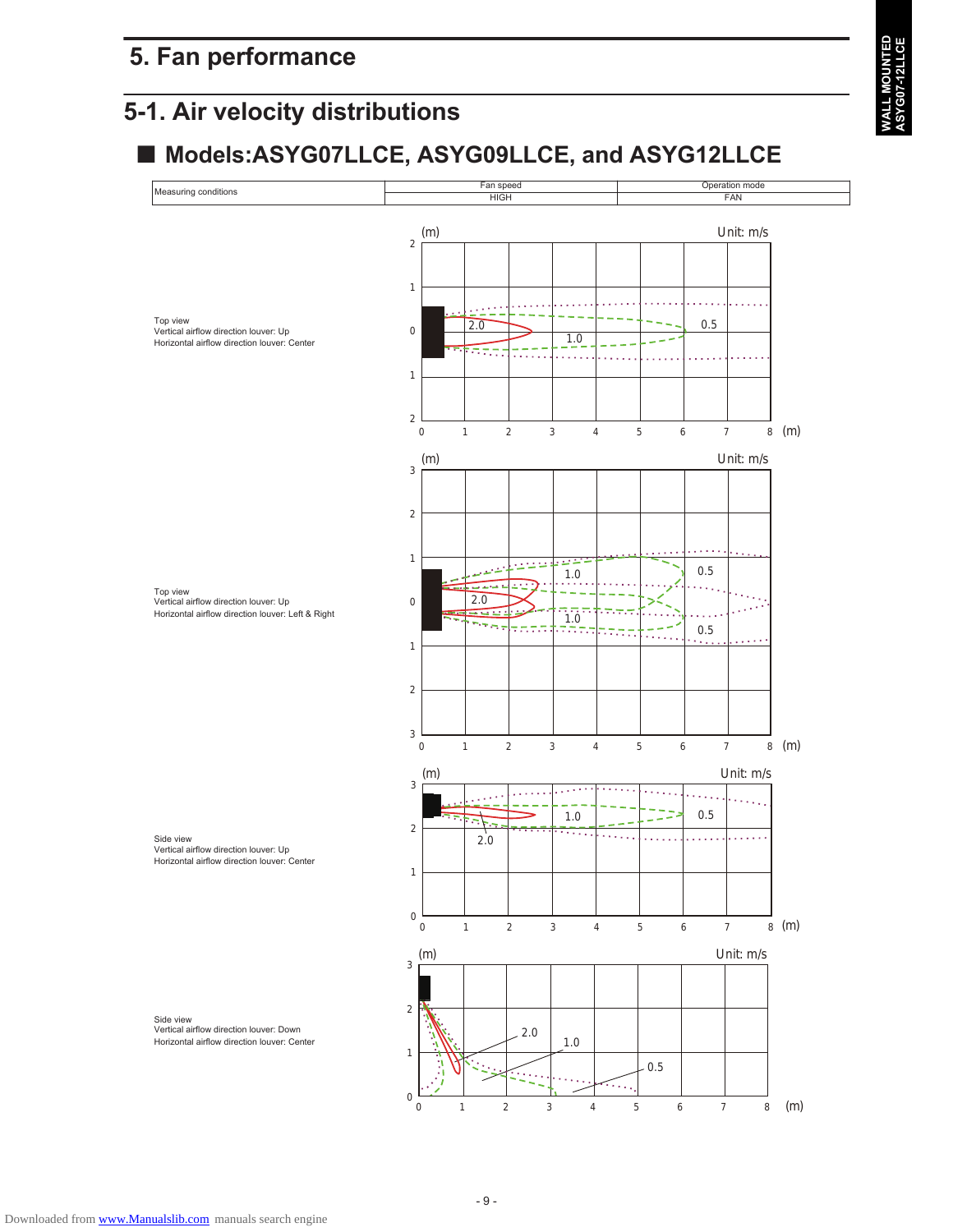## **5-2. Airflow**

## ■ Models:ASYG07LLCE, ASYG09LLCE, and ASYG12LLCE

## **Cooling**

| Fan speed    |                          | <b>Airflow</b> |
|--------------|--------------------------|----------------|
|              | $m^3/h$                  | 720            |
| <b>HIGH</b>  | $\mathsf{II}/\mathsf{S}$ | 200            |
|              | <b>CFM</b>               | 424            |
|              | $m^3/h$                  | 600            |
| <b>MED</b>   | $\mathsf{I}/\mathsf{s}$  | 167            |
|              | <b>CFM</b>               | 353            |
|              | $m^3/h$                  | 420            |
| <b>LOW</b>   | $\mathsf{II}/\mathsf{S}$ | 117            |
|              | <b>CFM</b>               | 247            |
|              | $m^3/h$                  | 325            |
| <b>QUIET</b> | $\mathsf{II}/\mathsf{S}$ | 90             |
|              | <b>CFM</b>               | 191            |

## **Heating**

| Fan speed    |                          | <b>Airflow</b> |  |  |  |  |
|--------------|--------------------------|----------------|--|--|--|--|
|              | $m^3/h$                  | 740            |  |  |  |  |
| <b>HIGH</b>  | $\mathsf{II}/\mathsf{S}$ | 206            |  |  |  |  |
|              | <b>CFM</b>               | 436            |  |  |  |  |
|              | $m^3/h$                  | 600            |  |  |  |  |
| <b>MED</b>   | $\mathsf{II}/\mathsf{S}$ | 167            |  |  |  |  |
|              | <b>CFM</b>               | 353            |  |  |  |  |
|              | $m^3/h$                  | 450            |  |  |  |  |
| LOW          | $\mathsf{II}/\mathsf{s}$ | 125            |  |  |  |  |
|              | <b>CFM</b>               | 265            |  |  |  |  |
|              | $m^3/h$                  | 325            |  |  |  |  |
| <b>QUIET</b> | $\mathsf{I}/\mathsf{s}$  | 90             |  |  |  |  |
|              | <b>CFM</b>               | 191            |  |  |  |  |

**WALL MOUNTED<br>ASYG07-12LLCE WALL MOUNTED ASYG07-12LLCE**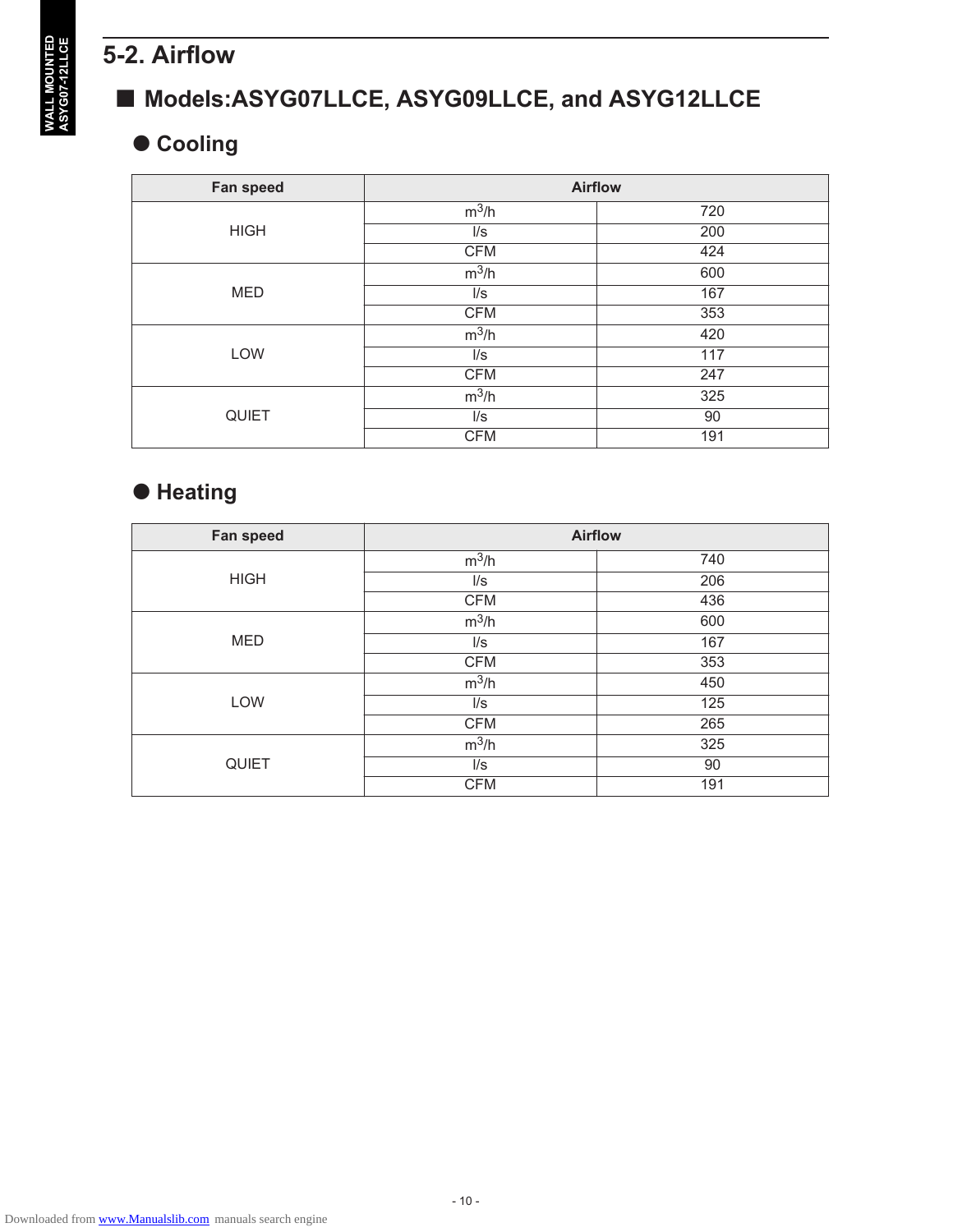## **6. Operation noise (sound pressure)**

## **6-1. Noise level curve**



**WALL MOUNTED ASYG07-12LLCE**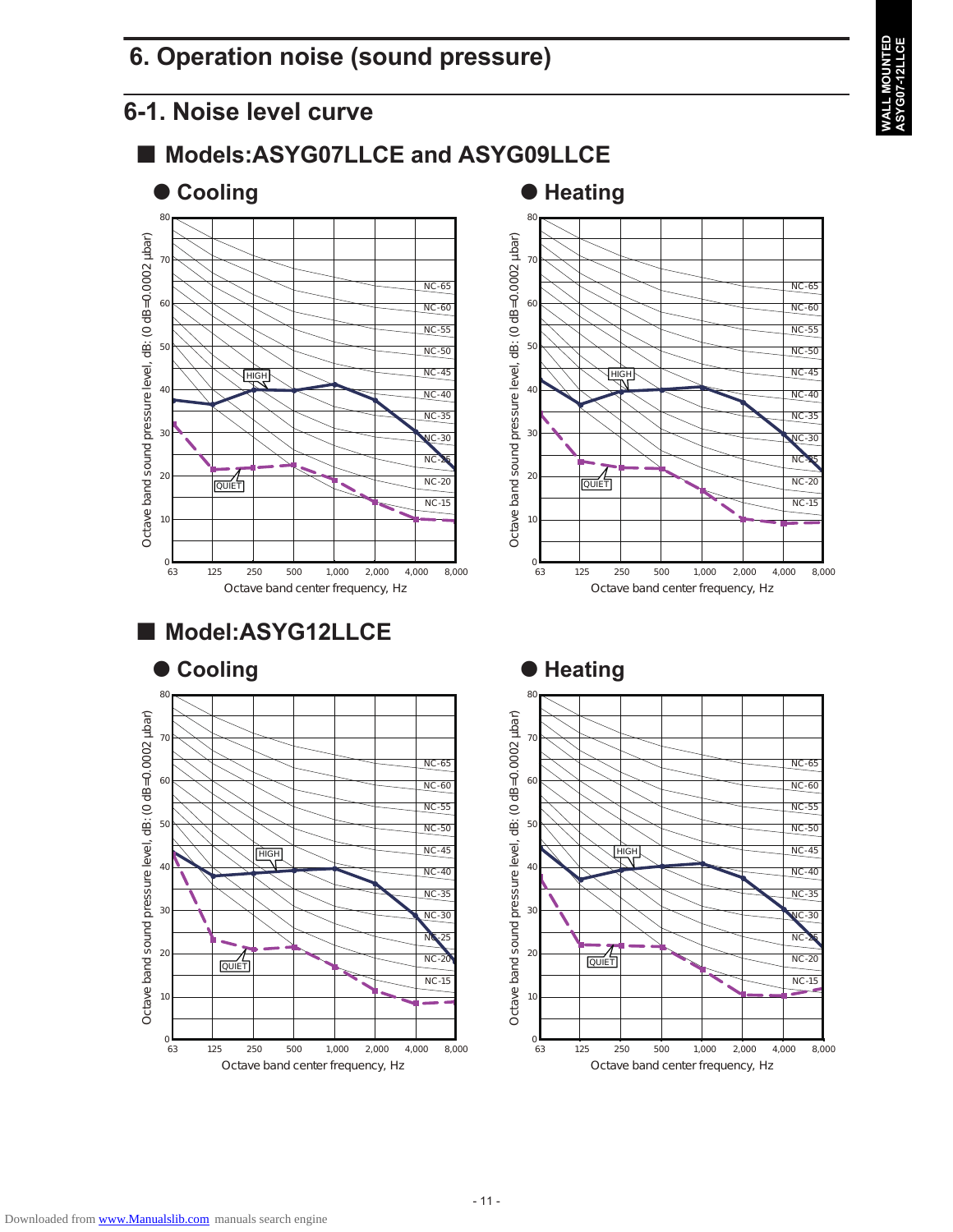

**WALL MOUNTED**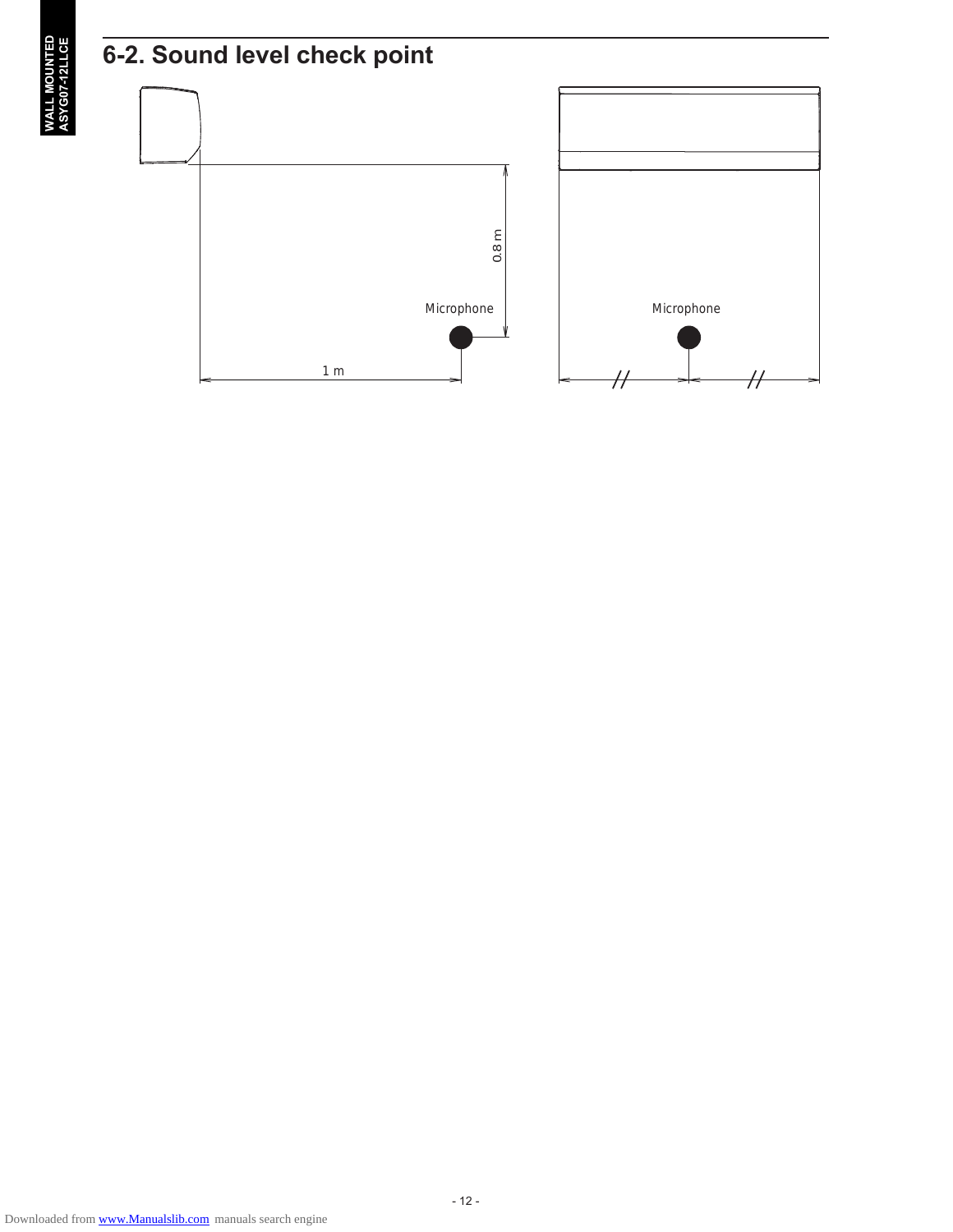## **7. Safety devices**

| Type of            | <b>Protection form</b>           |          | <b>Model</b>            |                                      |  |
|--------------------|----------------------------------|----------|-------------------------|--------------------------------------|--|
| protection         |                                  |          |                         | ASYG07LLCE   ASYG09LLCE   ASYG12LLCE |  |
| Circuit protection | Current fuse (PCB*)              |          | 250 V, 3.15 A           |                                      |  |
|                    |                                  | Activate | 93 $\pm$ 5 °C           |                                      |  |
| Fan motor          | Thermistor protection<br>program |          |                         | Fan motor speed down                 |  |
| protection         |                                  | Reset    |                         | 93+5 °C                              |  |
|                    |                                  |          | Fan motor speed recover |                                      |  |

\*PCB: Printed Circuit Board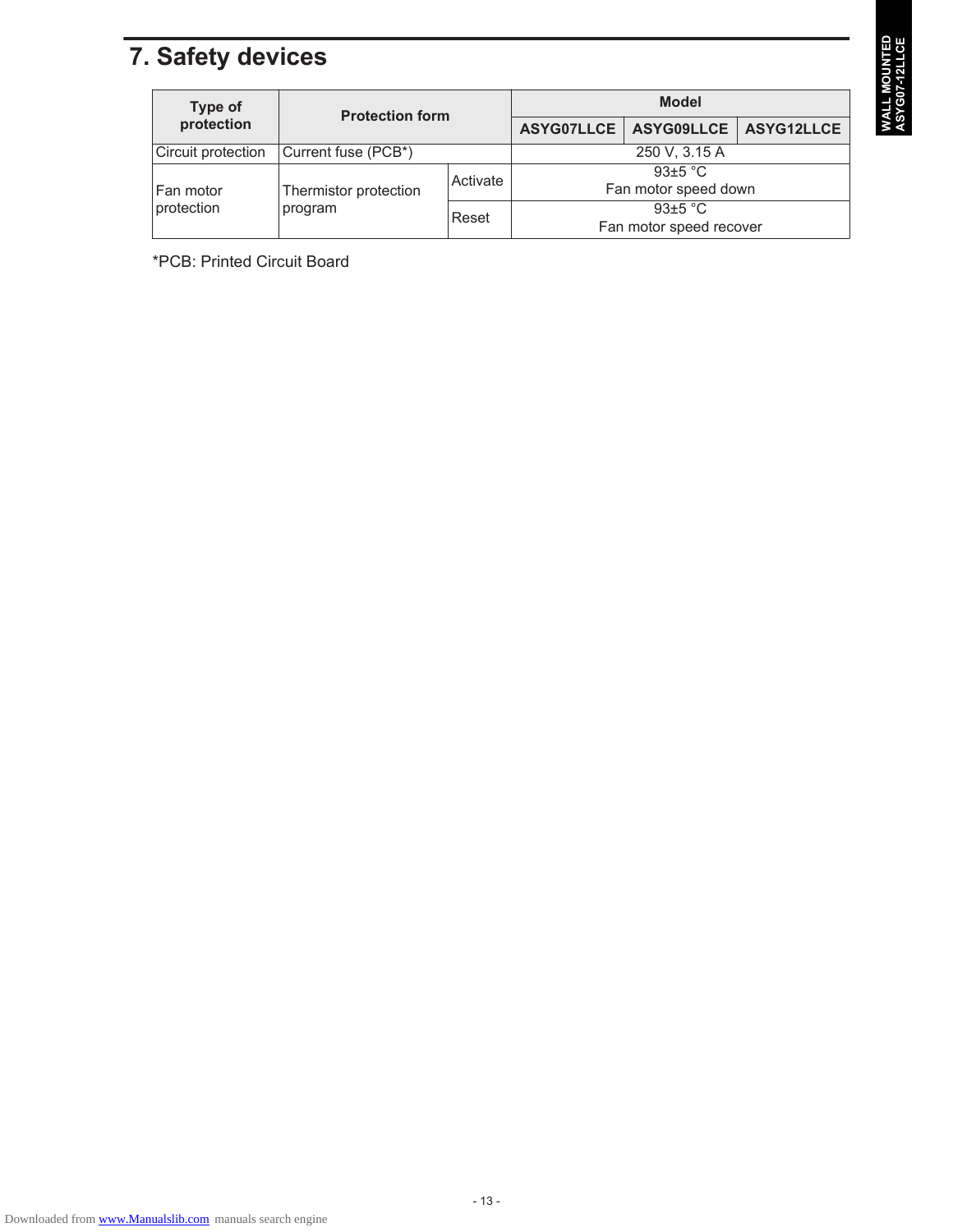## **WALL MOUNTED ASYG07-12LLCE**

## **8. Remote controller**

## **8-1. Wireless remote controller**

## $\blacksquare$  Overview



Display panel



- **FAN button**
- **2** SET button
- **8** SWING button
- **4 START/STOP button**
- **E** RESET button
- f **TIMER CANCEL button**
- $\blacksquare$  **ON TIMER button**
- **B** OFF TIMER button
- **9 SLEEP TIMER button**

#### **10 TEST RUN button**

- Used only when installing the air conditioner, and should not be used under normal conditions, as it will cause the indoor unit's thermostat malfunction.
- If this button is pressed during normal operation, the indoor unit will switch to test operation mode, and the operation indicator lamp and the timer indicator lamp on the indoor unit will begin to flash simultaneously.
- To stop the test operation mode, press the START/STOP button. Then, the air conditioner stops the operation.

#### **K** ECONOMY button

#### **12 POWERFUL button**

- **18 SET TEMP. (temperature) (▲ / ▼) button** 
	- Sets desired temperature.
	- Sets remote controller custom code.

#### **14** MODE button

- Switches operation mode (AUTO, COOL, DRY, FAN, and HEAT).
- Starts/ends the remote controller custom code (max. 4 types) change.
- **15 Signal transmitter**
- **16 Operating mode indicator**
- $\overline{v}$  Signal transmit indicator

#### **R** Temperature and time indicator

- Displays set temperature.
- In timer setting, it displays the timer time. After finishing the timer setting, set temperature will reappear.
- **19 Swing indicator**
- **20** Fan speed indicator

#### **21** Timer mode indicator

- $\bigcirc$  Sleep timer
- ① OFF timer
- $\cdot$   $\circ$   $\triangleright$   $\circ$  OFF-ON timer
- $\cdot$   $\bullet$   $\bullet$  ON-OFF timer
- **ED** ON timer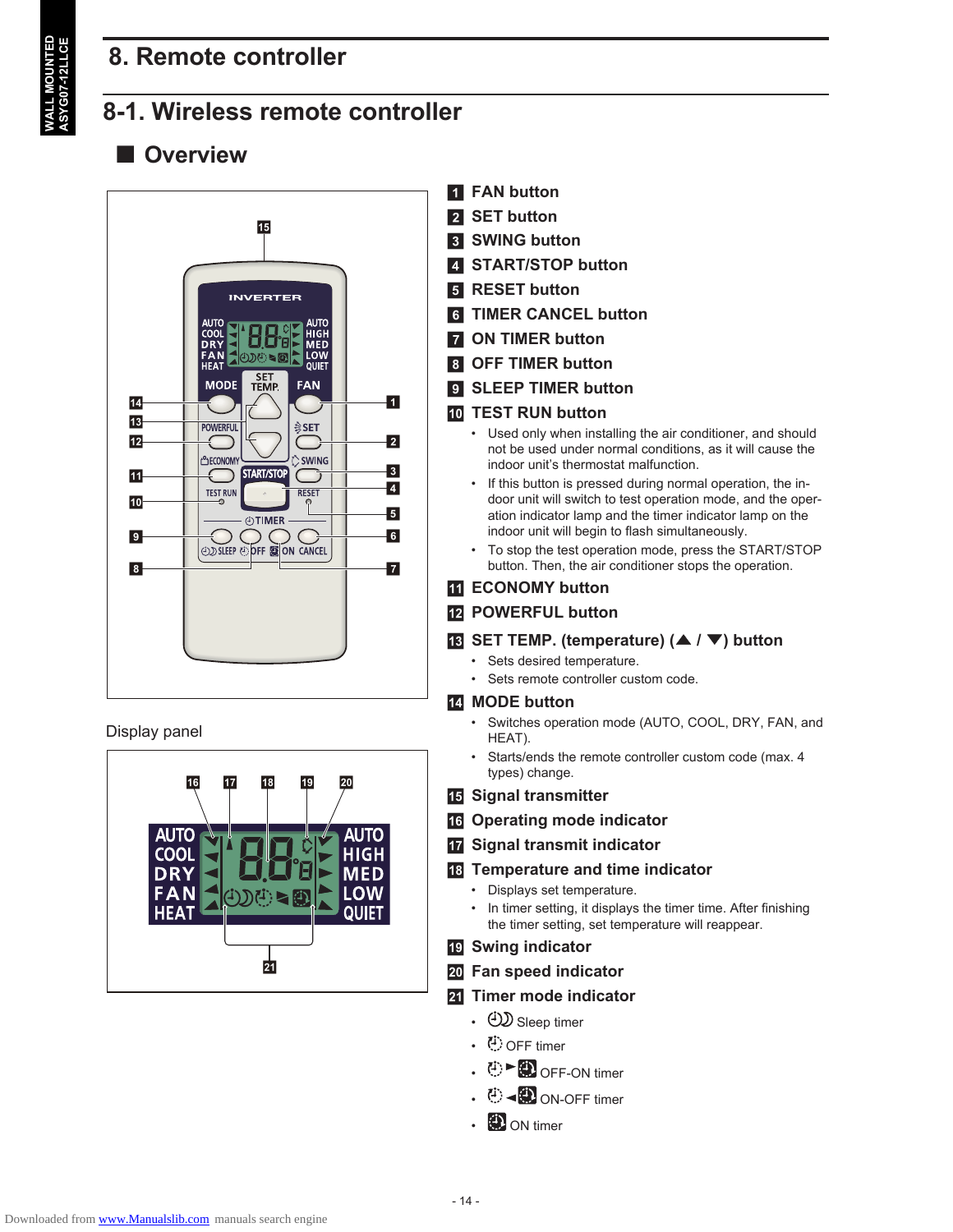**NOTE:** Functions may differ by type of the indoor unit. For details, refer to the operation manual.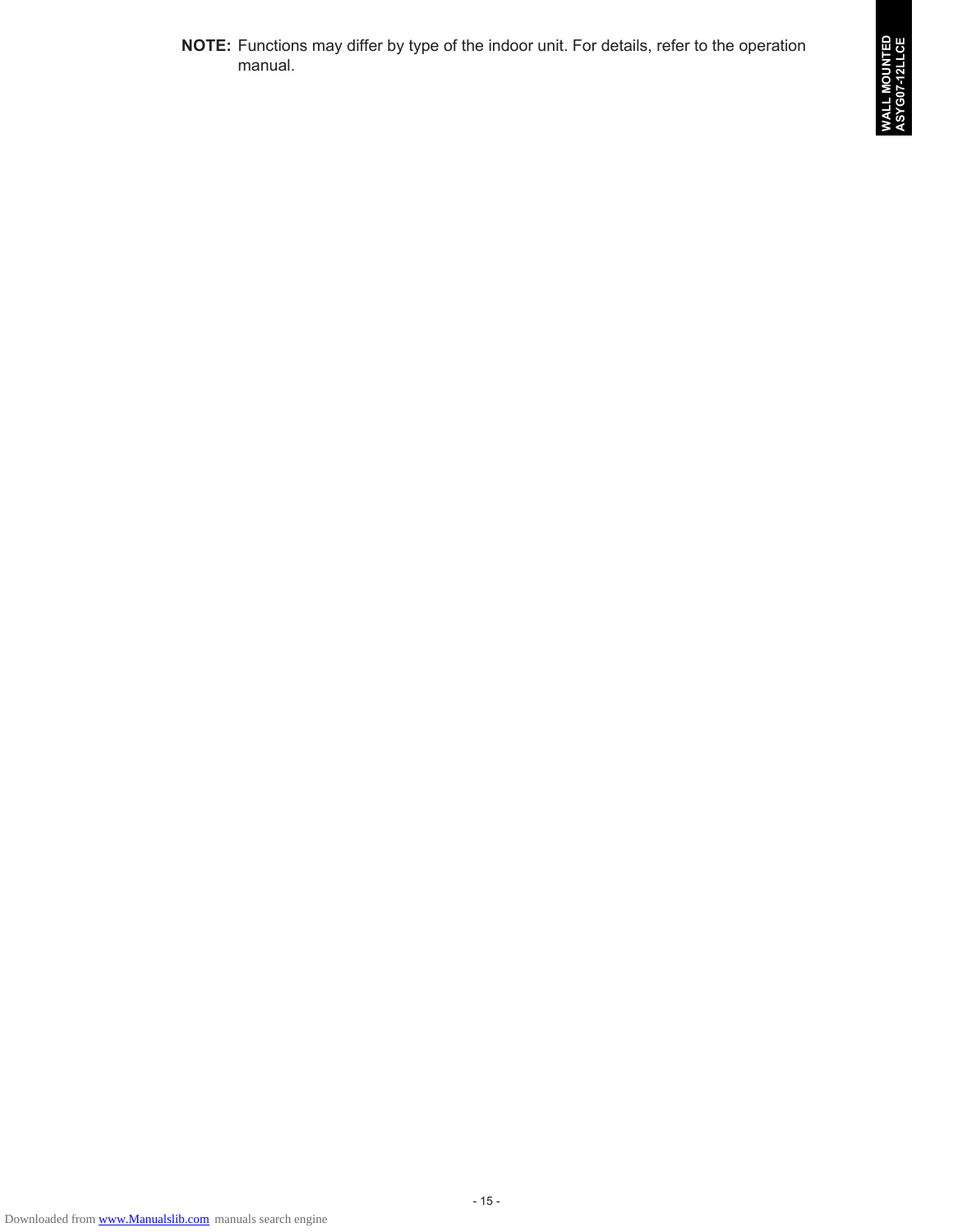## ■ Specifications



## ● Controller

Unit: mm



| $ Size (H \times W \times D) $ | mm | $139 \times 56 \times 18$ |
|--------------------------------|----|---------------------------|
| <b>Weight</b>                  |    | 70 (without batteries)    |

**Holder**

Unit: mm



| $\vert$ Size (H × W × D) | mm | ່າຂາ<br> 40<br>00.4<br>ZU.Z |
|--------------------------|----|-----------------------------|
| Weight                   |    | ∠J                          |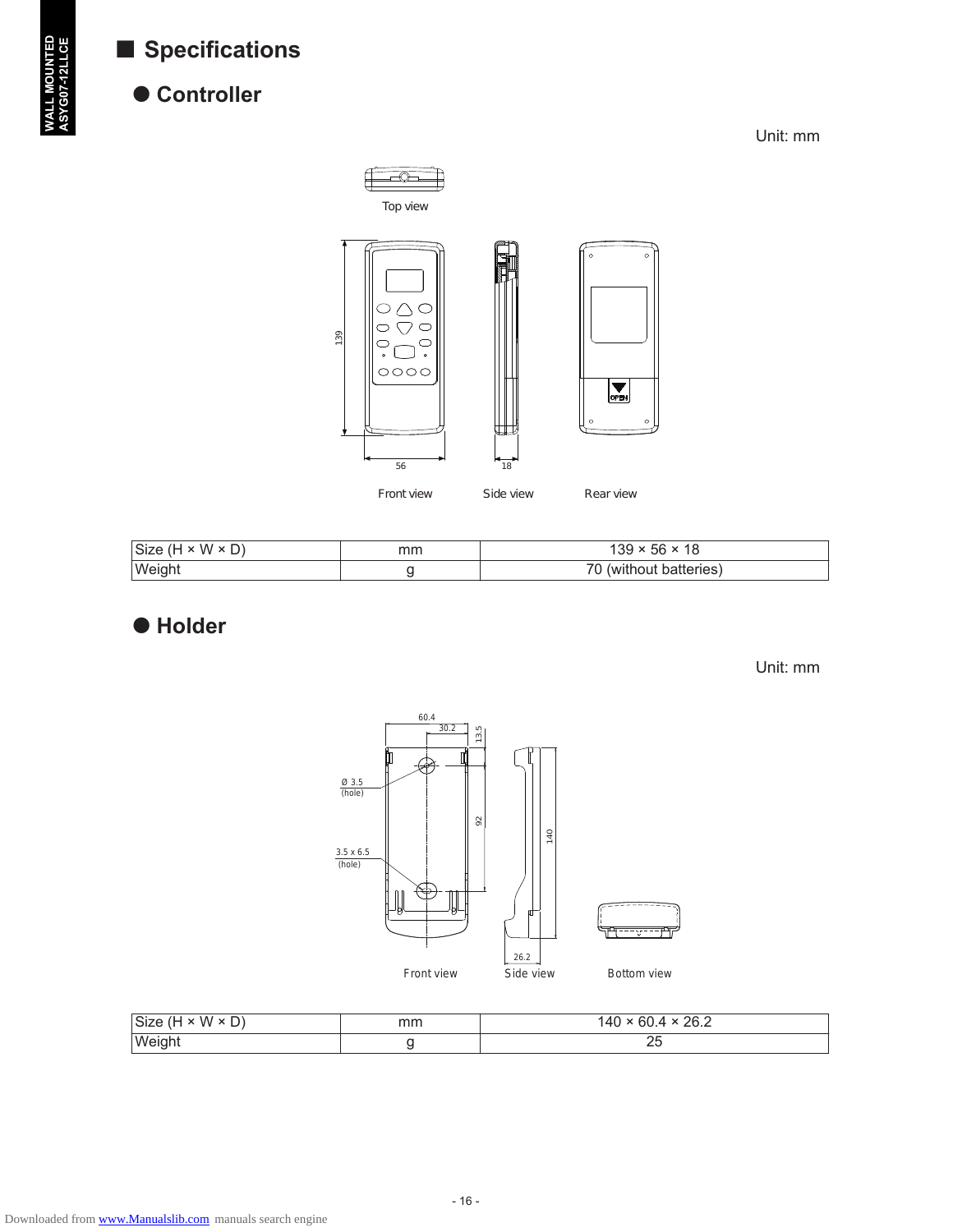## **9. Function settings**

To adjust the functions of this product according to the installation environment, various types of function settings are available.

**NOTE:** Incorrect settings can cause a product malfunction.

## **9-1. Function settings by using remote controller**

Some function settings can be changed on the remote controller. After confirming the setting procedure and the content of each function setting, select appropriate functions for your installation environment.

**NOTE:** Incorrect settings can cause a product malfunction.

## ■ Setting procedure by using wireless remote controller

The function number and the associated setting value are displayed on the LCD of the remote controller. Follow the instructions written in the local setup procedure supplied with the remote controller, and select appropriate setting according to the installation environment.

#### **Before connecting the power supply of the indoor unit, reconfirm following items:**

- Piping air tight test and vacuuming have been performed firmly.
- There is no wiring mistake.

**Then, connect the power supply of indoor unit.**

#### **Entering function setting mode:**

While pressing the FAN button and SET TEMP.  $($   $\blacktriangle$ ) button simultaneously, press the RESET button to enter the function setting mode.

#### **STEP 1: Setting the remote controller custom code**

Use the following steps to select the custom code of the remote controller. (Note that the air conditioner cannot receive a custom code if the air conditioner has not been set for the custom code.) The custom codes that are set through this process are applicable only to the signal in the function setting.

For details on how to set the custom codes through the normal process, refer to "Custom code setting for wireless remote controller" on page 21.

1. Press the SET TEMP.  $($   $\blacktriangle$  $)$  ( $\blacktriangledown$ ) buttons to change the custom code between  $\vec{H} \rightarrow \vec{L} \rightarrow \vec{L}$ . Match the code on the display to the air conditioner custom code. (Initially set to  $\mathcal{F}$ .) If the custom code does not need to be selected, press the MODE button, and proceed to **STEP 2**.



2. Press the MODE button to accept the custom code, and proceed to **STEP 2**.

\*1: Small  $\overline{B}$  is displayed on the right of the custom code during the function setting.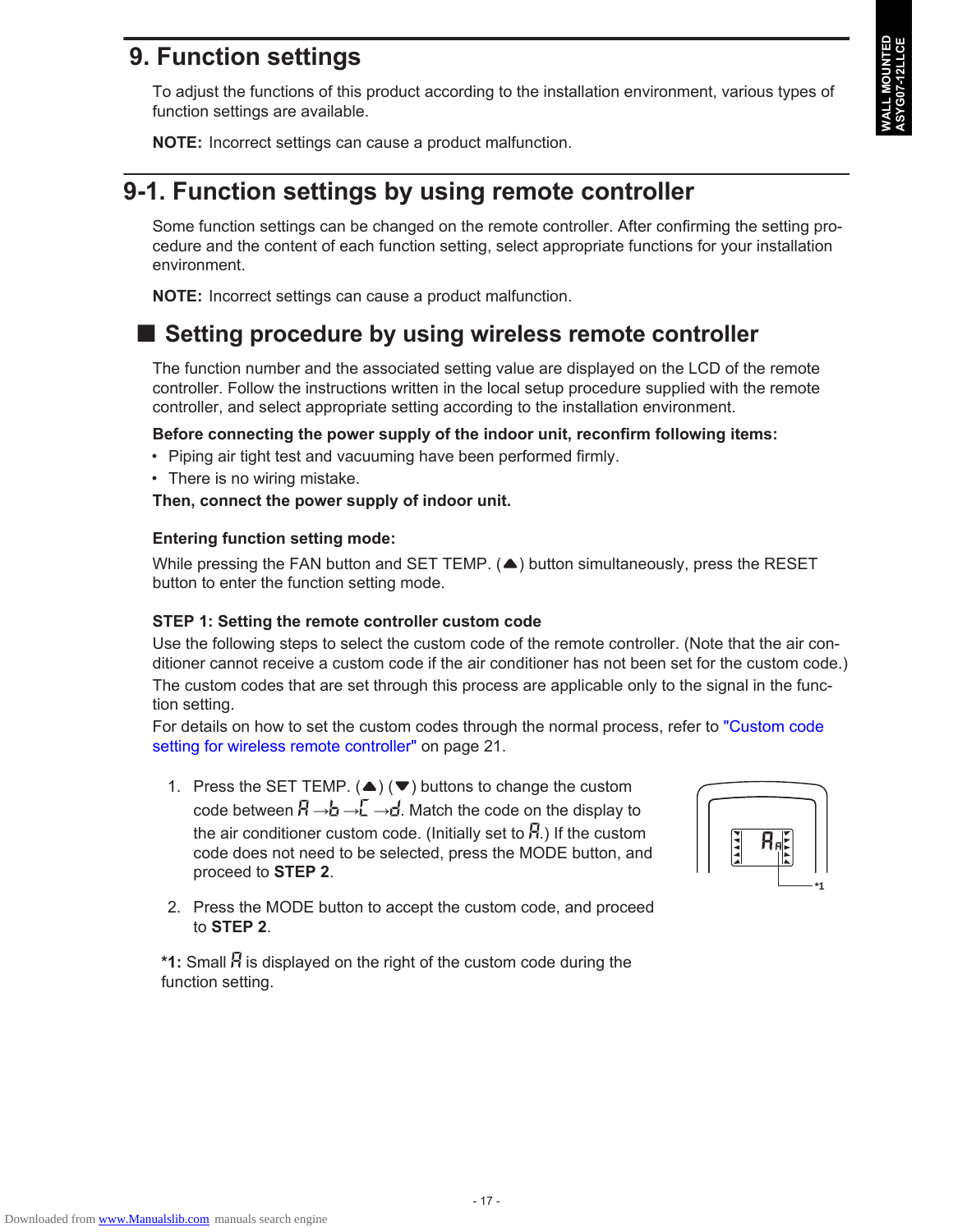#### **NOTES:**

- The air conditioner custom code is set to  $\overline{B}$  prior to shipment. To change the custom code, contact your retailer.
- The remote controller resets to custom code  $\overline{H}$  when the batteries on the remote controller are replaced. If you use a custom code other than code  $\vec{H}$ , reset the custom code after replacing the batteries.
- If you do not know the air conditioner custom code setting, try each of the custom codes ( $\overline{H} \rightarrow$  $\mathbf{b} \rightarrow \mathbf{b}$   $\rightarrow$   $\mathbf{c}$ ) until you find the code that operates the air conditioner.

#### **STEP 2: Selecting the function number and setting value**

- 1. Press the SET TEMP. ( $\blacktriangle$ ) ( $\nabla$ ) buttons to select the function number. To switch between the left and right digits, press the MODE button.
- 2. Press the FAN button to proceed the setting value. To return the function number selection, press the FAN button again.
- 3. Press the SET TEMP. ( $\blacktriangle$ ) ( $\nabla$ ) buttons to select the setting value. To switch between the left and right digits, press the MODE button.
- 4. Press the SLEEP button, then after you hear the beep emitted from the indoor unit, the START/STOP button in the order to confirm the settings.
- 5. Press the RESET button to cancel the function setting mode.
- 6. After completing the function setting, be sure to disconnect the power supply and then reconnect it.

\*1: Small  $\bar{H}$  is displayed on the right of the custom code during the function setting.

### **CAUTION**

After disconnect the power supply, wait 30 seconds or more before reconnecting it. The function setting will not become active unless the power supply is disconnected and then reconnected.



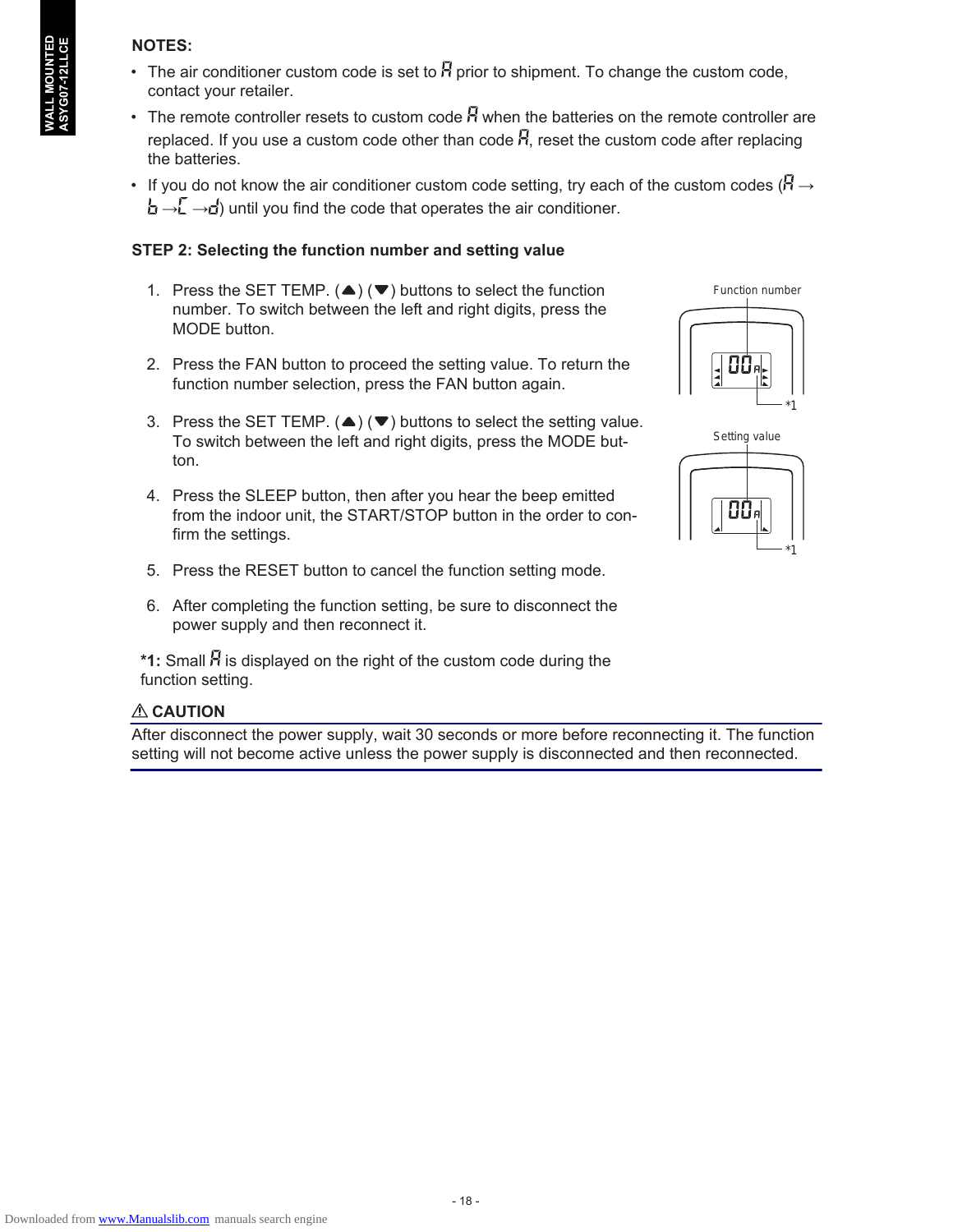## ■ Contents of function setting

Each function setting listed in this section is adjustable in accordance with the installation environment.

**NOTE:** Setting will not be changed if invalid numbers or setting values are selected.

## **Function setting list**

|               | <b>Function no.</b> | <b>Functions</b>                                      |
|---------------|---------------------|-------------------------------------------------------|
| $\rightarrow$ |                     | Filter sign                                           |
| 2)            | 30                  | Room temperature sensor control for cooling           |
| 3)            | 31                  | Room temperature sensor control for heating           |
| 4)            | 40                  | Auto restart                                          |
| 5)            | 44                  | Remote controller custom code                         |
| 6)            | 49                  | Indoor unit fan control for energy saving for cooling |

#### **1) Filter sign**

Select appropriate intervals for displaying the filter sign on the indoor unit according to the estimated amount of dust in the air of the room.

If the indication is not required, select "No indication" (03).

| <b>Function number</b> | <b>Setting value</b> | <b>Setting description</b>  | <b>Factory setting</b> |
|------------------------|----------------------|-----------------------------|------------------------|
| 11                     | 00                   | Standard (400 hours)        |                        |
|                        |                      | Long interval (1,000 hours) |                        |
|                        |                      | Short interval (200 hours)  |                        |
|                        |                      | No indication               |                        |

#### **2) Room temperature sensor control for cooling**

Depending on the installed environment, correction of the room temperature sensor may be required. Select the appropriate control setting according to the installed environment.

| <b>Function number</b> | <b>Setting value</b> | <b>Setting description</b> | <b>Factory setting</b> |
|------------------------|----------------------|----------------------------|------------------------|
|                        | 00                   | Standard                   |                        |
| 30                     |                      | Slightly lower control     |                        |
|                        |                      | Lower control              |                        |
|                        |                      | Higher control             |                        |

#### **3) Room temperature sensor control for heating**

Depending on the installed environment, correction of the room temperature sensor may be required. Select the appropriate control setting according to the installed environment.

| <b>Function number</b> | <b>Setting value</b> | <b>Setting description</b> | <b>Factory setting</b> |
|------------------------|----------------------|----------------------------|------------------------|
|                        | 00                   | Standard                   |                        |
|                        |                      | Lower control              |                        |
| 31                     |                      | Slightly higher control    |                        |
|                        |                      | Higher control             |                        |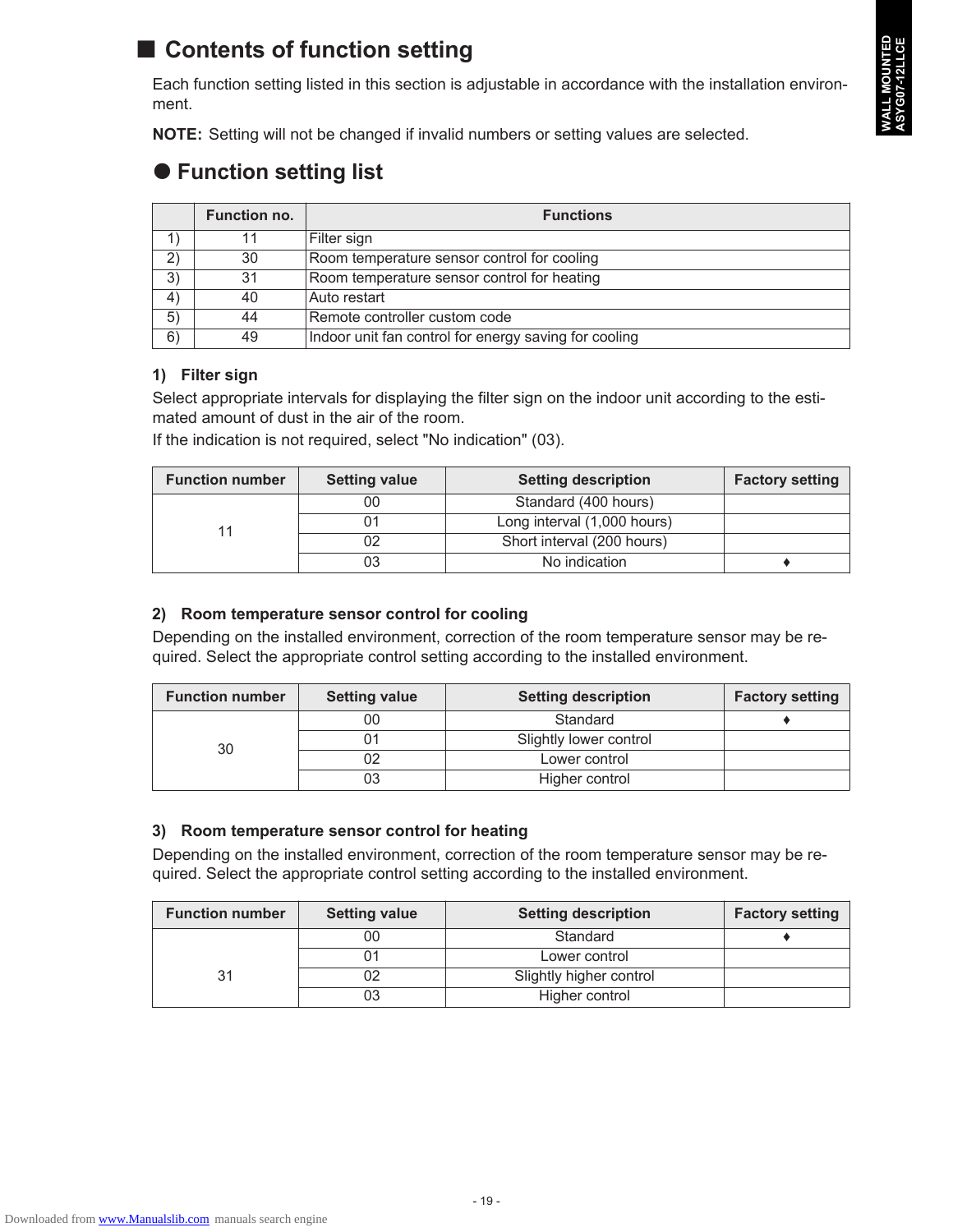#### **4) Auto restart**

Enables or disables automatic restart after a power interruption.

| <b>Function number</b> | <b>Setting value</b> | <b>Setting description</b> | <b>Factory setting</b> |
|------------------------|----------------------|----------------------------|------------------------|
| 40                     | 00                   | Enable                     |                        |
|                        |                      | Disable                    |                        |

**NOTE:** Auto restart is an emergency function such as for power outage etc. Do not attempt to use this function in normal operation. Be sure to operate the unit by remote controller or external device.

#### **5) Remote controller custom code**

(Only for wireless remote controller)

The indoor unit custom code can be changed. Select the appropriate custom code.

| <b>Function number</b> | <b>Setting value</b> | <b>Setting description</b> | <b>Factory setting</b> |
|------------------------|----------------------|----------------------------|------------------------|
| 44                     |                      |                            |                        |
|                        |                      |                            |                        |
|                        |                      |                            |                        |
|                        |                      |                            |                        |

#### **6) Indoor unit fan control for energy saving for cooling**

Enables or disables the power-saving function by controlling the indoor unit fan rotation when the outdoor unit is stopped during cooling operation.

| <b>Function number</b> | <b>Setting value</b> | <b>Setting description</b> | <b>Factory setting</b> |
|------------------------|----------------------|----------------------------|------------------------|
| 49                     | 00                   | <b>Disable</b>             |                        |
|                        |                      | Enable                     |                        |

00: When the outdoor unit is stopped, the indoor unit fan operates continuously following the setting on the remote controller.

01: When the outdoor unit is stopped, the indoor unit fan operates intermittently at a very low speed.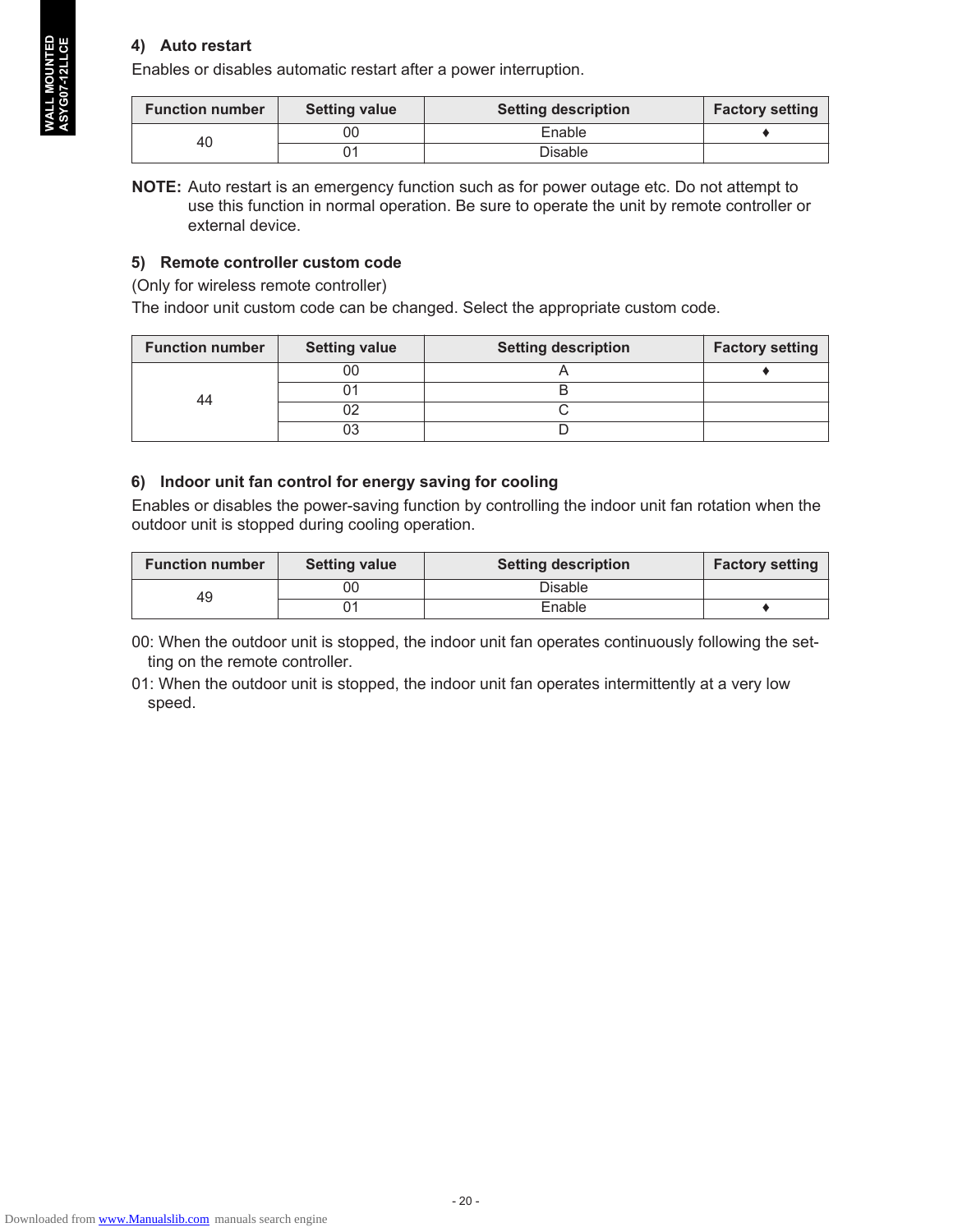## **9-2. Custom code setting for wireless remote controller**

To interconnect the air conditioner and the wireless remote controller, assignment of the custom code for the wireless remote controller is required.

- **NOTE:** Air conditioner cannot receive a custom code if the air conditioner has not been set for the custom code.
- 1. Press the MODE button for at least 5 seconds to display the current custom code. (Initially set to  $H_{\cdot}$ )



- 2. Press the SET TEMP. ( $\blacktriangle$  or  $\nabla$ ) button to change the custom code between  $\overline{B} \rightarrow \overline{B} \rightarrow \overline{L} \rightarrow \overline{B}$ . Match the code on the display to the air conditioner custom code.
- 3. Press the MODE button again. The custom code will be changed.

#### **NOTES:**

- If no button is pressed within 30 seconds after the custom code is displayed, the system returns to the original clock indicator. In this case, start again from step 1.
- The air conditioner custom code is set to  $\overline{B}$  prior to shipment. To change the custom code, contact your retailer.
- The remote controller resets to custom code  $\vec{H}$  when the batteries in the remote controller are replaced. If you use a custom code other than code  $\vec{H}$ , reset the appropriate custom code after replacing the batteries. If you do not know the assigned code for the air conditioner, try each of the custom code ( $\vec{H} \rightarrow \vec{L} \rightarrow \vec{L}$ ) until you find the code which operates the air conditioner.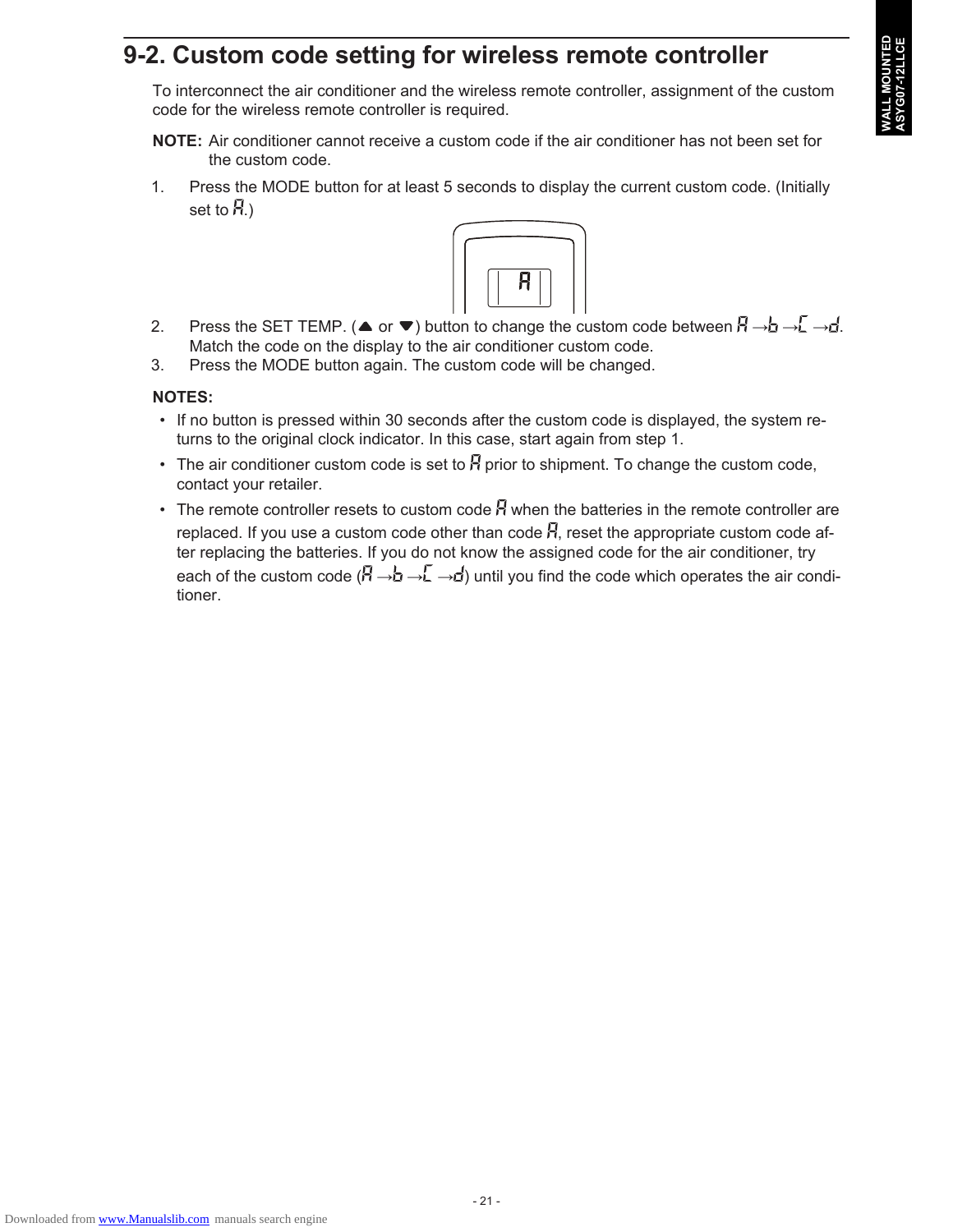## **10. Accessories**

| Part name           | <b>Exterior</b>                | $Q'$ ty | Part name                                   | <b>Exterior</b> | $Q'$ ty        |
|---------------------|--------------------------------|---------|---------------------------------------------|-----------------|----------------|
| Operating manual    |                                | 1       | <b>Battery</b>                              |                 | $\overline{2}$ |
| Installation manual |                                | 1       | Cloth tape                                  |                 |                |
| Wall hook bracket   |                                | 1       | Tapping screw (large),<br>$M4 \times 25$ mm |                 | 5              |
| Remote controller   | $\overline{\circ \circ \circ}$ | 1       |                                             |                 |                |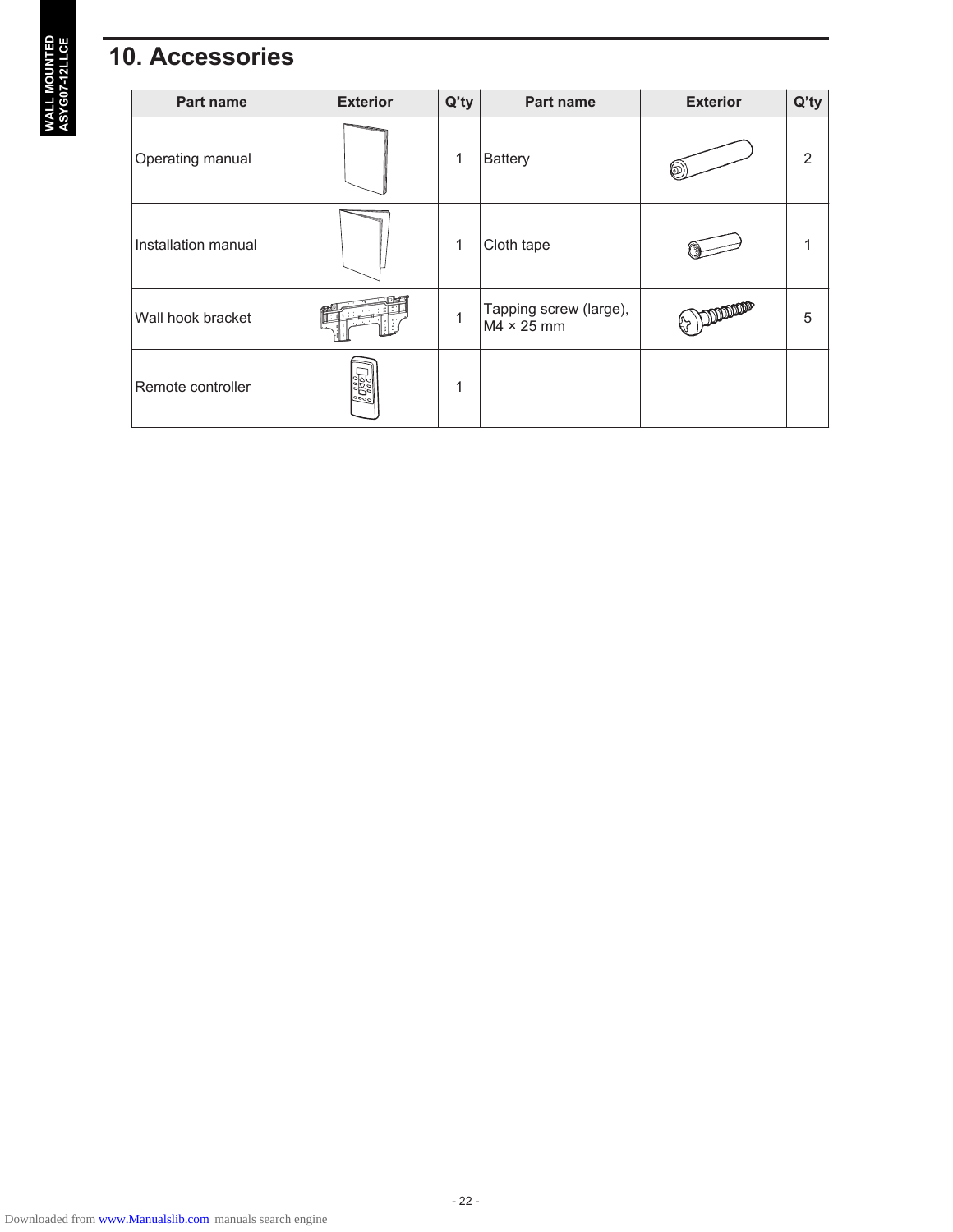# **Part 2. OUTDOOR UNIT**

**SINGLE TYPE: AOYG07LLCE AOYG09LLCE AOYG12LLCE**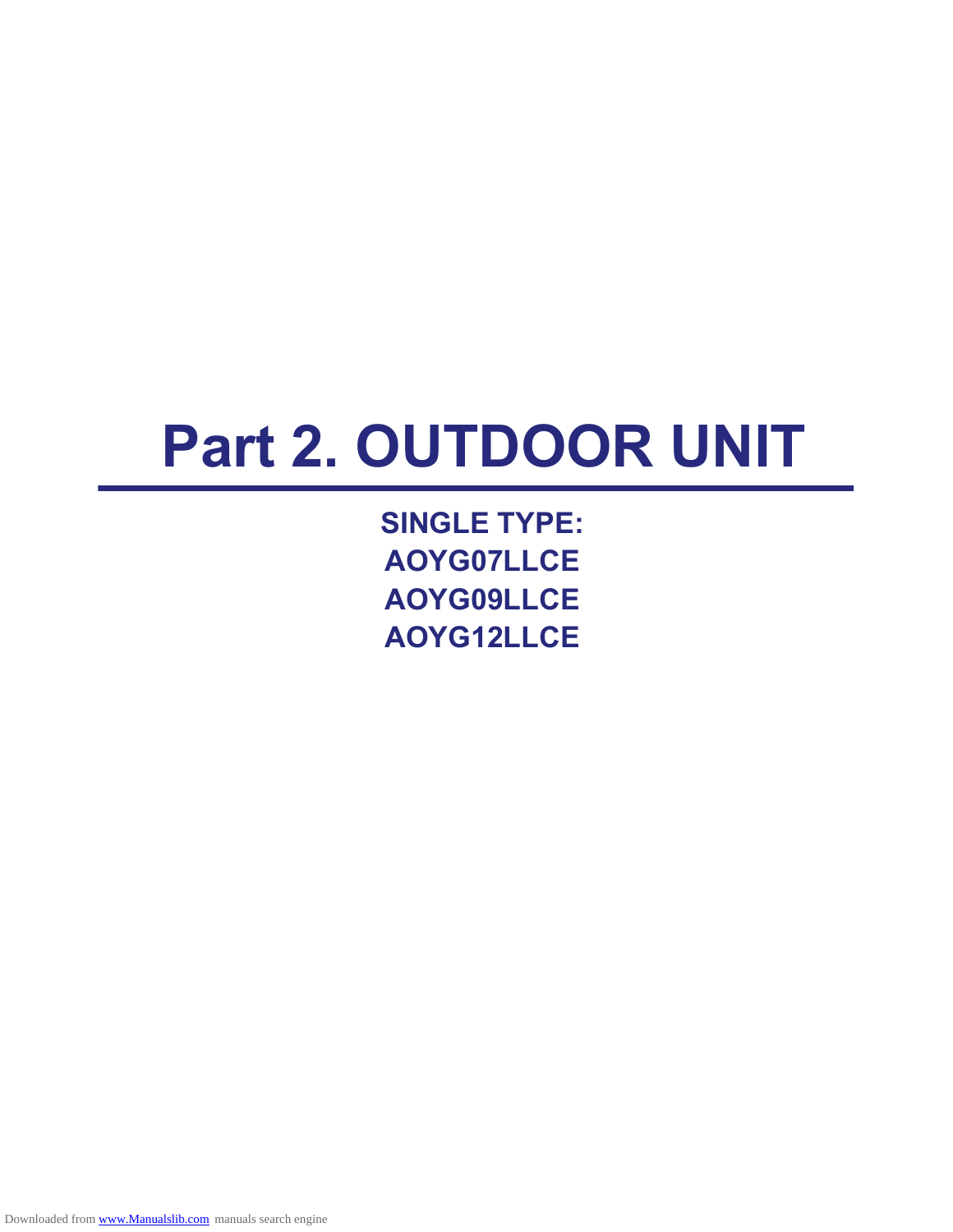## **1. Specifications**

| <b>Type</b>                           |                    | Inverter heat pump              |                   |                                          |                                         |                              |  |
|---------------------------------------|--------------------|---------------------------------|-------------------|------------------------------------------|-----------------------------------------|------------------------------|--|
| <b>Model name</b>                     |                    |                                 | AOYG07LLCE        | AOYG09LLCE                               | AOYG12LLCE                              |                              |  |
| Power supply                          |                    |                                 |                   | $230 V - 50 Hz$                          |                                         |                              |  |
| Available voltage range               |                    |                                 | 198-264 V         |                                          |                                         |                              |  |
| Starting current<br>Α                 |                    | $\overline{3.5}$<br>3.0         |                   | 5.4                                      |                                         |                              |  |
|                                       | Airflow rate       | Cooling                         | $m^3/h$           |                                          | 1,670                                   |                              |  |
|                                       |                    | Heating                         |                   |                                          | 1,470                                   | 1,600                        |  |
| Fan                                   | $Type \times Q'tv$ |                                 |                   |                                          | Propeller fan × 1                       |                              |  |
|                                       | Motor output       |                                 | W                 |                                          | $\overline{23}$                         |                              |  |
|                                       |                    | Cooling                         |                   |                                          | 47                                      | 50                           |  |
| Sound pressure level *1               |                    | Heating                         | dB(A)             |                                          | 48                                      | $\overline{51}$              |  |
|                                       |                    | Cooling                         |                   |                                          | 61                                      | 65                           |  |
| Sound power level                     |                    | Heating                         | dB(A)             |                                          | 61                                      | 65                           |  |
|                                       |                    | <b>Dimensions</b>               |                   |                                          |                                         | $642 \times 504 \times 18.2$ |  |
|                                       |                    | $(H \times W \times D)$         | mm                | $650 \times 504 \times 18.2$             |                                         | $612 \times 504 \times 18.2$ |  |
|                                       |                    | Fin pitch                       |                   | 1.30                                     |                                         | 1.40                         |  |
| Heat exchanger type                   |                    | Rows × Stages                   |                   |                                          | $1 \times 24$                           | $2 \times 24$                |  |
|                                       |                    | Pipe type                       |                   | Copper                                   |                                         |                              |  |
|                                       |                    |                                 | Type (Material)   | Corrugate (Aluminum)                     |                                         |                              |  |
|                                       |                    | Fin type                        | Surface treatment | Corrosion resistance (Blue fin)          |                                         |                              |  |
| $Type \times Q'ty$                    |                    |                                 |                   | Rotary × 1                               |                                         |                              |  |
| Compressor                            | Motor output       |                                 | $\overline{w}$    |                                          | 610                                     | 670                          |  |
|                                       |                    | Type (Global warming potential) |                   |                                          | R410A (1975)                            |                              |  |
| Refrigerant                           |                    | Charge                          | g                 |                                          | 650                                     | 850                          |  |
|                                       |                    | Type                            |                   | <b>POE (VG74)</b>                        |                                         |                              |  |
| Refrigerant oil                       |                    | Amount                          | cm <sup>3</sup>   | 370                                      |                                         |                              |  |
|                                       |                    | Material                        |                   |                                          | Steel sheet                             |                              |  |
| Enclosure                             |                    | Color                           |                   | Beige                                    |                                         |                              |  |
|                                       |                    |                                 |                   | Approximate color of MUNSELL 10YR7.5/1.0 |                                         |                              |  |
| <b>Dimensions</b>                     | <b>Net</b>         |                                 |                   | $535 \times 663 \times 293$              |                                         |                              |  |
| $(H \times W \times D)$               | Gross              |                                 | mm                |                                          | $595 \times 790 \times 395$             |                              |  |
|                                       | Net                |                                 |                   |                                          | $\overline{24}$                         | $\overline{26}$              |  |
| Weight                                | Gross              |                                 | kg                |                                          | $\overline{27}$                         | 29                           |  |
|                                       |                    | Liquid                          |                   |                                          | $\varnothing$ 6.35 ( $\varnothing$ 1/4) |                              |  |
|                                       | Size               | Gas                             | $mm$ (in)         | $Q$ 9.52 ( $Q$ 3/8)                      |                                         |                              |  |
|                                       | Method             |                                 |                   | Flare                                    |                                         |                              |  |
| Connection pipe                       | Pre-charge length  |                                 |                   |                                          | 15                                      |                              |  |
| Max. length<br>Max. height difference |                    |                                 | m                 | $\overline{20}$                          |                                         |                              |  |
|                                       |                    |                                 |                   | $\overline{15}$                          |                                         |                              |  |
|                                       |                    | Cooling                         |                   |                                          | $-10$ to $43$                           |                              |  |
| Operation range                       |                    | Heating                         | $^{\circ}$ C      |                                          | $-15$ to 24                             |                              |  |
|                                       |                    | Material                        |                   |                                          | LDPE                                    |                              |  |
| Drain hose                            |                    | Size                            | mm                | Ø 13.0 (I. D.), Ø 16.0 to Ø 16.7 (O. D.) |                                         |                              |  |
|                                       |                    |                                 |                   |                                          |                                         |                              |  |

**NOTES:**

• Specifications are based on the following conditions:<br>- Cooling: Indoor temperature of 27 °CDB/19 °CWB, and outdoor temperature of 35 °CDB/24 °CWB.<br>- Heating: Indoor temperature of 20 °CDB/15 °CWB, and outdoor temperatu

– Pipe length: 5 m, Height difference: 0 m.

• Protective function might work when using it outside the operation range. • \*1: Sound pressure level

– Measured values in manufacturer's anechoic chamber. – Because of the surrounding sound environment, the sound levels measured in actual installation conditions might be higher than the specified values here.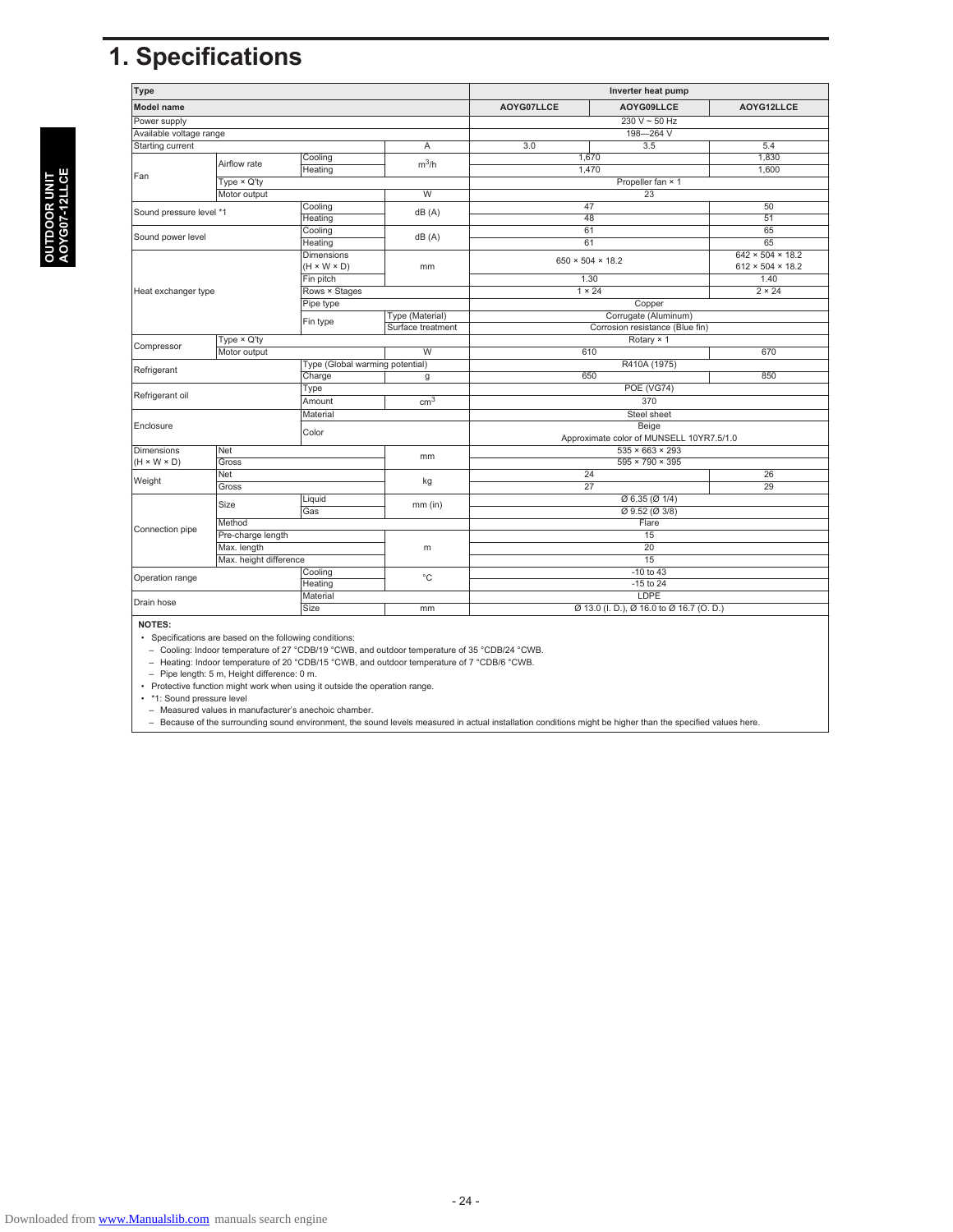## **2. Dimensions**

## **2-1. Models:AOYG07LLCE, AOYG09LLCE, and AOYG12LLCE**

Unit: mm





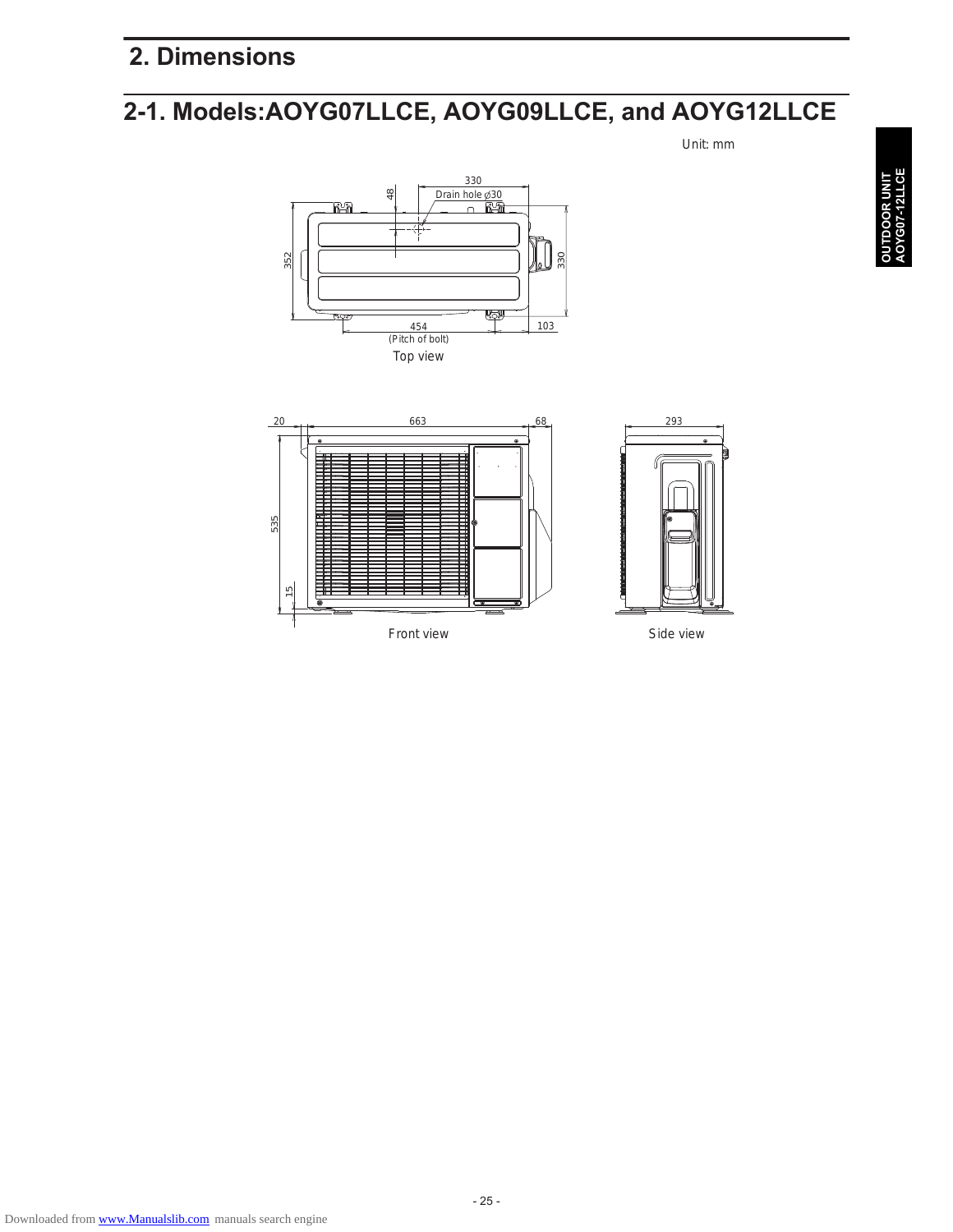## **3. Installation space**

## **3-1. Models:AOYG07LLCE, AOYG09LLCE, and AOYG12LLCE**

### ■ Space requirement

Provide sufficient installation space for product safety.

## **Single outdoor unit installation**

• **When the upper space is open:**

When there are obstacles at the rear only. When there are obstacles at the rear and

sides.







When there are obstacles at the front only. When there are obstacles at the front and rear.



#### • **When there is an obstruction in the upper space:**

Unit: mm

Unit: mm

When there are obstacles at the rear and above.



When there are obstacles at the rear, sides, and above.

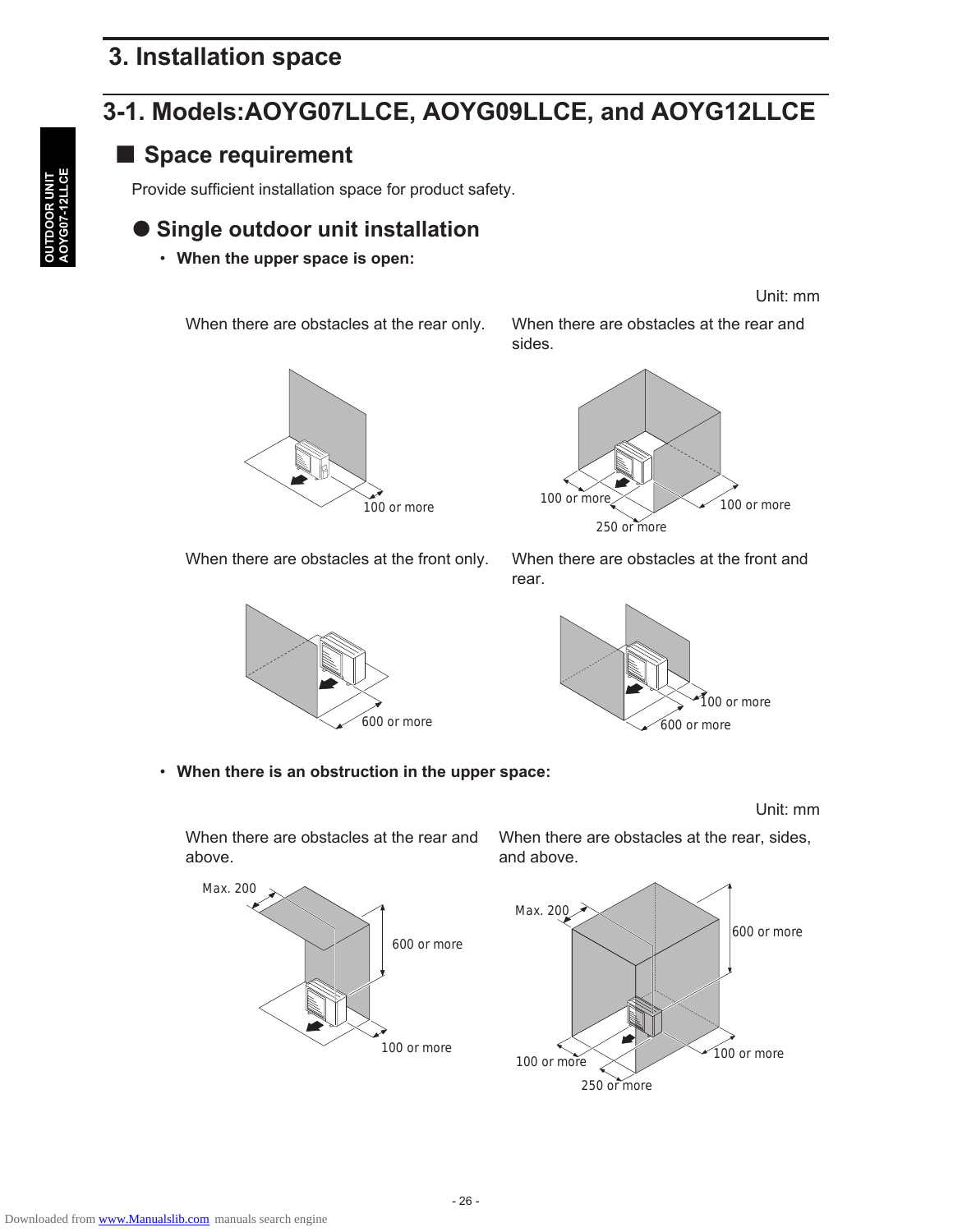### **Multiple outdoor unit installation**

• **When the upper space is open:**

#### Unit: mm

When there are obstacles at the rear only. When there are obstacles at the front only.



 $.000$  or more

200 or more

When there are obstacles at the front and rear.



• **When there is an obstruction in the upper space:**

Unit: mm

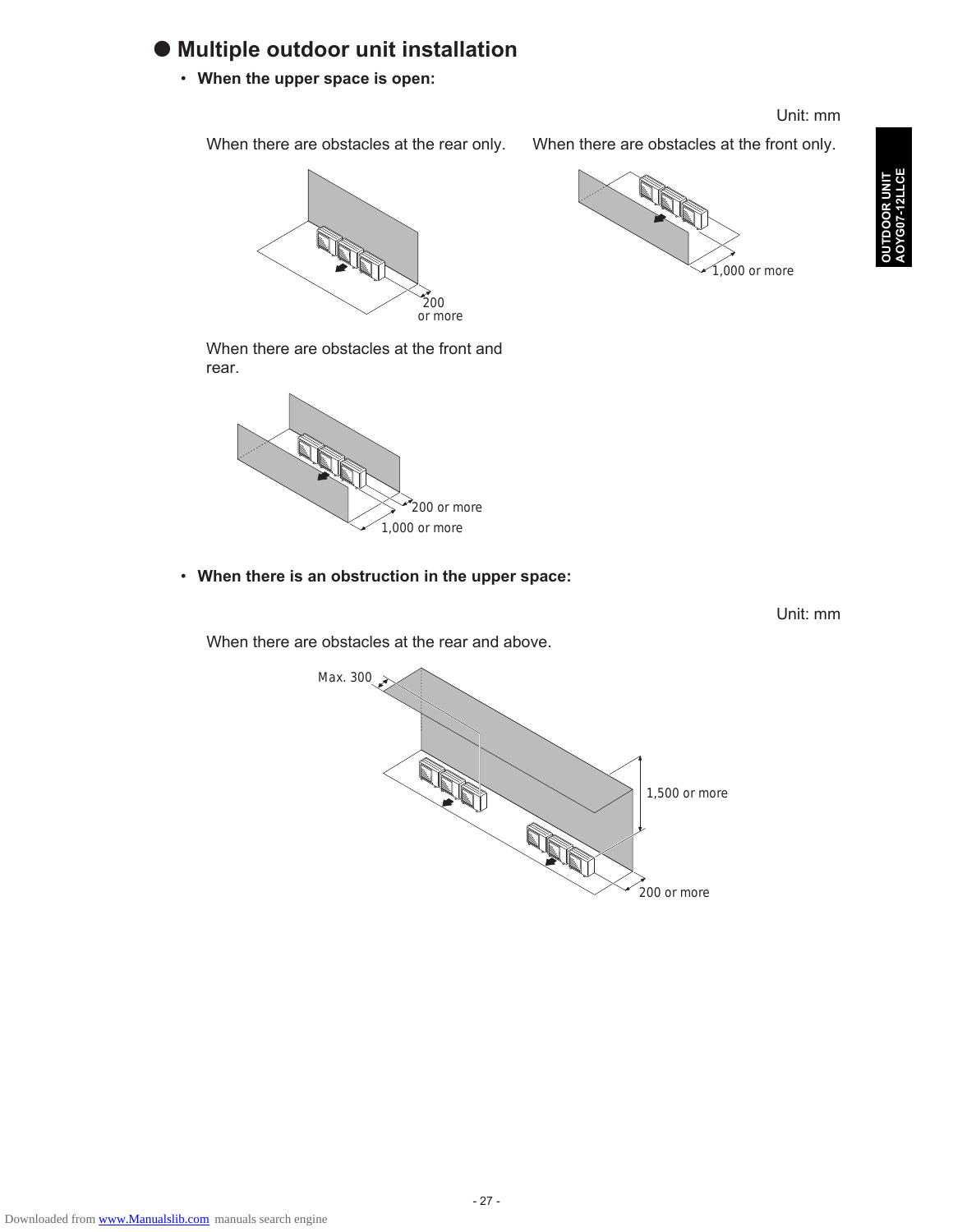### **Outdoor unit installation in multi-row**

Unit: mm





200 or more

#### **NOTES:**

- If the space is larger than stated above, the condition will be the same as when there is no obstacle.
- Height above the floor level should be 50 mm or more.
- When installing the outdoor unit, be sure to open the front and left side to obtain better operation efficiency.

#### **A** CAUTION

- Do not install the outdoor unit in two-stage where the drain water could freeze. Otherwise the drainage from the upper unit may form ice and cause a malfunction of the lower unit.
- When the outdoor temperature is 0  $^{\circ}$ C or less, do not use the accessory drain pipe and drain cap. If the drain pipe and drain cap are used, the drain water in the pipe may freeze in extremely cold climate. (For reverse cycle model only.)
- In area with heavy snowfall, if the inlet and outlet of the outdoor unit is blocked with snow, it might become difficult to get warm, and it is likely to cause product malfunction. Construct a canopy and a pedestal, or place the unit on a high stand that is locally installed.

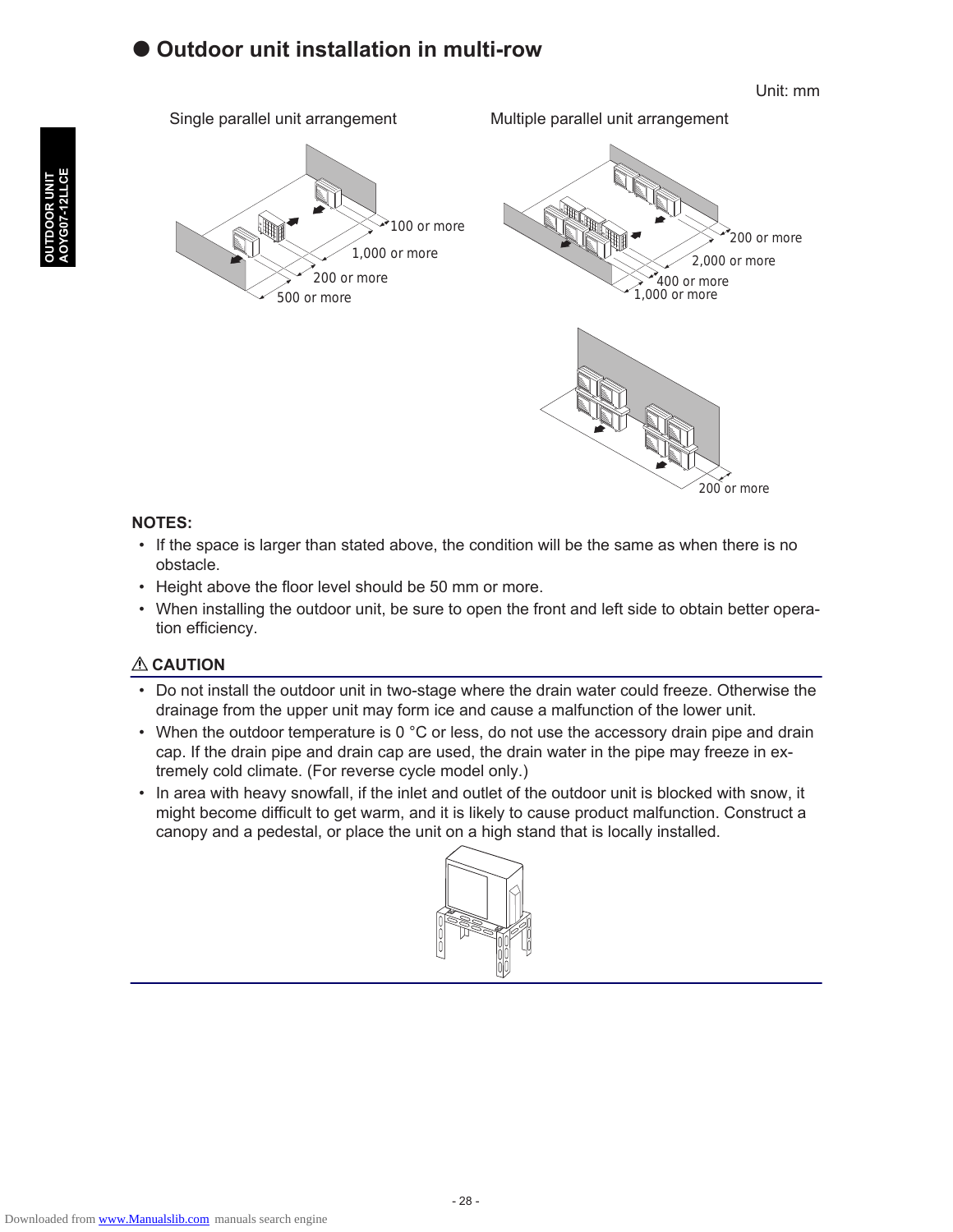## **4. Refrigerant circuit**

## **4-1. Models:AOYG07LLCE, AOYG09LLCE, and AOYG12LLCE**



ThD : Thermistor (Discharge temperature)

ThO : Thermistor (Outdoor temperature)

ThHO : Thermistor (Heat exchanger out temperature)

ThR : Thermistor (Room temperature)

The : Thermistor (Pipe temperature)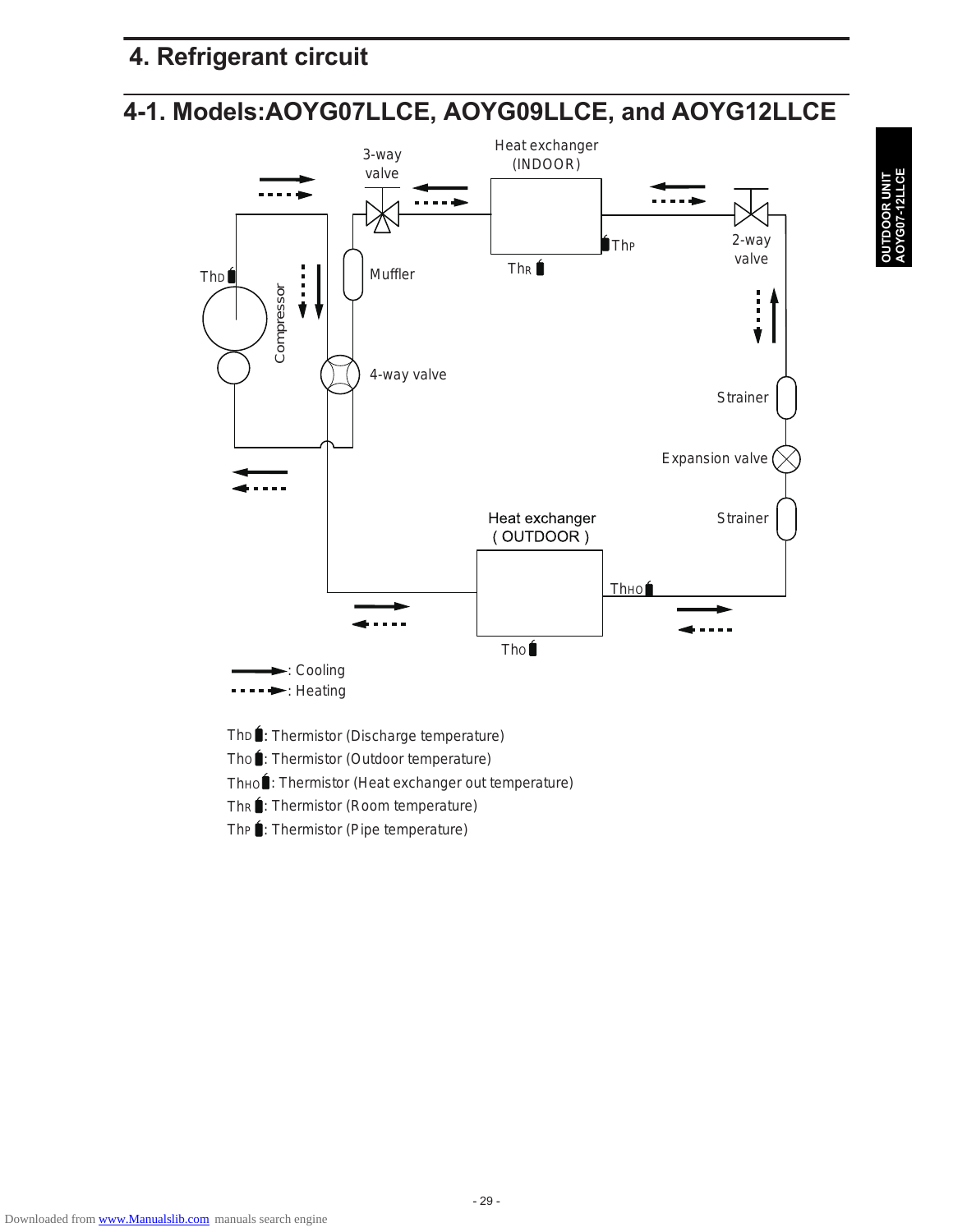## **5. Wiring diagrams**

## **5-1. Models:AOYG07LLCE, AOYG09LLCE, and AOYG12LLCE**

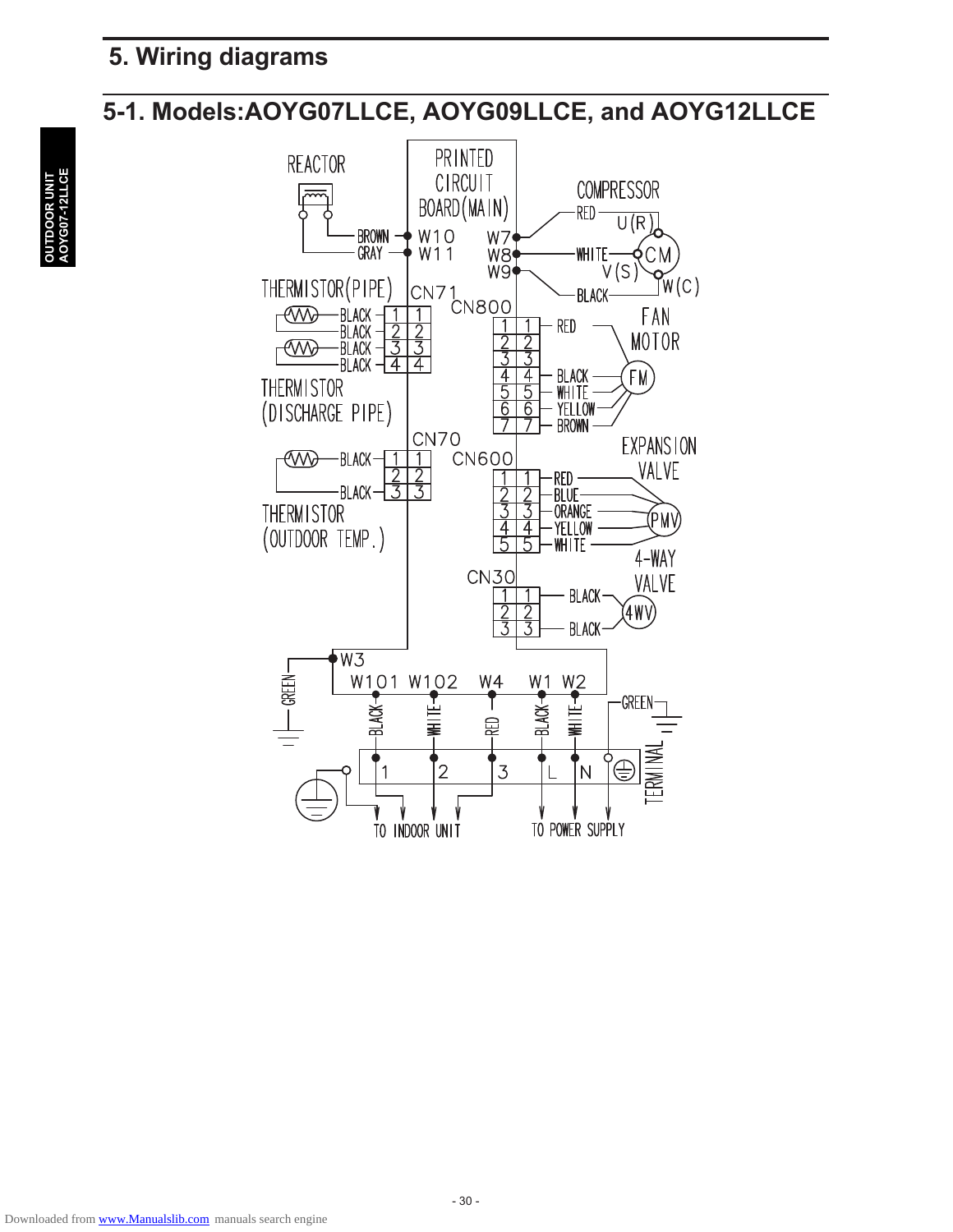## **6. Capacity compensation rate for pipe length and height difference**



## **6-1. Models:AOYG07LLCE and AOYG09LLCE**

**NOTE:** Values mentioned in the table are calculated based on the maximum capacity.

|                      | <b>COOLING</b>             |        | Pipe length (m)          |                          |                          |       |       |
|----------------------|----------------------------|--------|--------------------------|--------------------------|--------------------------|-------|-------|
|                      |                            |        | 5                        | 7.5                      | 10                       | 15    | 20    |
|                      |                            | 15     | $\overline{\phantom{0}}$ | $\overline{\phantom{a}}$ | $\overline{\phantom{a}}$ | 0.872 | 0.910 |
| $\widehat{\epsilon}$ | Indoor unit is higher than | 10     |                          |                          | 0.961                    | 0.886 | 0.925 |
| 工                    | outdoor unit *1            | 7.5    |                          | 0.979                    | 0.965                    | 0.890 | 0.929 |
|                      |                            | 5      | 0.992                    | 0.983                    | 0.969                    | 0.893 | 0.933 |
| difference           |                            | 0      | 1.000                    | 0.991                    | 0.976                    | 0.901 | 0.940 |
|                      |                            | -5     | 1.000                    | 0.991                    | 0.976                    | 0.901 | 0.940 |
|                      | Indoor unit is lower than  | $-7.5$ | $\overline{\phantom{0}}$ | 0.991                    | 0.976                    | 0.901 | 0.940 |
| Height               | outdoor unit *2            | $-10$  |                          |                          | 0.976                    | 0.901 | 0.940 |
|                      |                            | $-15$  |                          |                          |                          | 0.901 | 0.940 |

|                      | <b>HEATING</b>             |        | Pipe length (m) |                          |                          |       |       |
|----------------------|----------------------------|--------|-----------------|--------------------------|--------------------------|-------|-------|
|                      |                            |        | 5               | 7.5                      | 10                       | 15    | 20    |
|                      |                            | 15     |                 | $\overline{\phantom{a}}$ | $\overline{\phantom{a}}$ | 0.832 | 0.822 |
| $\widehat{\epsilon}$ | Indoor unit is higher than | 10     |                 |                          | 0.917                    | 0.832 | 0.822 |
| 工                    | outdoor unit *1            | 7.5    |                 | 0.961                    | 0.917                    | 0.832 | 0.822 |
|                      |                            | 5      | 1.000           | 0.961                    | 0.917                    | 0.832 | 0.822 |
| difference           |                            | 0      | 1.000           | 0.961                    | 0.917                    | 0.832 | 0.822 |
|                      |                            | -5     | 0.995           | 0.956                    | 0.912                    | 0.828 | 0.818 |
|                      | Indoor unit is lower than  | $-7.5$ |                 | 0.954                    | 0.910                    | 0.826 | 0.816 |
| Height               | outdoor unit *2            | $-10$  |                 |                          | 0.908                    | 0.824 | 0.814 |
|                      |                            | $-15$  |                 |                          |                          | 0.815 | 0.805 |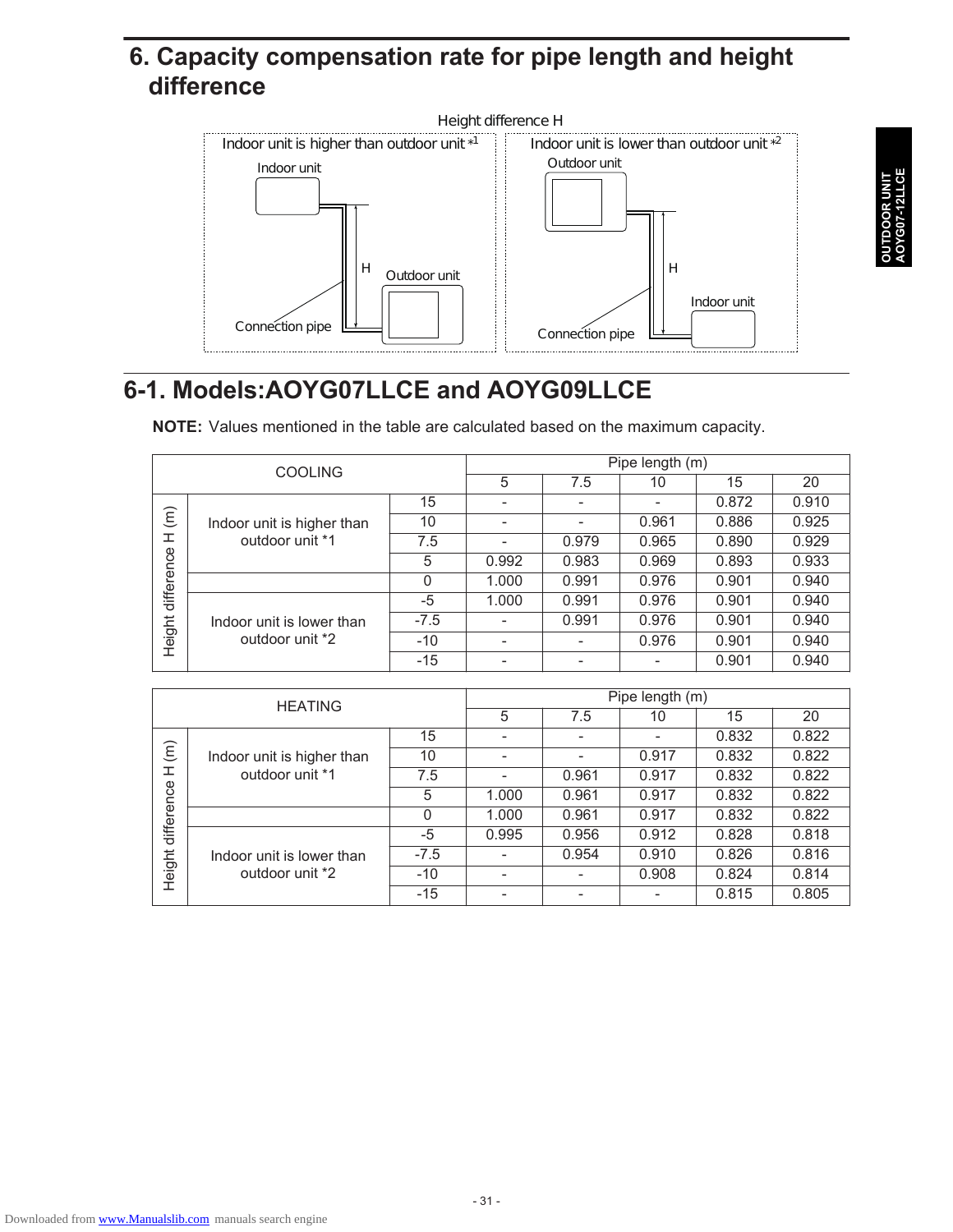## **6-2. Model:AOYG12LLCE**

**NOTE:** Values mentioned in the table are calculated based on the maximum capacity.

|                      | <b>COOLING</b>             |        | Pipe length (m) |       |       |       |       |
|----------------------|----------------------------|--------|-----------------|-------|-------|-------|-------|
|                      |                            |        | 5               | 7.5   | 10    | 15    | 20    |
|                      |                            | 15     |                 |       |       | 0.858 | 0.868 |
| $\widehat{\epsilon}$ | Indoor unit is higher than | 10     |                 |       | 0.929 | 0.872 | 0.882 |
| ェ                    | outdoor unit *1            | 7.5    |                 | 0.960 | 0.933 | 0.876 | 0.885 |
|                      |                            | 5      | 0.992           | 0.964 | 0.937 | 0.879 | 0.889 |
| difference           |                            | 0      | 1.000           | 0.972 | 0.944 | 0.887 | 0.896 |
|                      |                            | -5     | 1.000           | 0.972 | 0.944 | 0.887 | 0.896 |
|                      | Indoor unit is lower than  | $-7.5$ |                 | 0.972 | 0.944 | 0.887 | 0.896 |
| Height               | outdoor unit *2            | $-10$  |                 |       | 0.944 | 0.887 | 0.896 |
|                      |                            | $-15$  |                 |       |       | 0.887 | 0.896 |

|                      | <b>HEATING</b>             |        | Pipe length (m) |       |                          |       |       |
|----------------------|----------------------------|--------|-----------------|-------|--------------------------|-------|-------|
|                      |                            |        | 5               | 7.5   | 10                       | 15    | 20    |
|                      |                            | 15     |                 |       | $\overline{\phantom{0}}$ | 0.896 | 0.879 |
| $\widehat{\epsilon}$ | Indoor unit is higher than | 10     |                 |       | 0.968                    | 0.890 | 0.879 |
| ᆂ                    | outdoor unit *1            | 7.5    |                 | 0.994 | 0.968                    | 0.896 | 0.879 |
| difference           |                            | 5      | 1.000           | 0.994 | 0.968                    | 0.896 | 0.879 |
|                      |                            | 0      | 1.000           | 0.994 | 0.968                    | 0.896 | 0.879 |
|                      |                            | -5     | 0.995           | 0.989 | 0.963                    | 0.891 | 0.875 |
|                      | Indoor unit is lower than  | $-7.5$ |                 | 0.987 | 0.961                    | 0.889 | 0.873 |
| Height               | outdoor unit *2            | $-10$  |                 |       | 0.959                    | 0.887 | 0.871 |
|                      |                            | $-15$  |                 |       |                          | 0.878 | 0.862 |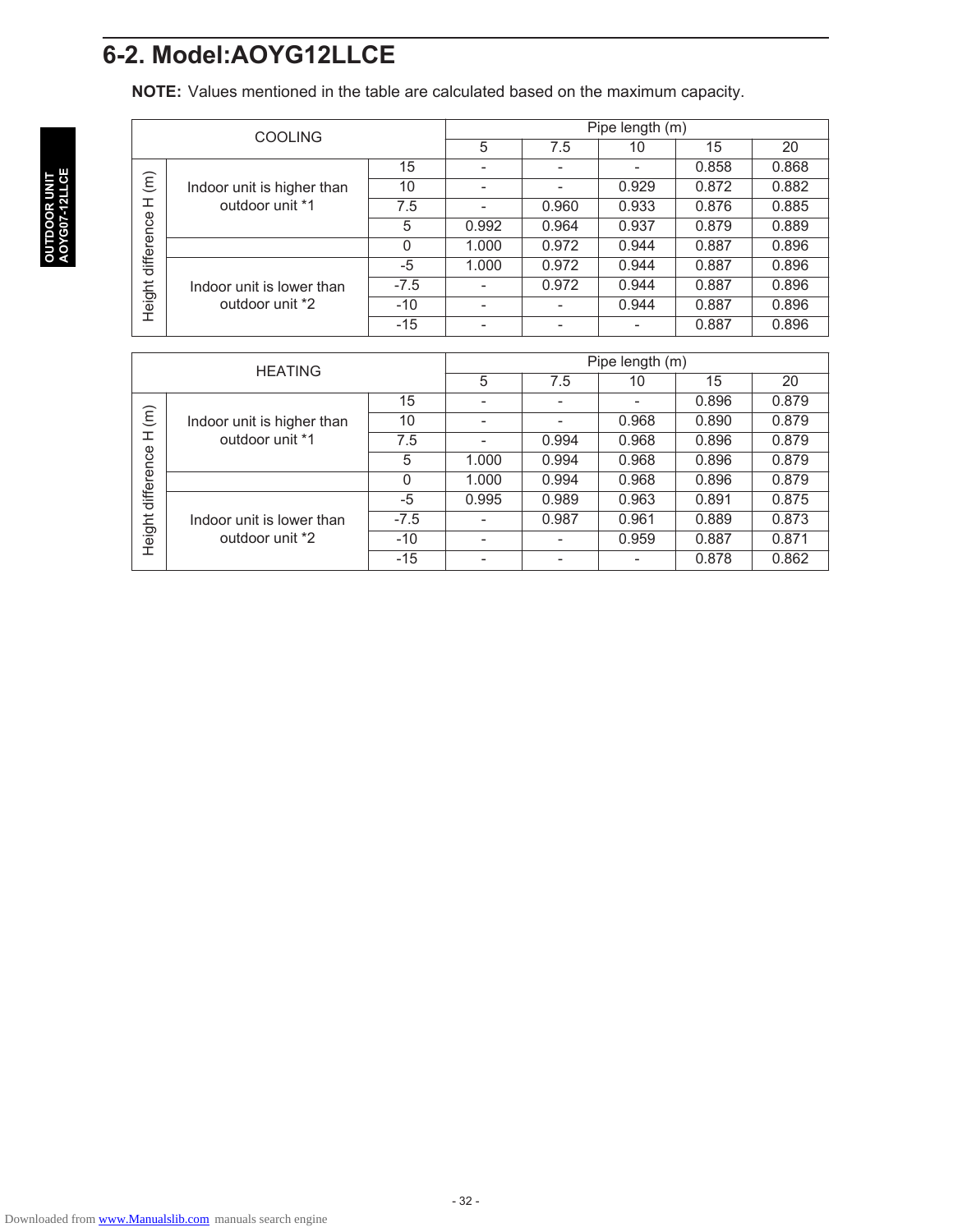## **7. Additional charge calculation**

## **7-1. Models:AOYG07LLCE and AOYG09LLCE**

| Refrigerant type   | R410A<br>1 U.P |
|--------------------|----------------|
| Refrigerant amount | oou            |

## ■ Refrigerant charge

| Total pipe length | 15 or less | (Max.) | ` a/m. |
|-------------------|------------|--------|--------|
| Additional charge |            | 100    |        |

## **7-2. Model:AOYG12LLCE**

| Refrigerant type   | R4104<br>TUF |
|--------------------|--------------|
| Refrigerant amount |              |

## ■ Refrigerant charge

| Total pipe length | m | 15 or less | (Max)<br>חר<br>∠∪ | q/m |
|-------------------|---|------------|-------------------|-----|
| Additional charge |   |            | 100               |     |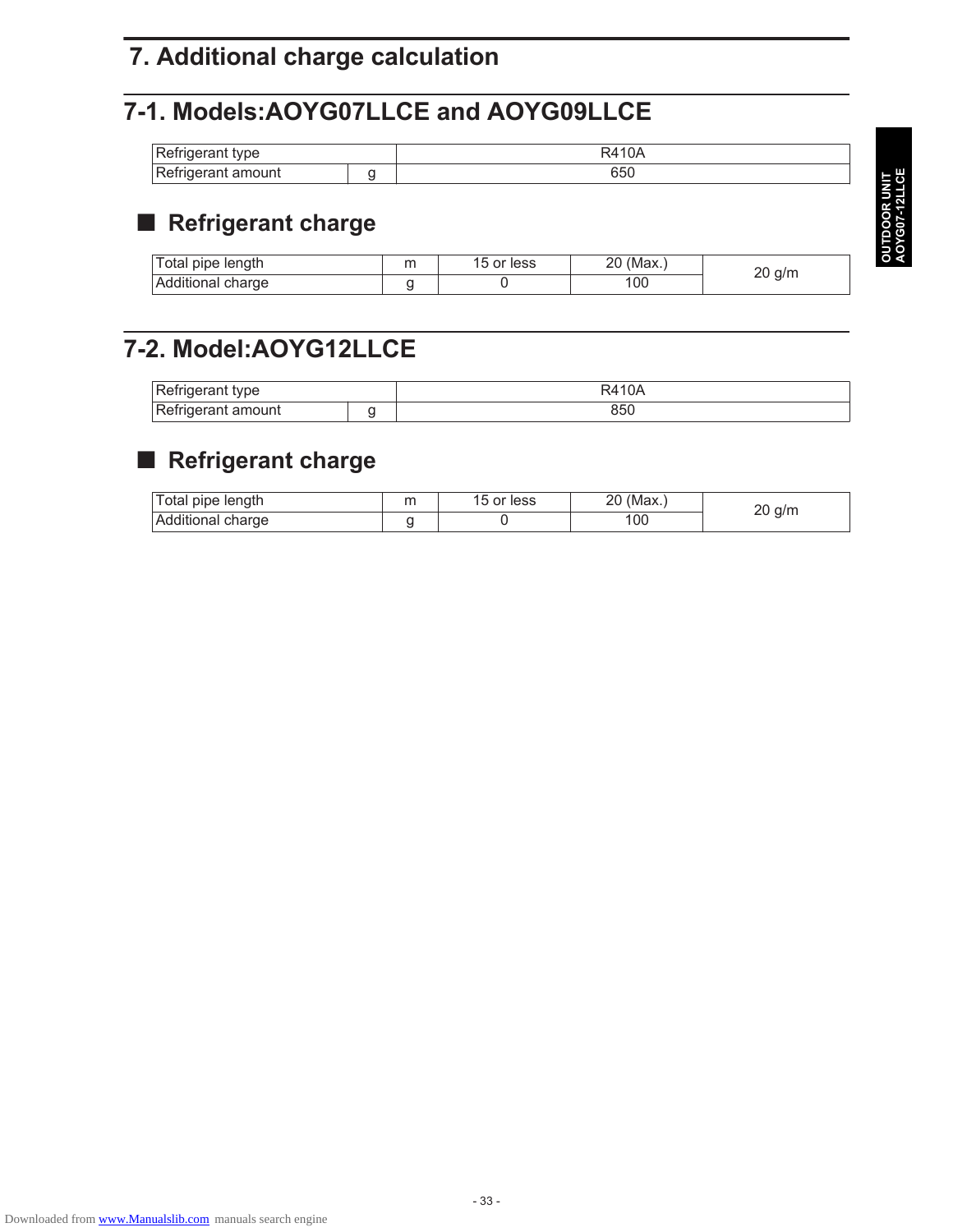## **8. Airflow**

## **8-1. Models:AOYG07LLCE and AOYG09LLCE**

### **Cooling**

| $m^3/h$    | 1 R7N<br>، ب |
|------------|--------------|
| ה ו        | 464          |
| <b>CFM</b> | 983          |

## $\bullet$  Heating

| $m^3/h$           | ,470 |
|-------------------|------|
| $\epsilon$<br>ה ו | 408  |
| CFM               | 865  |

## **8-2. Model:AOYG12LLCE**

## $\bullet$  Cooling

| $m^3/h$<br>711 | 1,830              |
|----------------|--------------------|
| ה ו            | 508                |
| CFM            | $\sim$<br>، / ١. ١ |

## **Heating**

| ما اگتوب<br>$\prime$ $\prime$<br>. | 1,600 |
|------------------------------------|-------|
| l/S                                | 444   |
| CFM                                | 942   |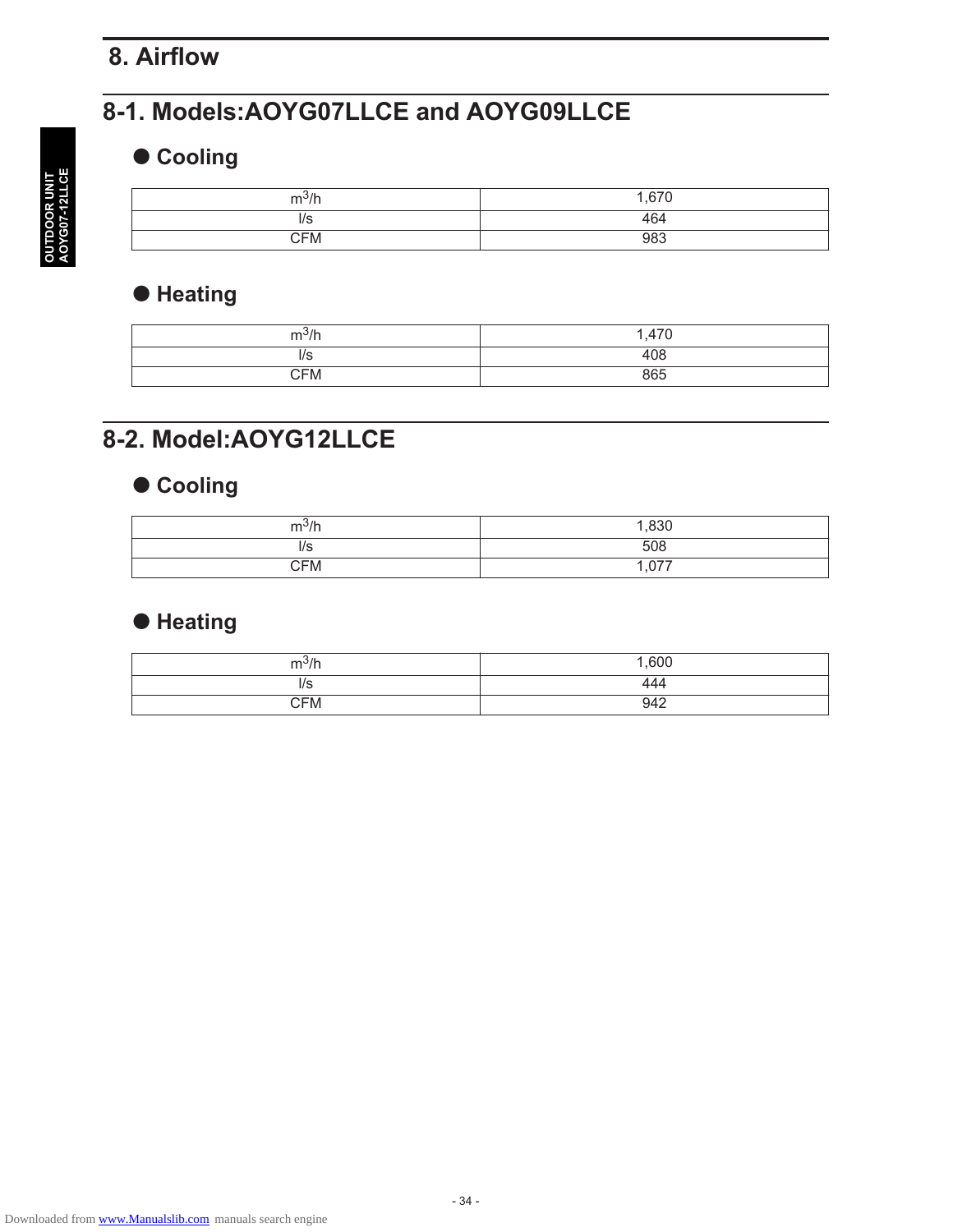## **9. Operation noise (sound pressure)**

## **9-1. Noise level curve**







## **RUNIT<br>I2LLCE AOYG07-12LLCE OUTDOOR UNIT**







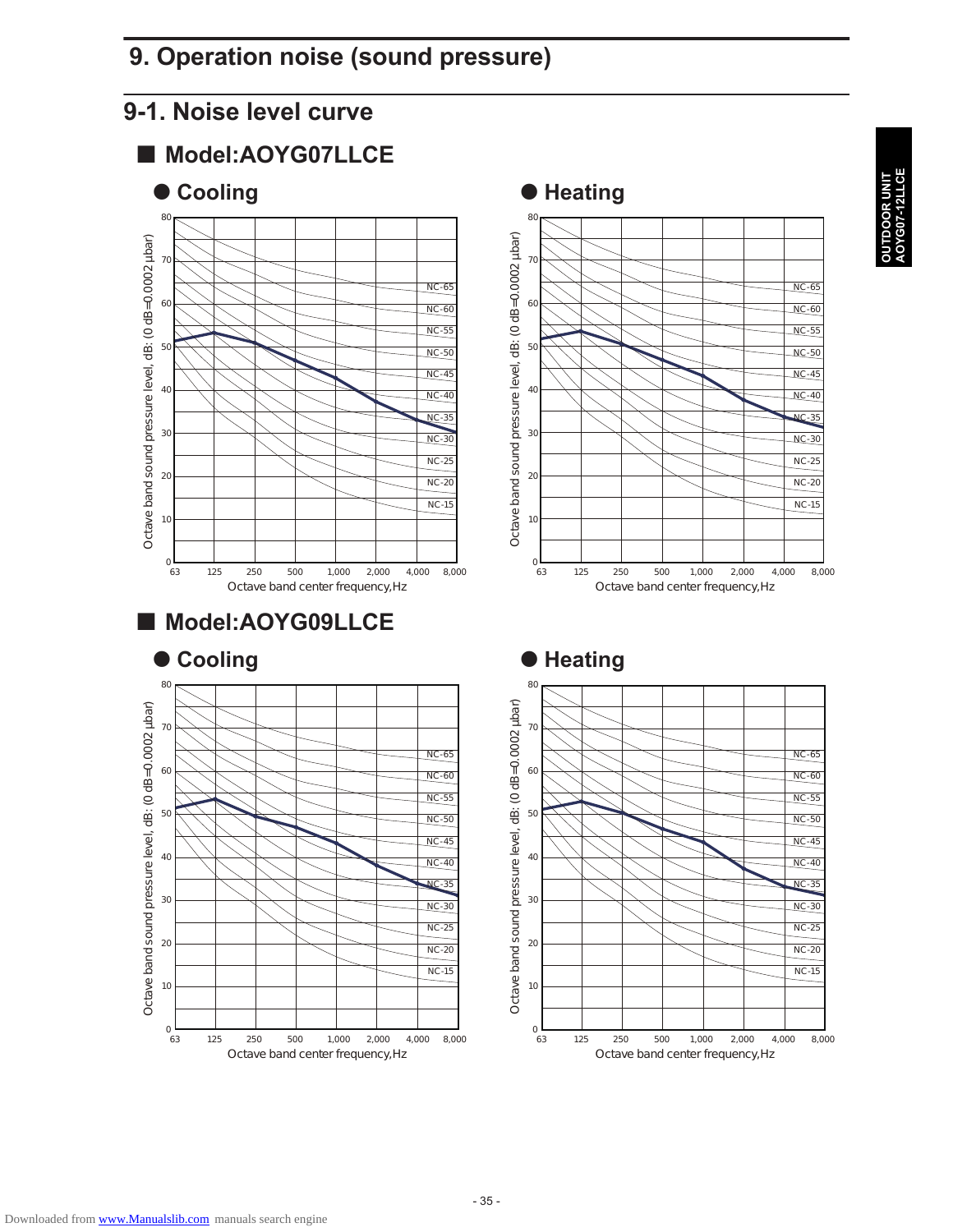## ■ Model:AOYG12LLCE

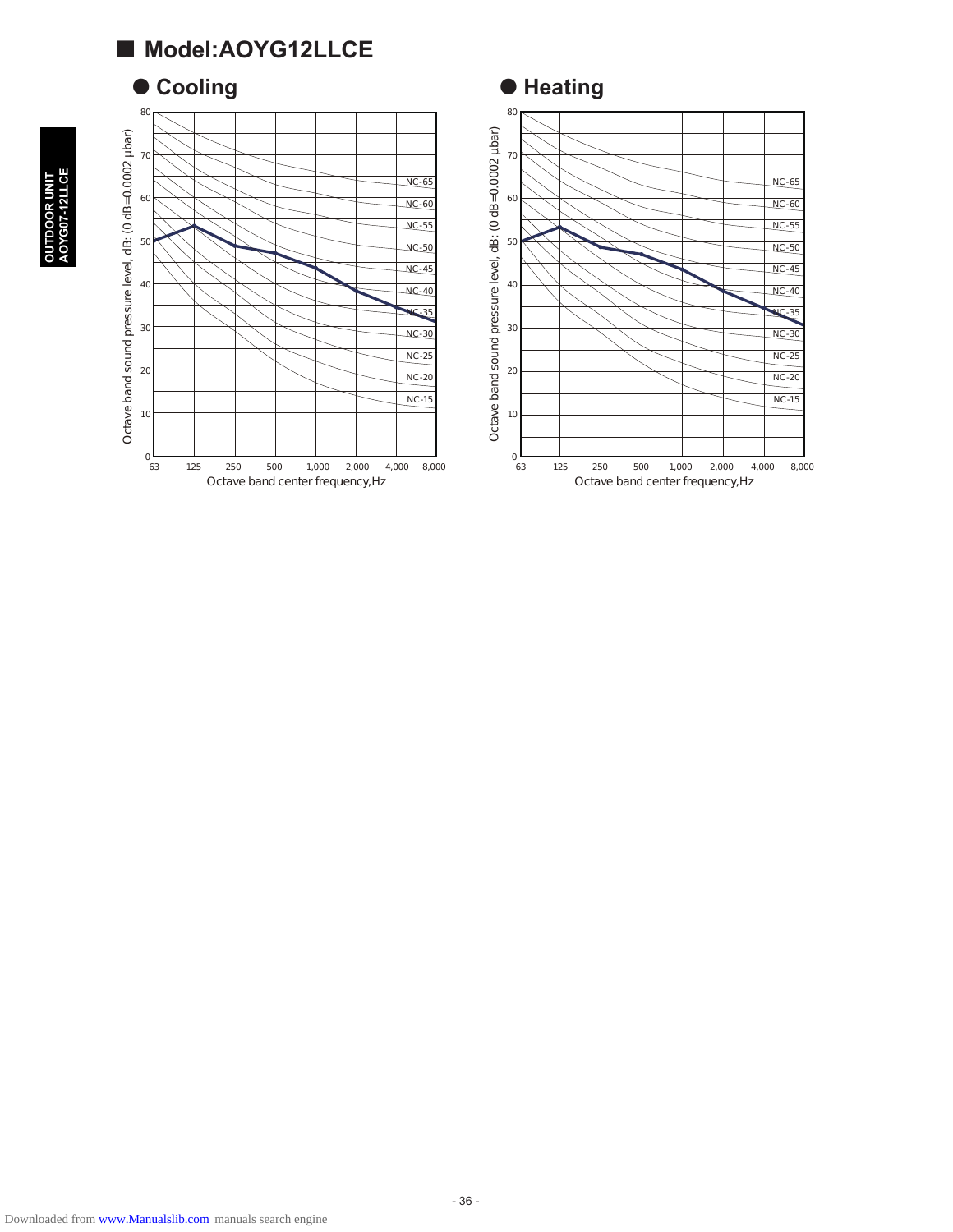## **9-2. Sound level check point**



**NOTE:** Detailed shape of the actual outdoor unit might be slightly different from the one illustrated above.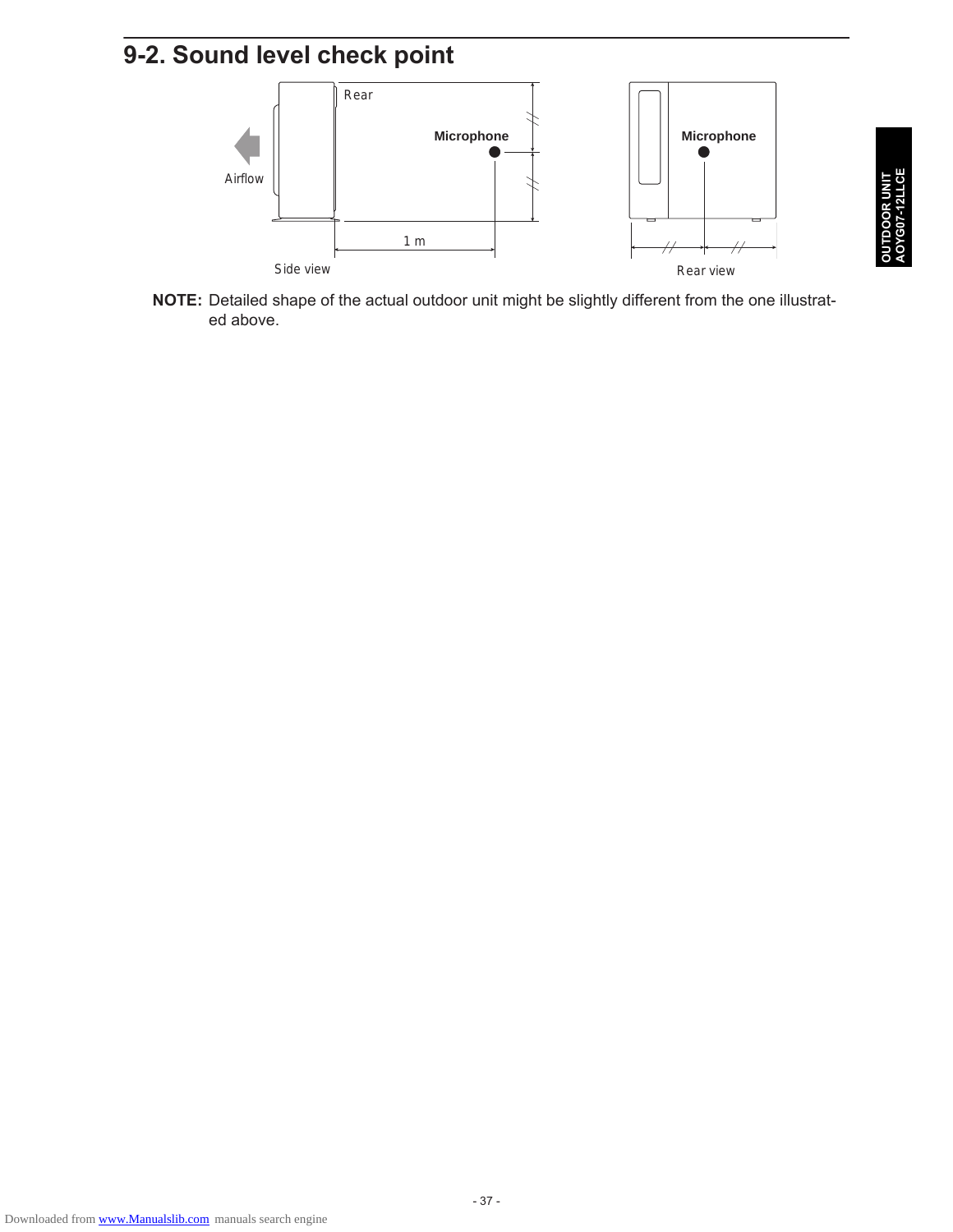## **10. Electrical characteristics**

| Model name               |                         |                 | AOYG07LLCE | AOYG09LLCE | AOYG12LLCE |  |  |
|--------------------------|-------------------------|-----------------|------------|------------|------------|--|--|
| Power<br>supply          | Voltage                 | V               | $230 -$    |            |            |  |  |
|                          | Frequency               | Hz              | 50         |            |            |  |  |
| Max operating current *1 |                         | A               | 7.5        | 7.5        | 9.0        |  |  |
| Starting current         |                         | A               | 3.0        | 3.5        | 5.4        |  |  |
| Wiring<br>spec. *2       | Circuit breaker current | A               | 15         |            |            |  |  |
|                          | Power cable             | mm <sup>2</sup> | 1.5        |            |            |  |  |
|                          | Connection cable *3     | mm <sup>2</sup> | 1.5        |            |            |  |  |
|                          | Limited wiring length   | m               | 21         |            |            |  |  |

\*1: Maximum current is the total current of the indoor unit and the outdoor unit.

\*2: Selected sample based on Japan Electrotechnical Standards and Codes Committee E0005. As the regulations of wire size and circuit breaker differ in each country or region, select appropriate devices complied to the regional standard.

\*3: Limit voltage drop to less than 2%. If voltage drop is 2% or more, increase cable conductor size.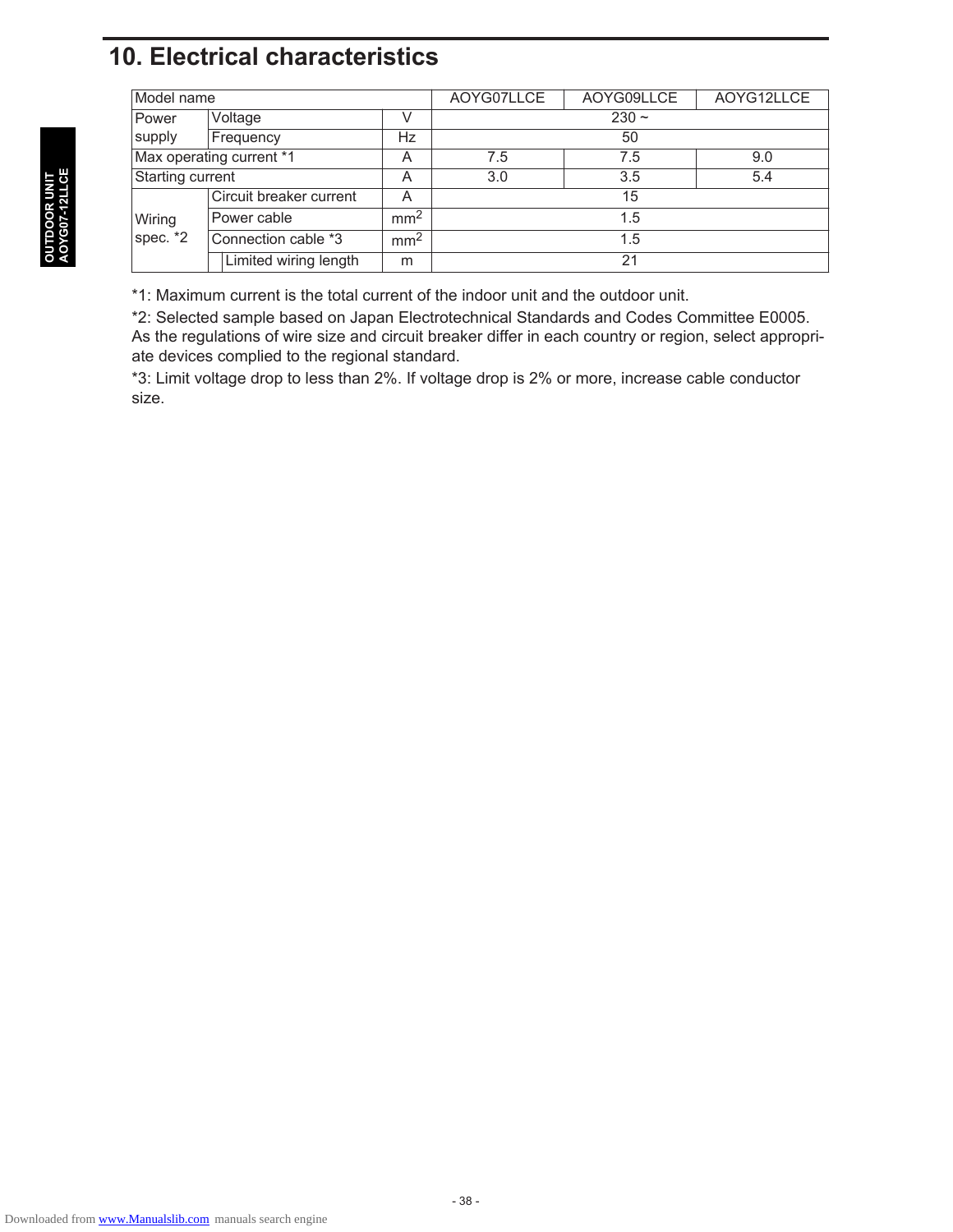## **11. Safety devices**

| Type of            | <b>Protection form</b>                              |          | <b>Model</b>       |            |            |  |
|--------------------|-----------------------------------------------------|----------|--------------------|------------|------------|--|
| protection         |                                                     |          | AOYG07LLCE         | AOYG09LLCE | AOYG12LLCE |  |
| Circuit protection | Current fuse (Main PCB)                             |          | 250 V, 25 A        |            |            |  |
|                    |                                                     |          | 250 V, 5 A         |            |            |  |
|                    |                                                     | Activate | $100\pm15$ °C      |            |            |  |
| Fan motor          | Terminal protection                                 |          | Fan motor stop     |            |            |  |
| protection         | program                                             | Reset    | $95\pm10$ °C       |            |            |  |
|                    |                                                     |          | Fan motor restart  |            |            |  |
|                    | Terminal protection<br>program<br>(Discharge temp.) | Activate | 110 $\degree$ C    |            |            |  |
| Compressor         |                                                     |          | Compressor stop    |            |            |  |
| protection         |                                                     | Reset    | After 7 minutes    |            |            |  |
|                    |                                                     |          | Compressor restart |            |            |  |